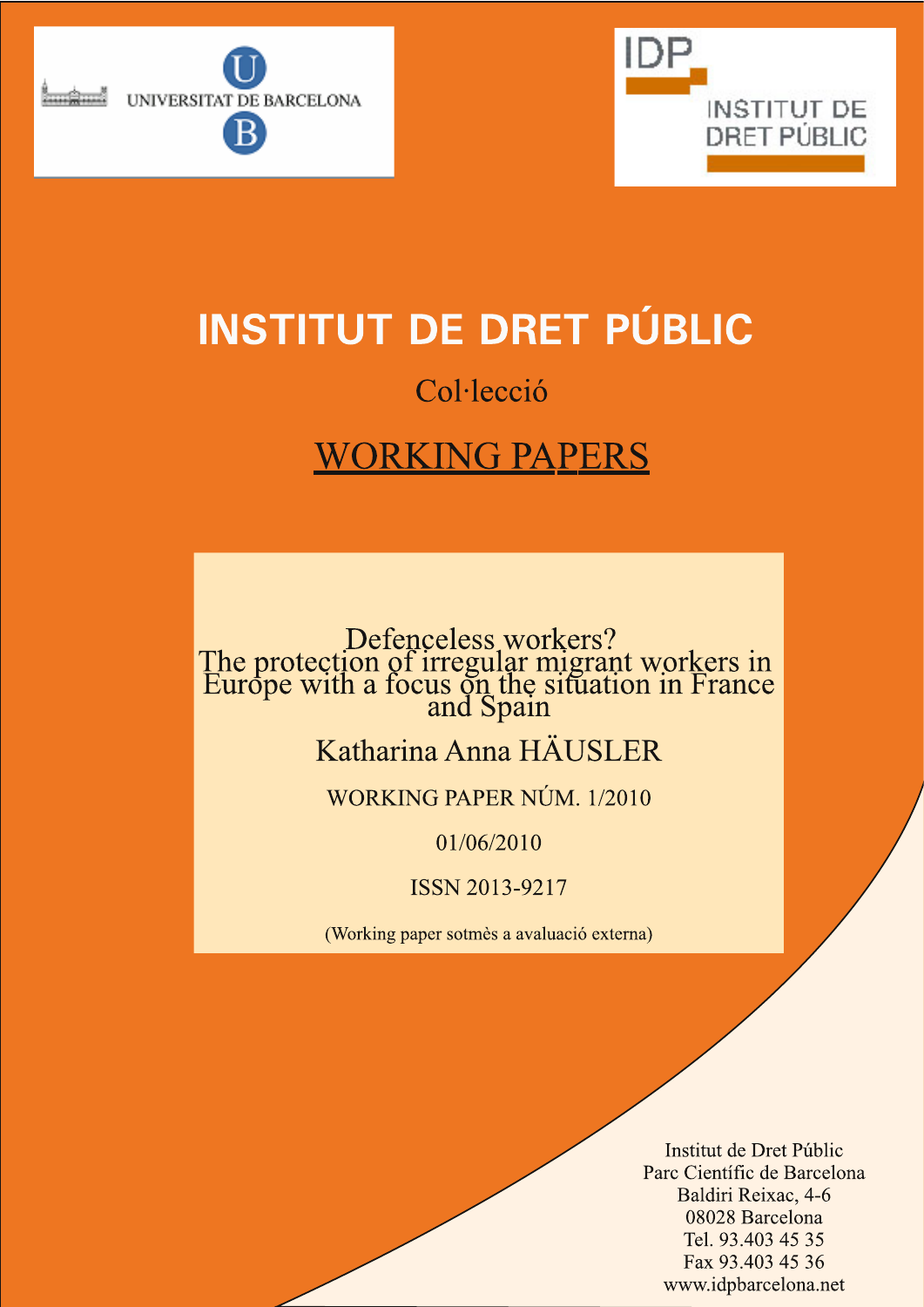## **Defenceless workers? – The protection of irregular migrant workers in Europe**  with a focus on the situation in France and Spain<sup>1</sup>

Katharina Anna HÄUSLER

#### **Introduction**

As one of the most fundamental social and economic rights, Article 7 of the International Covenant on Social and Economic Rights (ICESCR) grants "the right of everyone to just and favourable conditions of work". Furthermore, other social and economic as well as civil and political rights (e.g. the prohibition of slavery, the freedom of association and the right to life) are equally important guarantees for people in employment relationships. Irregular migrant workers are facing the same risks at their workplaces but nevertheless very often do not enjoy the same legal protection as regular workers. In fact their rights are often ignored by governments who justify their failure to act by noting that those workers are not legally employed or not even legally residing in the subject country. In addition, irregular migrant workers are in a specifically vulnerable position to claim those rights as they – due to their irregular status – mostly do not want to expose themselves to the authorities of the state; thus leaving themselves vulnerable to exploitation by employers who know that they are dependent on them.

It is difficult to say how many people there are currently living in the European Union without a valid residence permit. Precisely due to the irregularity of their status, irregular migrants are normally not registered and estimations (based on different methods such as the data of

<sup>&</sup>lt;sup>1</sup> This paper is based on the author's Master's thesis for the "European Master's Programme in Human Rights and Democratisation" (European Inter-University Institute for Human Rights and Democratisation, Venice-Lido, Italy) in the academic year 2008/09. I would like to express my deep appreciation and sincere gratitude to everybody who has supported me during my research, first and foremost to my supervisor Caroline Picheral (Université de Montpellier I) and to Professor David Moya (Universitat de Barcelona) for their advice and critical remarks.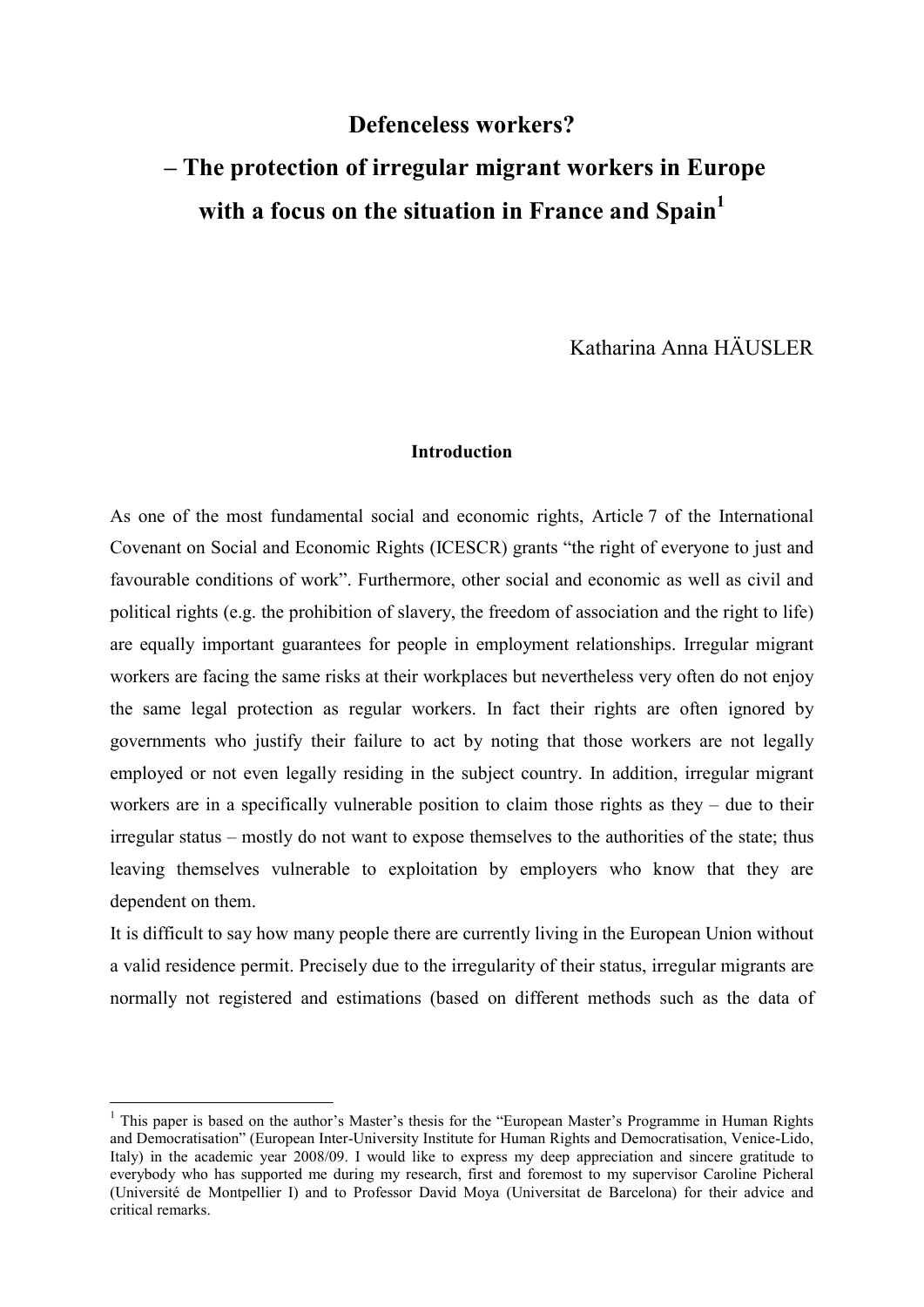refused aliens at the border, removed aliens or data obtained through regularisation programmes) $2$  always remain rather vague.

In a recent Issue Paper, the Council of Europe cited about 4.5 million irregular migrants staying in the European Union.<sup>3</sup> Despite this fact, none of the Member States of the EU has ratified the ICRMW and only a very few of them have ratified the respective ILO Conventions N°97 and 143. While both France and Spain, along with fifteen other European countries (seven of which are members of the European Union), have ratified the 1949 ILO-Convention N°97 "Migration for Employment", neither of the two countries have ratified the following ILO-Convention N°143 "Migrant Workers (Supplementary Provisions) from 1975, which for the first time also expressly took into account the rights of migrant workers in an irregular situation.

The purpose of this paper is therefore to take those Conventions as a point of reference for a minimum protection of human rights for irregular migrant workers and starting from that point to analyse how – and if at all – those rights are guaranteed in Europe.

In the first part of the paper, the international and regional framework for the protection of irregular migrant workers will be presented. A central focus will be put on the analysis of the ICRMW, as this Convention constitutes the most comprehensive instrument in this field and a possible guideline for national legislation. It will also be analysed why this Convention has such a poor ratification record, especially concerning countries that are traditionally strong promoters of human rights and the adoption of corresponding instruments on the international level. In the following chapters, the thesis will then focus on Europe, analysing especially the framework of the European Union, which is currently characterised by a strong emphasis on measures against irregular migration while putting only little attention on the protection of irregular migrant workers.

The second part of the thesis consists of a comparative case study whereby the concrete protection regimes for irregular migrant workers in France and Spain will be analysed.

The comparative analysis will be undertaken primarily on the rights that directly flow from the employment relationship, such as labour conditions, remuneration, accident compensation and union's rights. Apart from those directly labour-related rights there will also be analysed in as far as irregular migrant workers can access publicly-funded health care aid. This is of

 $2^2$  For a detailed overview on statistical techniques used to estimate irregular migration (and their shortcomings) see: Mitsilegas, 2004, pp. 33-37.

<sup>3</sup> Council of Europe, *The Human Rights of Irregular Migrants in Europe*, CommDH/IssuePaper (2007)1, available online:

https://wcd.coe.int/ViewDoc.jsp?id=1237553&Site=CommDH&BackCo (consulted on 21 October 2008).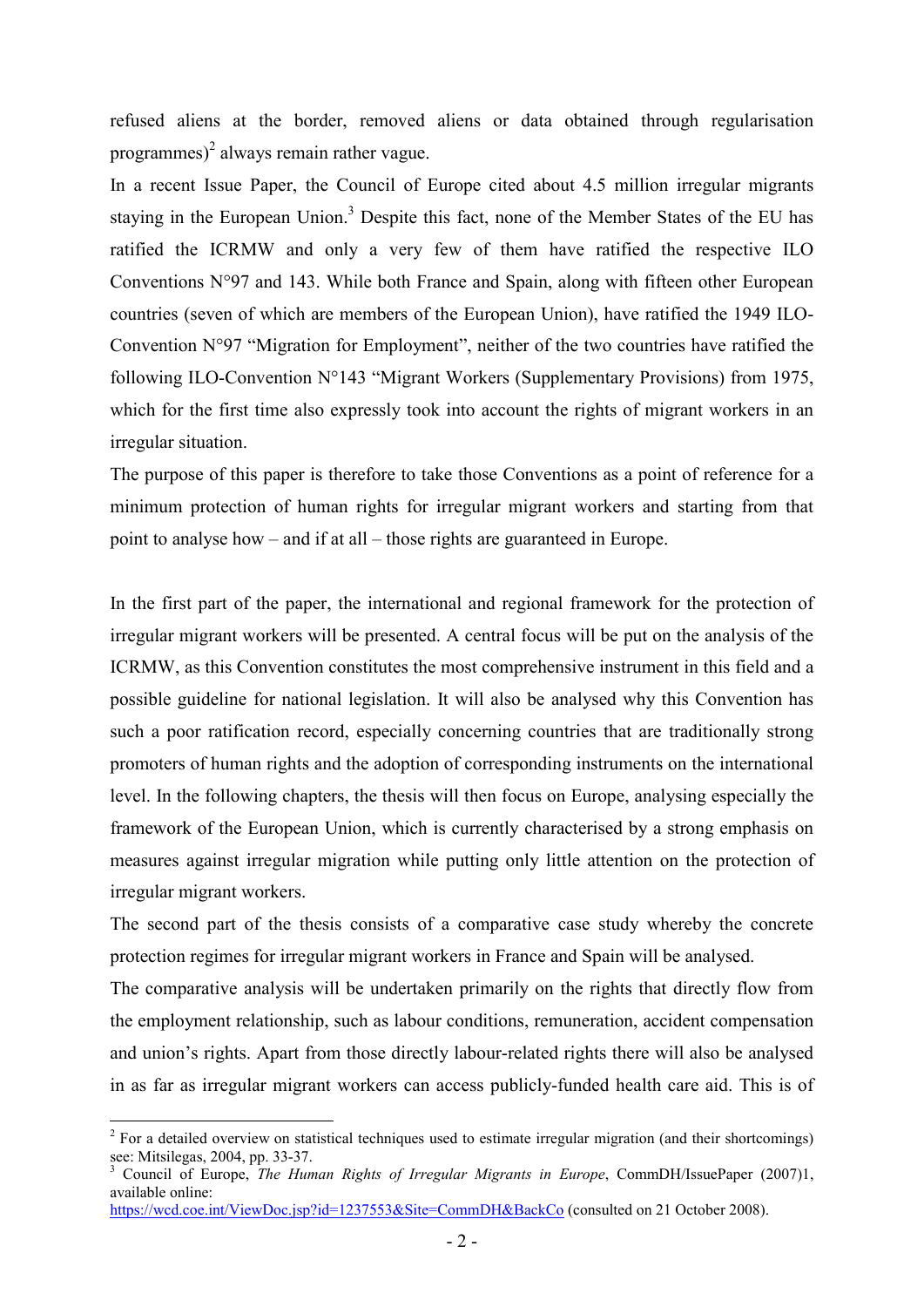particular importance where irregular migrant workers are excluded from health care insurance and thus have to rely on subsidiary health protection provided by the state.

#### **PART I**

#### **Chapter 1: The international protection of irregular migrant workers**

## 1.1. The insufficiencies of the protection offered by general international human rights law

The Universal Human Rights instruments, as enshrined in the "International Bill of Human Rights" (The Universal Declaration of Human Rights 1948 and the two Covenants from 1966) are designed to grant basic rights to all human beings, expressively excluding any sort of discrimination based on, inter alia, sex, age, religion, race, or nationality. Thus, human rights are by nature independent of a person's legal status in the country where they are staying. It is worth noting that the Covenant on Civil and Political Rights (ICCPR) contains only one article that guarantees citizens' rights: Article 25, which foresees democratic participation and the right to vote. All the remaining civil and political freedoms (e.g. right to life, prohibition of slavery and servitude, and freedom of association) can be enjoyed by "everybody". This "universality" is further underlined by the United Nations Human Rights Committee, which stressed in its General Comment No.15 entitled "The position of aliens under the Covenant", that in principle citizens and aliens should enjoy the same rights. $4$  Two restrictions, however, are imposed on persons irregularly residing in a country: Article 12 para. 1 guarantees the "right to liberty of movement" and the "freedom to choose his residence" only to people lawfully residing within the territory, while the limited possibilities to expel aliens listed under Article 13 are only applicable for lawfully residing aliens (hence, illegal migrants can in principle – with the notable exception of the principle of *nonrefoulement* – always be expelled).

The ICESCR does not include any restrictions based on nationality and grants all its rights to "everybody", such as the right to work (Article 6), the – already mentioned – right to "just and favourable conditions of work" (Article 7), the right to form trade unions and the right to strike (Article 8), the right to social security (Article 9), and the right to education

<sup>-</sup><sup>4</sup> United Nations Human Rights Committee, General Comment No.15, 1986, para. 2. The legal conclusions expressed in this General Comment are also repeated by the Committee in its General Comment No. 31, adopted in May 2000 (CCPR/C/21/Rev.1/Add.13).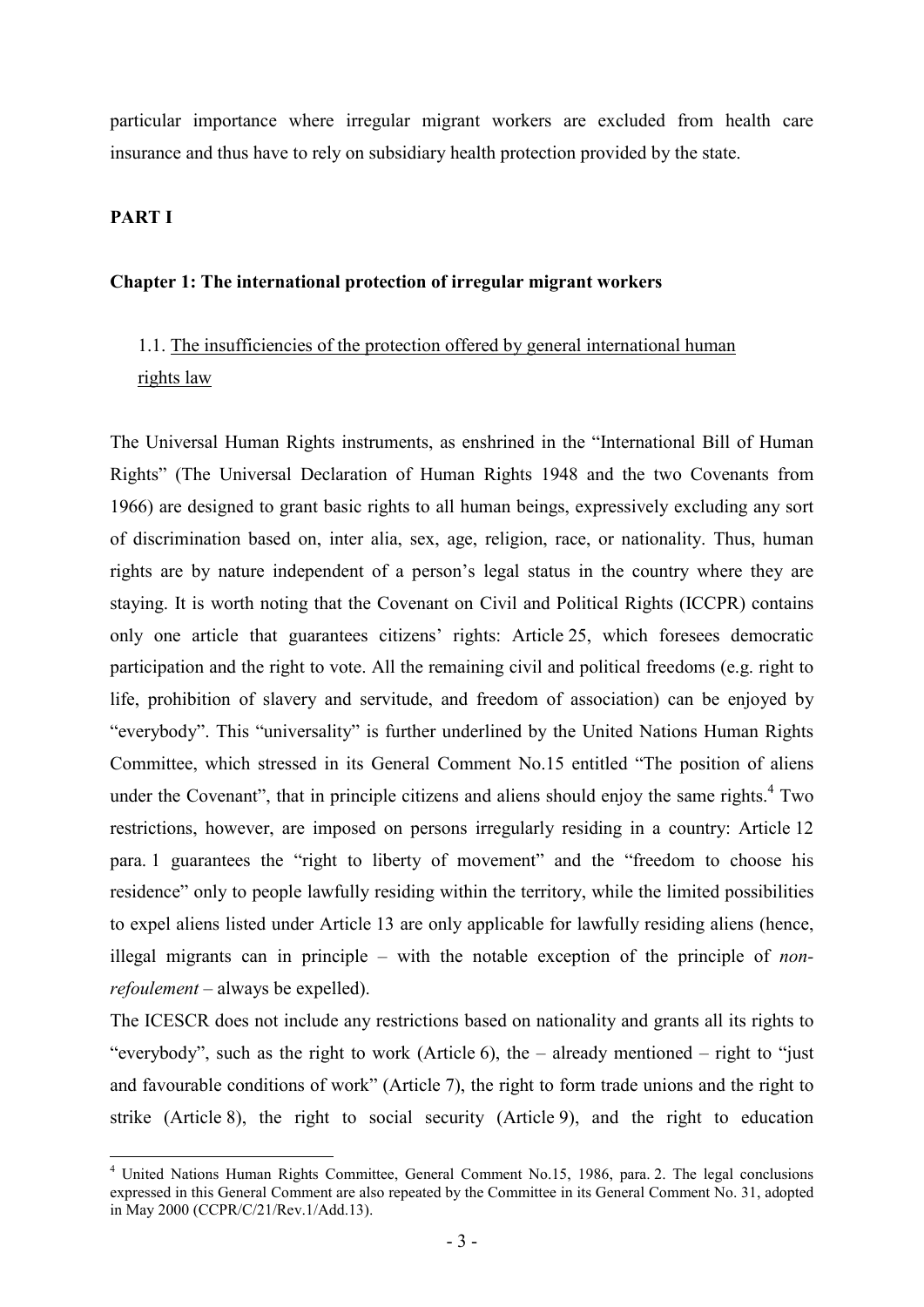(Article 13). But several states that have ratified the Covenant (including France)<sup>5</sup> made reservations against some of those rights and restricted their applicability to aliens.<sup>6</sup> Again, the responsible treaty body, the United Nations Committee on Economic, Social and Cultural Rights, has elaborated General Comments, some of which explicitly refer to the human rights obligations with regard to irregular migrants.<sup>7</sup>

If those international treaties would be given full efficiency, irregular migrants would benefit from a large amount of rights and guarantees simply arising from their quality as human beings being under the jurisdiction of a state party. However, a huge discrepancy lies between the theoretical provisions of those treaties and the states' practices. While some of the states might lack material resources to fulfil their obligations, many others simply lack the political will to make civil and political and/or economic, social and cultural rights in their national legal systems unconditional of the legal status of a person. Instead, those states adhere to the "principle" that illegality of residence entails an automatic deprivation of some basic rights. $8$ 

#### 1.2. The development of a specific protection framework for migrant workers

The insufficient protection for migrant workers by general human rights instruments was the prime reason for starting the elaboration process for a specific migrant workers' convention on the level of the United Nations in the 1970s.<sup>9</sup> The lengthy process of drafting such a convention demonstrates though how difficult it was to reach an agreement on the international level in the delicate field of migration where states have often diverging interests.<sup>10</sup>. Changing trends in international migration during the 1980s, especially an increase of irregular migration and  $-$  responding to it  $-$  changes in national immigration

http://treaties.un.org/Pages/ViewDetails.aspx?src=TREATY&mtdsg\_no=IV-3&chapter=4&lang=en#EndDec consulted on 16 May 2010).

<sup>&</sup>lt;sup>5</sup> "The Government of the Republic declares that articles 6 [right to work], 9 [social security], 11 [right to an *adequate standard of living] and 13 [right to education] are not to be interpreted as derogating from provisions governing the access of aliens to employment or as establishing residence requirements for the allocation of certain social benefits*." (available on:

<sup>6</sup> For a recent, more detailed discussion of migrants' ESC-rights see Oberoi, 2009.

<sup>&</sup>lt;sup>7</sup> Committee on Economic, Social and Cultural Rights, General Comment No. 14, 2000, para. 34 (right to health).

<sup>8</sup> Chemillier-Gendreau, 2005, p. 328.

<sup>9</sup> De Guchteneire/Pécoud, 2008, p. 9.

<sup>&</sup>lt;sup>10</sup> In 1972 the United Nations' General Assembly adopted a resolution requesting the Human Rights Commission to examine with priority the discriminations suffered by migrants (General Assembly, Resolution 2920 (XXVII), 15 November 1972), seven years later a working group was established to elaborate a Convention on the rights of migrant workers (General Assembly, Resolution 34/172, 17 December 1979). Nevertheless only eleven years later a final agreement was reached and the work could be concluded in June 1990. For details on the process see : Battistella, 2008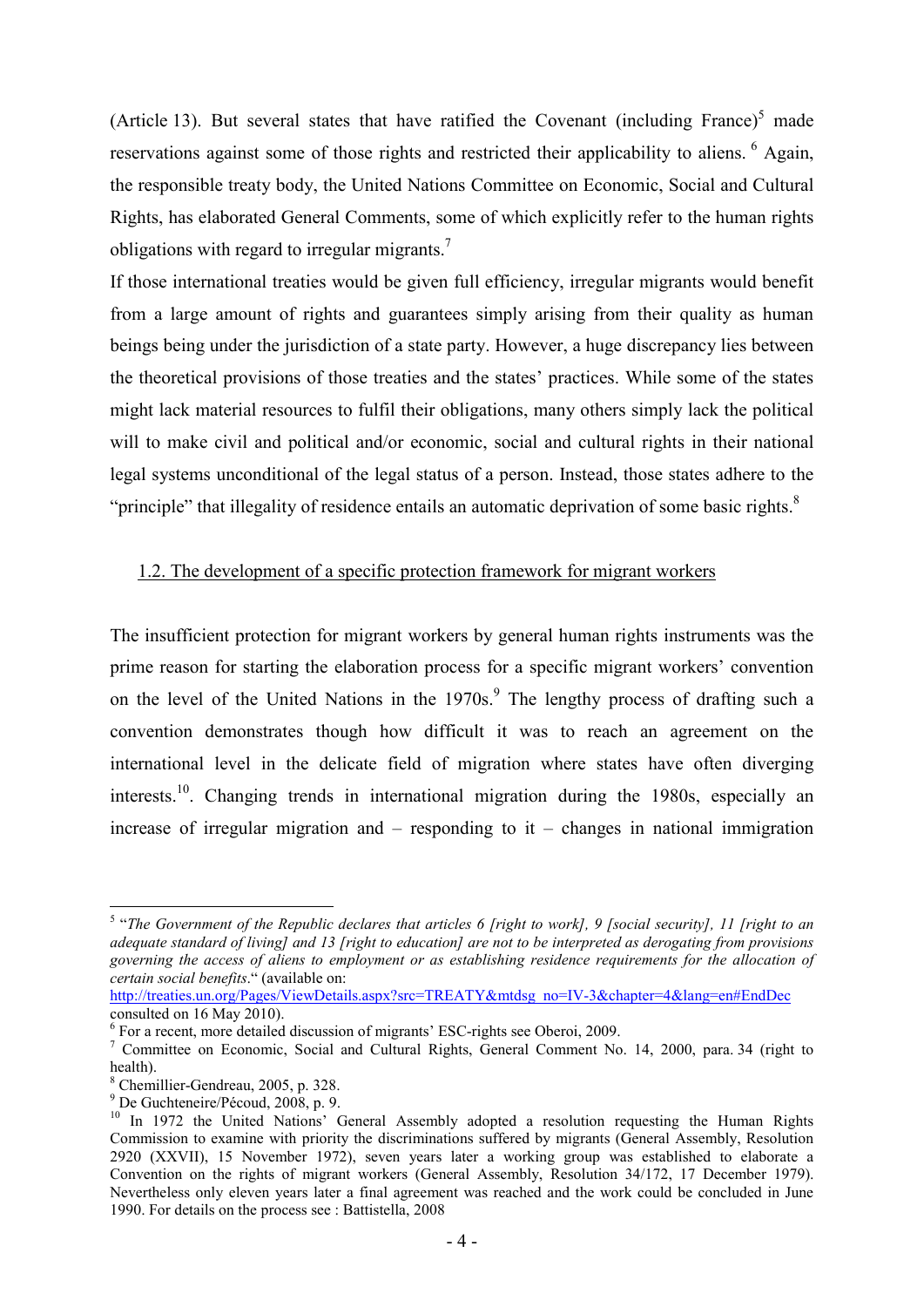policies had a significant influence on the final outcome of the Convention.<sup>11</sup> Finally, on 18 December 1990 the draft passed the General Assembly and was adopted without vote as "International Convention on the Protection of the Rights of All Migrant Workers and Members of Their Families (ICRMW)".<sup>12</sup> But it still took another thirteen years before the ICRMW would be ratified by a 20th nation – Guatemala – and it could finally come into force on 1 July 2003.<sup>13</sup>

Specific protection instruments for migrant workers – whether in regular or irregular situations – were, however, already elaborated before. Since its foundation in 1919, the ILO showed a special awareness for the particularly vulnerable position of migrant workers and it has adopted several conventions and numerous recommendations in this field. Indeed, already the ILO Charter preamble recognises among its objectives the "*protection of the interests of workers when employed in countries other than their own*". Thus, before analysing the ICRMW in more detail in Chapter 1.3 below, we will have a brief look on those previous instruments adopted in the framework of the ILO.

As one of the oldest international labour standards, the ILO-Convention N°19 "Equality of Treatment (Accident Compensation)" from 1925, which France, Spain and most of the other Member States of the European Union have ratified, foresees the granting of damages in case of accidents in the workplace, under the same conditions as for national workers, to all migrant workers and their beneficiaries "*without any condition as to residence*" (Article 1 para. 2). The only limitation the Convention mentions is that migrant workers concerned have to be nationals of another contracting party, which seems to be less of an obstacle though as the Convention has been widely ratified.<sup>14</sup>

The first largely implemented international instrument related to migrant workers, the "Migration for Employment Convention (Revised)", was adopted by the ILO on 1 July 1949 (ILO-Convention N°97). This convention establishes a number of rights for migrant workers, most notably the principle of equal treatment with citizens of the host country concerning basic labour-related rights, e.g. remuneration, membership in trade unions, living conditions,

 $11$  Battistella, 2008, p. 25.

<sup>&</sup>lt;sup>12</sup> General Assembly, Resolution 45/158, 18 December 1990. In 2000 the General Assembly declared 18 December as "International Migrants Day" (Resolution 55/95, 4 December 2000).

<sup>&</sup>lt;sup>13</sup> Article 87 para. 1 stipulates: "*The present Convention shall enter into force on the first day of the month following a period of three months after the date of the deposit of the twentieth instrument of ratification or accession.*"

<sup>&</sup>lt;sup>14</sup> As of April 2010 121 states have ratified it. See http://www.ilo.org/ilolex/cgi-lex/ratifce.pl?C019 (consulted on 18 April 2010).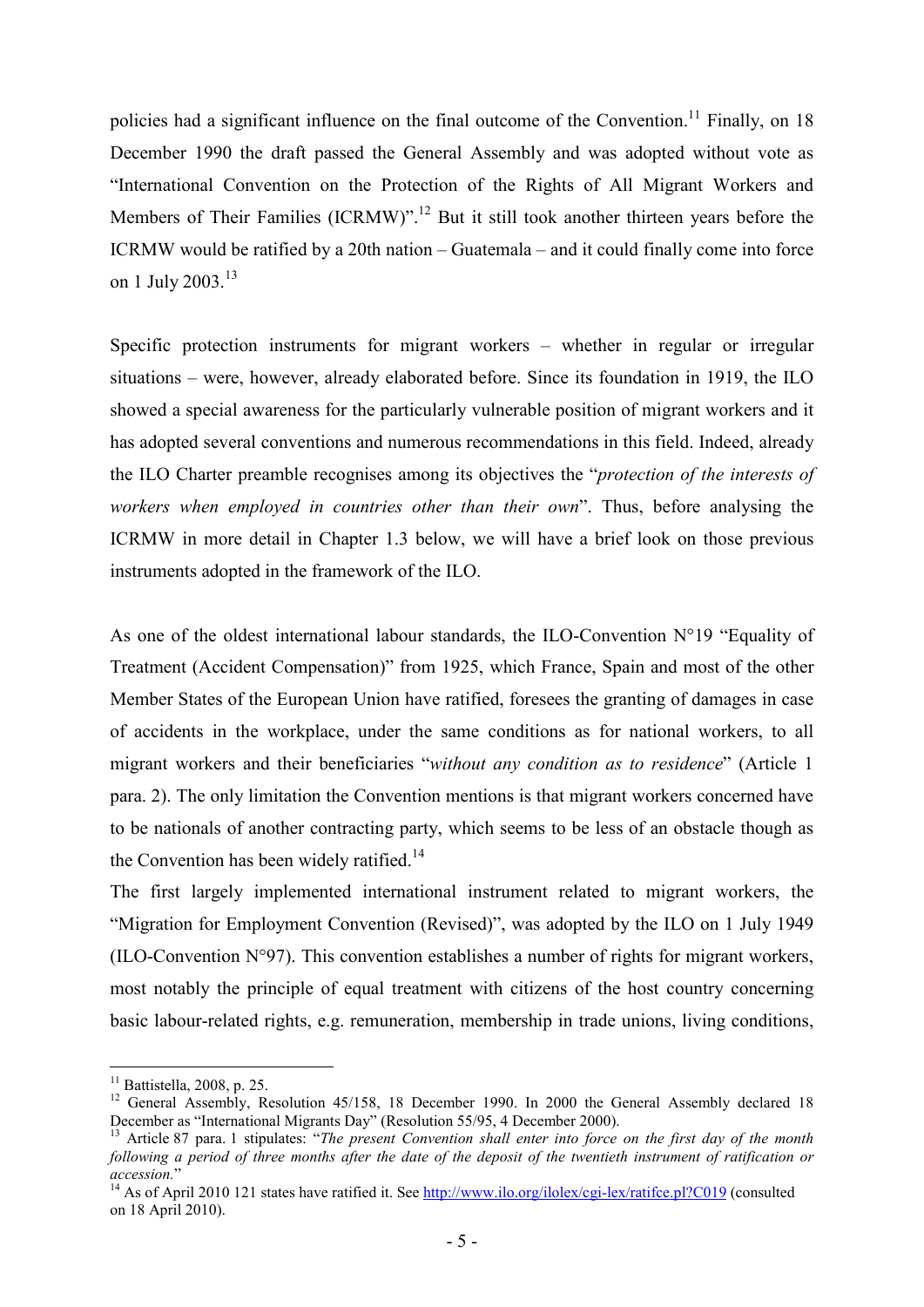fiscal issues, access to justice and social security (Article 6). However, those rights are only limited to lawfully residing migrant workers.

In turn, the "Migrant Workers (Supplementary Provisions) Convention", adopted in 1975 (ILO-Convention  $N^{\circ}143$ ) included – for the first time in an international instrument – also migrant workers in an irregular situation.<sup>15</sup> Article 9 of the Convention states that, even when not having entered the country or being employed lawfully, a migrant worker shall "*enjoy equality of treatment for himself and his family in respect of rights arising out of past employment as regards remuneration, social security and other benefits*". This implies that migrant workers can always claim their wages and – provided the case they are entitled to it – also other benefits arising from their employment relationships, independent of whether they were employed legally or illegally. On the contrary, the principle of equality with nationals (Article 10) is similarly to the one contained in ILO-Convention  $N^{\circ}97$  limited to migrant workers lawfully residing.

Nevertheless, as of June 2009, the Convention has only been ratified by 23 states, five of which (Cyprus, Italy, Portugal, Slovenia and Sweden) are members of the European Union.

## 1.3. The International Convention on the Protection of the Rights of All Migrant Workers and Members of Their Families (ICRMW) 1990 and the obstacles to its ratification

The 1990 Migrant Workers' Convention is a multilateral treaty negotiated and adopted in the framework of the United Nations human rights' institutions (see above) and is ranking among the "core international human rights instruments" as defined by the Office of the High Commissioner for Human Rights<sup>16</sup>

The rights guaranteed in the Convention are largely not new rights but rights which are already enshrined in international human rights instruments, most notably the Universal Declaration of Human Rights and the two Covenants from 1966. The goal of the Convention is to specify the way in which those rights apply to migrant workers given the difficulties for them (above all, their status as non-nationals and their over-representation in sectors where labour law is often poorly respected in general) to invoke them in practice.<sup>17</sup> Thus the Convention encompasses classic civil and political (e.g. freedom from torture and slavery,

<sup>15</sup> Taran, 2008, p. 35.

<sup>&</sup>lt;sup>16</sup> The others are: the two Covenants from 1966 (ICCPR and ICESCR), the Convention on the elimination of all forms of racial discrimination (CERD), the Convention against all forms of discrimination against women (CEDAW), the Convention against torture and other cruel, inhuman or degrading treatment or punishment (CAT), the Convention on the rights of the child (CRC) and as the most recent one (and the only one adopted after the ICRMW) the Convention on the rights of persons with disabilities (CRPD).

<sup>17</sup> De Guchteneire/Pécoud, 2008, p. 7.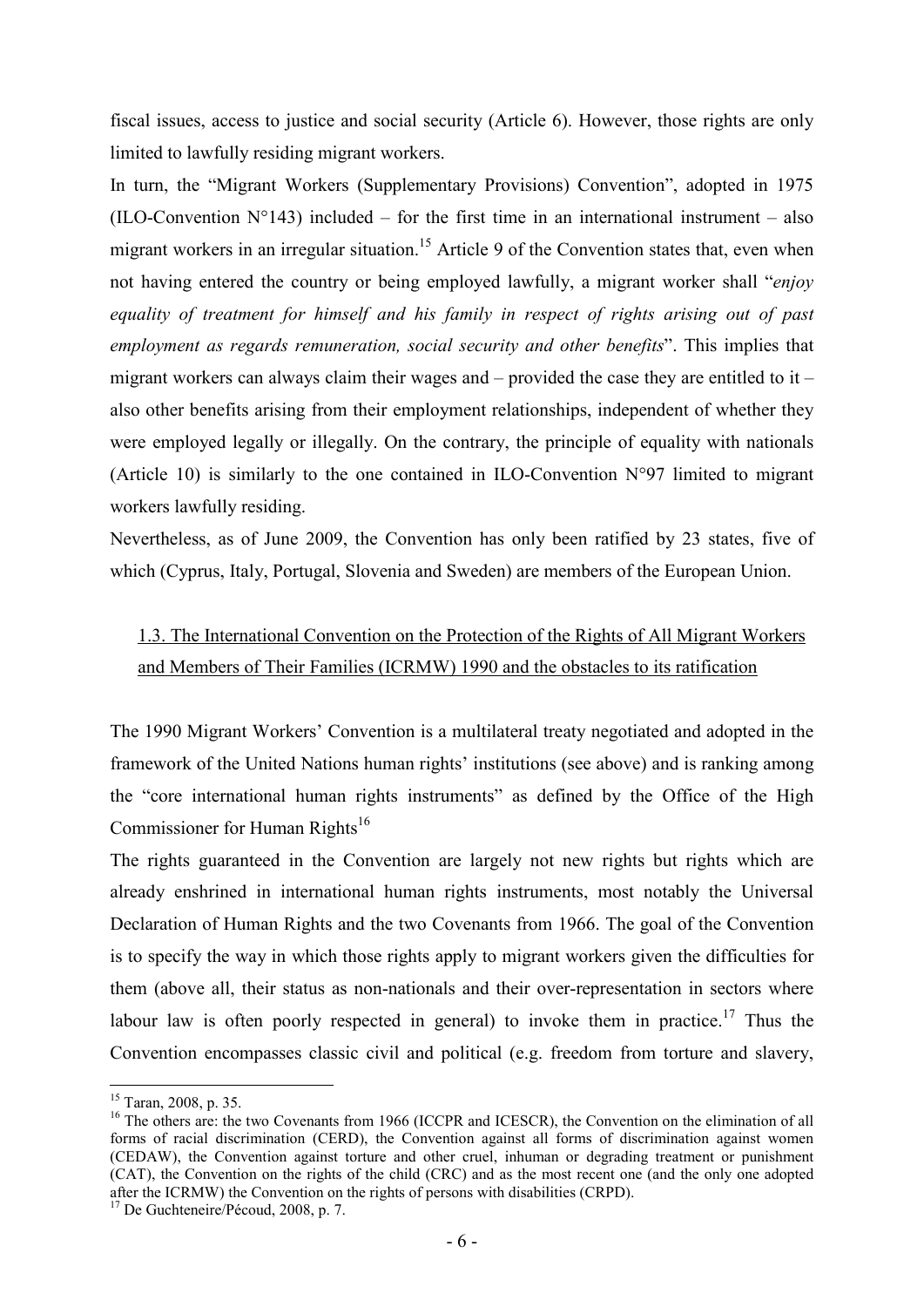freedom of conscience and religion, freedom of expression or right to family life) as well as economic, social and cultural rights (e.g. Article 25 establishing the equality of working conditions, Article 26 concerning union's rights in and the access to social security foreseen in Article 27) but also minimum procedural guarantees in the case of detention or expulsion.

The major innovation of the Convention is therefore to stress that those rights are, due to their nature as "unalienable" human rights, in principle applicable to all migrant workers independent of their legal status or any other difference. In this point the ICRMW goes beyond ILO-Convention N°143 which guarantees mainly only rights directly related to the employment relationship (remuneration, working conditions and possibly social security). Of particular importance is Article 25, which stresses the obligations of the state to ensure that workers are not deprived of their labour rights (e.g. remuneration, maximum hours of work, holidays or safety provisions) due their status of irregularity. These rights – of course provided that they are implemented in national contexts – would not only entail a basic protection of irregular migrant workers but also guarantee fair conditions at national labour markets as a whole by repressing methods of exploitative employment.

Nevertheless the Convention still suffers from a lack of ratification, particularly by typical "countries of destination", those that would precisely be responsible for guaranteeing most of the rights. As of May 2010 only 42 states have ratified the ICRMW<sup>18</sup> of which most are primarily "countries of origin" in Africa, Asia and Latin America. In Europe, only Albania, Bosnia-Herzegovina and Turkey (as well as Azerbaijan as an Asian country but part of the Council of Europe) have ratified the Convention, showing a complete absence of the 27 Member States of the European Union. But also other classic immigration countries such as the United States of America, Australia and Canada have so far been reluctant to ratify the Convention. Immediately after the adoption in 1990, the modest interest in the Convention was not entirely expected by experts. In particular, it was generally expected that in Europe at least the so-called MESCA-countries (Mediterranean and Scandinavian countries) – a group of seven European states<sup>19</sup> that had played an active role in the drafting process – would ratify the Convention but none of these countries did so yet. $20$ 

<sup>&</sup>lt;sup>18</sup> A current list of ratifications is available online: http://treaties.un.org/Pages/ViewDetails.aspx?src=TREATY&mtdsg\_no=IV-13&chapter=4&lang=en (consulted on 06 May 2010).

<sup>&</sup>lt;sup>19</sup> Finland, Greece, Italy, Norway, Portugal, Spain and Sweden.

<sup>20</sup> Pécoud/De Guchteneire, 2004, p. 7.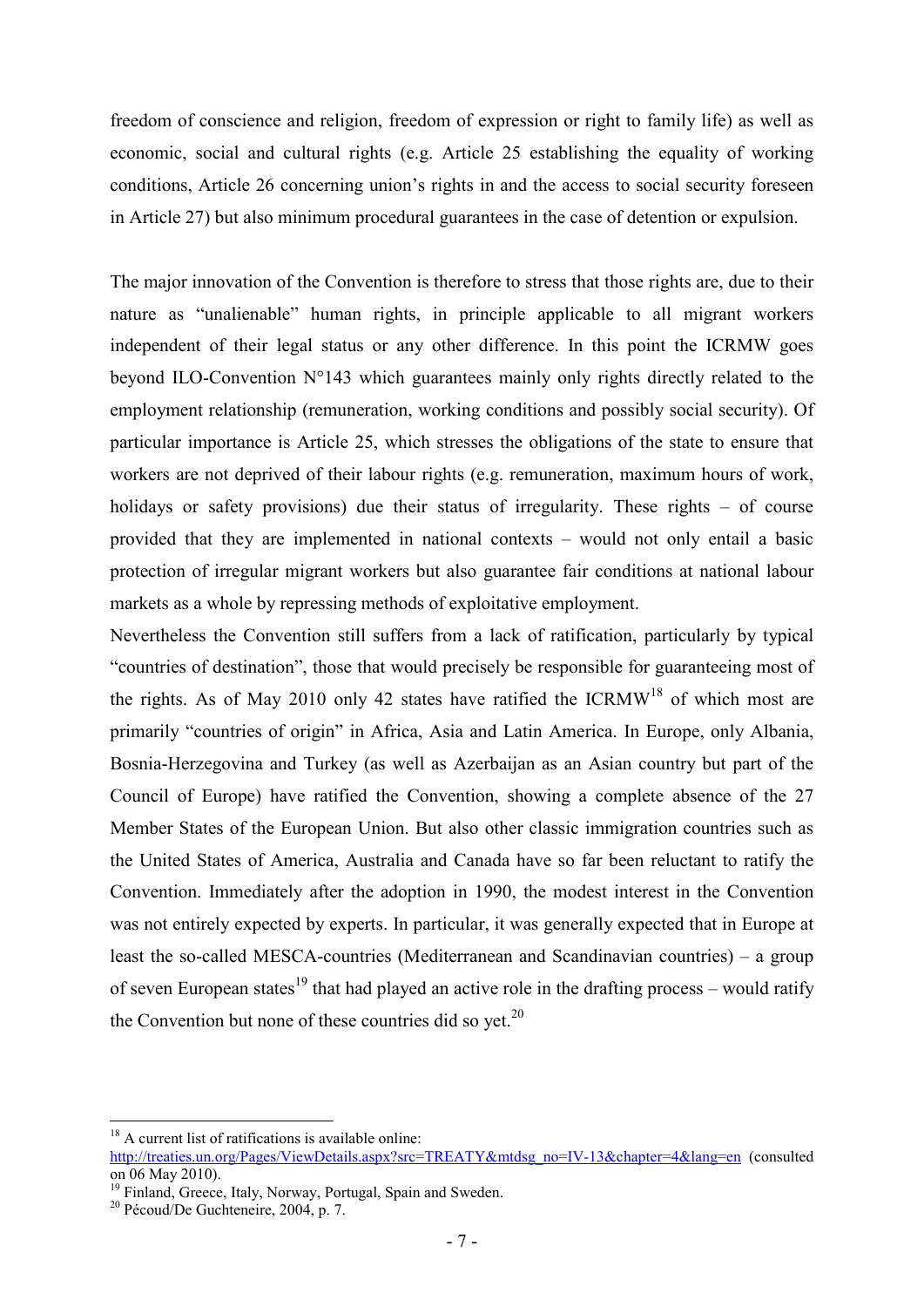The reasons behind this widespread hesitation are complex and a detailed analysis would go beyond the scope of this paper. Briefly, the studies so far conducted on this topic $21$  indicate that the reasons brought forward by the states can mainly be summarised into three categories: legal reasons, political reasons and financial/administrative obstacles. However, very often behind those official reasons there seems to be a lack of awareness and knowledge of the Convention, respectively a misperception of its character and goals or even just of single articles.<sup>22</sup> Some governments have argued that granting explicitly rights to irregular migrant workers would attract even more clandestine migration. This preoccupation can be seen in the wider context of the way (irregular) migration is discussed at the moment in Europe, framing it primarily as a security (and to a lesser extent as an economic) issue but often neglecting the humanitarian aspect. Thus a manifest contradiction can be stated between the spirit of the Convention, namely the protection of human rights, and the one inspiring national migration policies in many countries which focus on restricting immigration in general and especially the fight against irregular migration.<sup>23</sup>

#### **Chapter 2: The Protection of irregular migrants in Europe**

#### 2.1. The framework of the Council of Europe

As the largest inter-governmental organisation in Europe concerned with human rights – comprising 47 states and a population of about 800 million people – the Council of Europe showed an early interest in the situation of migrant workers on the continent, since national legislation often excludes them from legal protection and social benefits. But only recently has the organisation started to put more emphasis on the particularly vulnerable situation of irregular migrant workers who are mostly nationals of third countries.

The most important legal instrument adopted in the framework of the Council of Europe and ratified by all its Member States, the European Convention for the Protection of Human Rights and Fundamental Freedoms (ECHR), signed in Rome in 1950, does not – with the notable exception of restrictions that can be imposed on the political activity of foreigners – differentiate between citizens and foreigners. Indeed in its first article, the ECHR recognises the fundamental rights of every person, independent of their nationality, being under the

<sup>&</sup>lt;sup>21</sup> See especially a study conducted by the ILO: Taran, 2000 and a recent study by the United Nations Educational, Scientific and Cultural Organization (MacDonald, Euan/Cholwinski, Ryszard, 2007)

 $22$  Taran, 2000, p. 92-94.

<sup>23</sup> De Guchteneire/Pécoud, 2008, p. 13.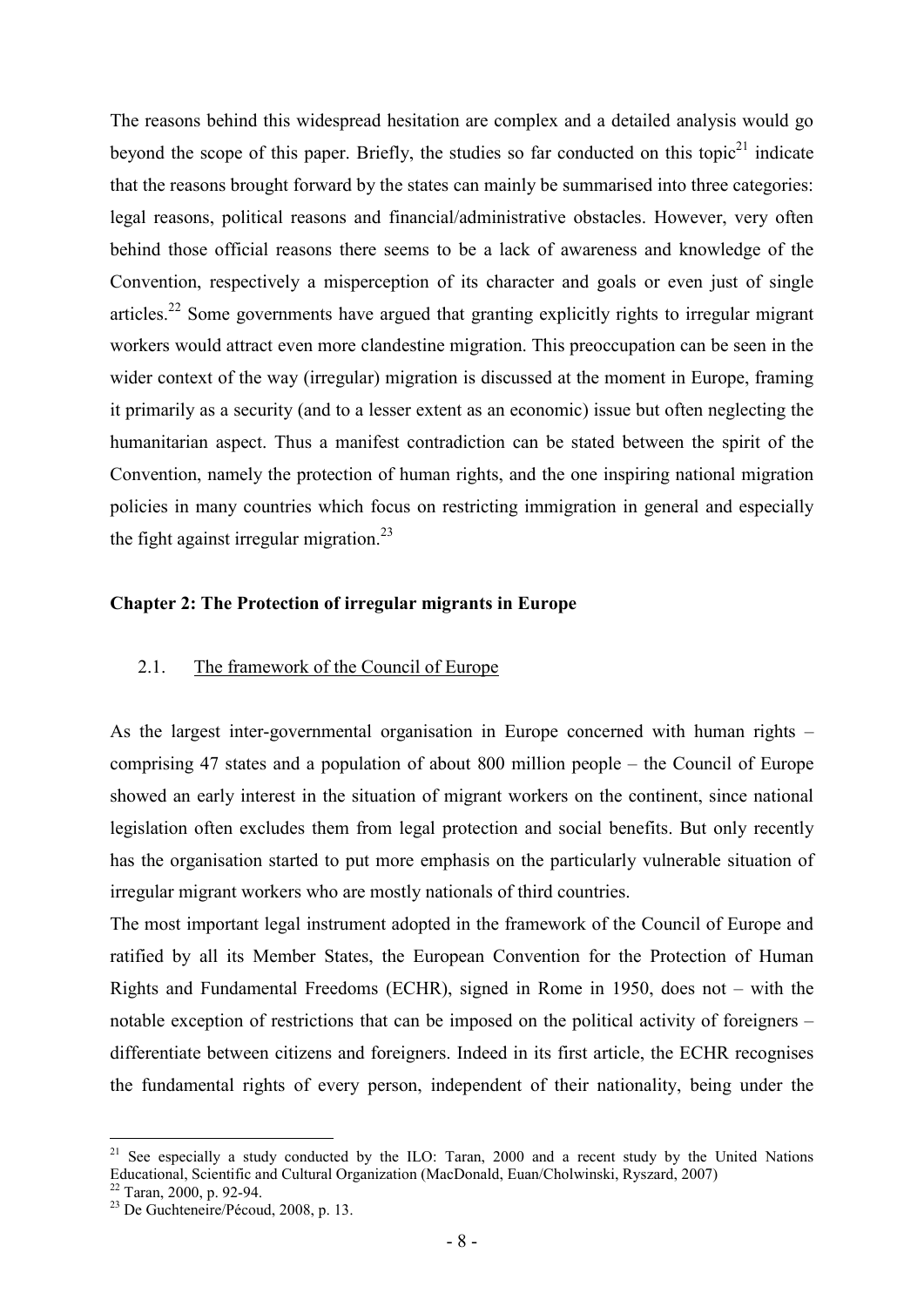jurisdiction of one of the contracting states. The right to enter, stay, or settle on the territory of a contracting party, however, is not guaranteed as such and therefore remains under the sovereign discretion of each state. Furthermore also the freedom of movement of foreigners is restricted.<sup>24</sup>

Nevertheless, in practice, the protection of irregular migrants by the Convention is insufficient. While the European Court of Human Rights decided in recent years a few cases regarding the access to social benefits for regularly residing migrant workers (e.g. *Gaygusuz v. Austria*, 16 September 1996, *Koua Poirrez v. France*, 30 September 2003, *Luczak v. Poland*, 27 November 2007, *Andrejeva v. Latvia*, 18 March 2009), there is no significant jurisprudence so far on the level of the Council of Europe concerning rights invoked by irregular migrant workers under the jurisdiction of a contracting party.

Complementary to the ECHR, which provides only civil and political rights<sup>25</sup>, the European Social Charter, adopted in 1961 in the framework of the Council of Europe and revised in 1996, guarantees a series of social and economic rights. Although all 47 Member States of the Council of Europe signed this Charter (either the original or the revised version), four have yet to ratify it.<sup>26</sup> Even though most of the rights in the Charter are formulated as applying to "everybody", both the original and the revised version specifies that the rights enshrined are applicable to foreigners only if they are nationals of another contracting party.<sup>27</sup> Nevertheless. as we will see below, this does not mean that the states can completely ignore the provisions of the Charter when dealing with core social rights of third country nationals, even when they might not reside lawfully (European Committee of Social Rights, *FIDH v. France*, 8 September 2004).

Compared to the ECHR, the European Social Charter imposes fewer obligations on the states as they are free to choose which rights they want to ratify (often referred to as an "À la carte – system"). Furthermore, those rights cannot be invoked before the European Court of Human Rights and states' compliance is only monitored by biannual state reports. Those reports are examined by the European Committee of Social Rights (ECSR), a committee of fifteen

<sup>&</sup>lt;u>.</u>  $24$  Sudre, 2008, p. 591.

<sup>&</sup>lt;sup>25</sup> It has to be noted, however, that the jurisprudence of the European Court of Human Rights (ECtHR) has gradually recognised the "social dimension" of certain civil and political rights enshrined in the ECHR and went thus partly very far in granting indirectly social, economic and cultural rights to individuals (Sudre, 2008, p. 137). See among others the recent decision *Demir and Baykara v. Turkey* (ECtHR Grand Chamber, 12 November 2008).

<sup>&</sup>lt;sup>26</sup> Those states are: Liechtenstein, Monaco, San Marino and Switzerland (http://www.coe.int/t/dghl/monitoring/socialcharter/Presentation/SignaturesRatifications\_en.pdf consulted on 06 May 2010).

 $27$  See para. 1 of the Appendix of the revised Charter.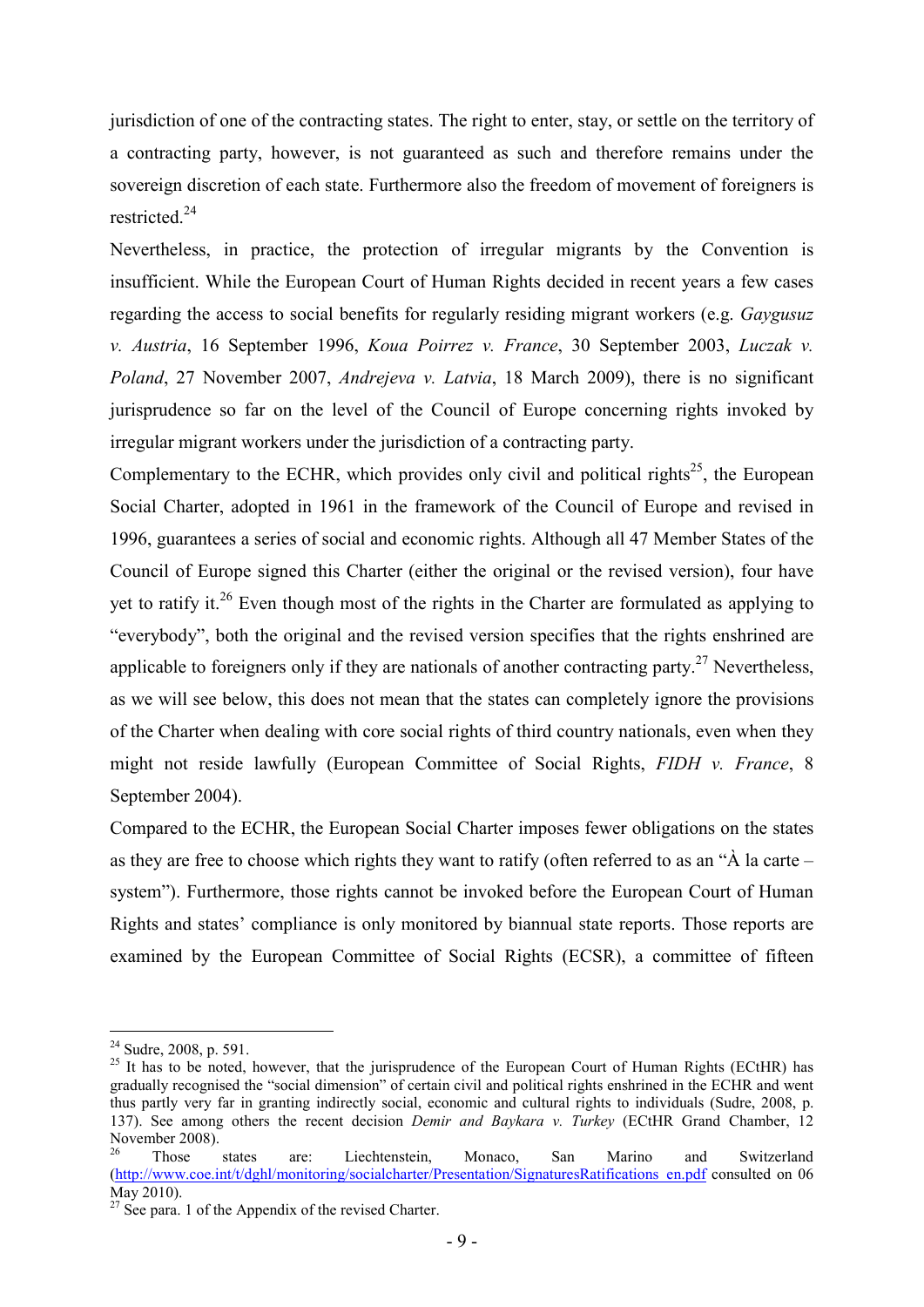independent experts<sup>28</sup> elected by the Committee of Ministers<sup>29</sup>. While individuals still lack the power to directly address the Committee, an Additional Protocol adopted in 1995 provides for a system of so-called "collective complaints", with the possibility for NGOs enjoying participatory status with the Council of Europe<sup>30</sup> to lodge complaints against a state – that has necessarily accepted this procedure<sup>31</sup> – because of an alleged violation of the Charter. Where a state has accepted the Additional Protocol, also any other national NGO "which has particular competence in the matters governed by the Charter" can lodge such a complaint (Article 2 Protocol). This possibility is innovative in the international context since it is the only international instrument on social and economic rights so far which offers the possibility for organisations of the civil society to invoke all articles of the Convention before the competent treaty body.<sup>32</sup>

Similar to the former complaints' procedure of the ECHR (before the entrance into force of Protocol No. 11 in 1998), after examining the admissibility and the merits of the claim, the Committee drafts a report which is transmitted to the Committee of Ministers. If the Committee of Independent Experts found a violation of the application of the Charter, the Committee of Ministers can adopt, by a majority of two-thirds of those voting, a recommendation addressed to the Contracting Party concerned (Articles 9-10 Protocol). But even if such a recommendation is adopted, it constitutes more a political than a strict legal obligation for the state party concerned since the state is only obliged to provide information on the measures it has taken to give effect to the recommendation in the next regular report which it submits to the Secretary General.

<sup>&</sup>lt;u>.</u>  $28$  The number of members was established by decision of the Committee of Ministers at the 751<sup>st</sup> meeting of the Ministers' Deputies (2-7 May 2001).

<sup>&</sup>lt;sup>29</sup> Article 25 of the Turin Protocol adopted in 1991 would actually stipulate that members of the ECSR are to be elected by the Parliamentary Assembly. This is the only provision which is still not being applied.

<sup>&</sup>lt;sup>30</sup> For this purpose a special list of NGOs entitled has been established by the Governmental Committee (the current list is available on:

http://www.coe.int/t/dghl/monitoring/socialcharter/OrganisationsEntitled/INGOList2010\_en.pdf consulted on 06 May 2010). Furthermore the European Trade Union Confederation (ETUC), BusinessEurope (formerly UNICE) and the International Organisation of Employers (IOE) are entitled to lodge complaints with the ESCR as well (Article 1a Protocol).

 $31$  As of May 2010 twelve states have accepted the procedure among which France while Spain has so far neither signed nor ratified the Protocol.

http://conventions.coe.int/Treaty/Commun/ChercheSig.asp?NT=158&CM=7&DF=26/10/2008&CL=ENG (consulted on 06 May 2010).

 $32$  Daugareilh, 2005, p. 557. The Optional Protocol to the ICESCR, adopted in 2008 (A/RES/63/117), foresees the possibility for individuals or groups of individuals to submit communications to the Committee on Economic, Social and Cultural Rights. However, as of May 2010 this protocol has not been ratified by any state (http://treaties.un.org/Pages/ViewDetails.aspx?src=TREATY&mtdsg\_no=IV-3-a&chapter=4&lang=en, consulted on 06 May 2010)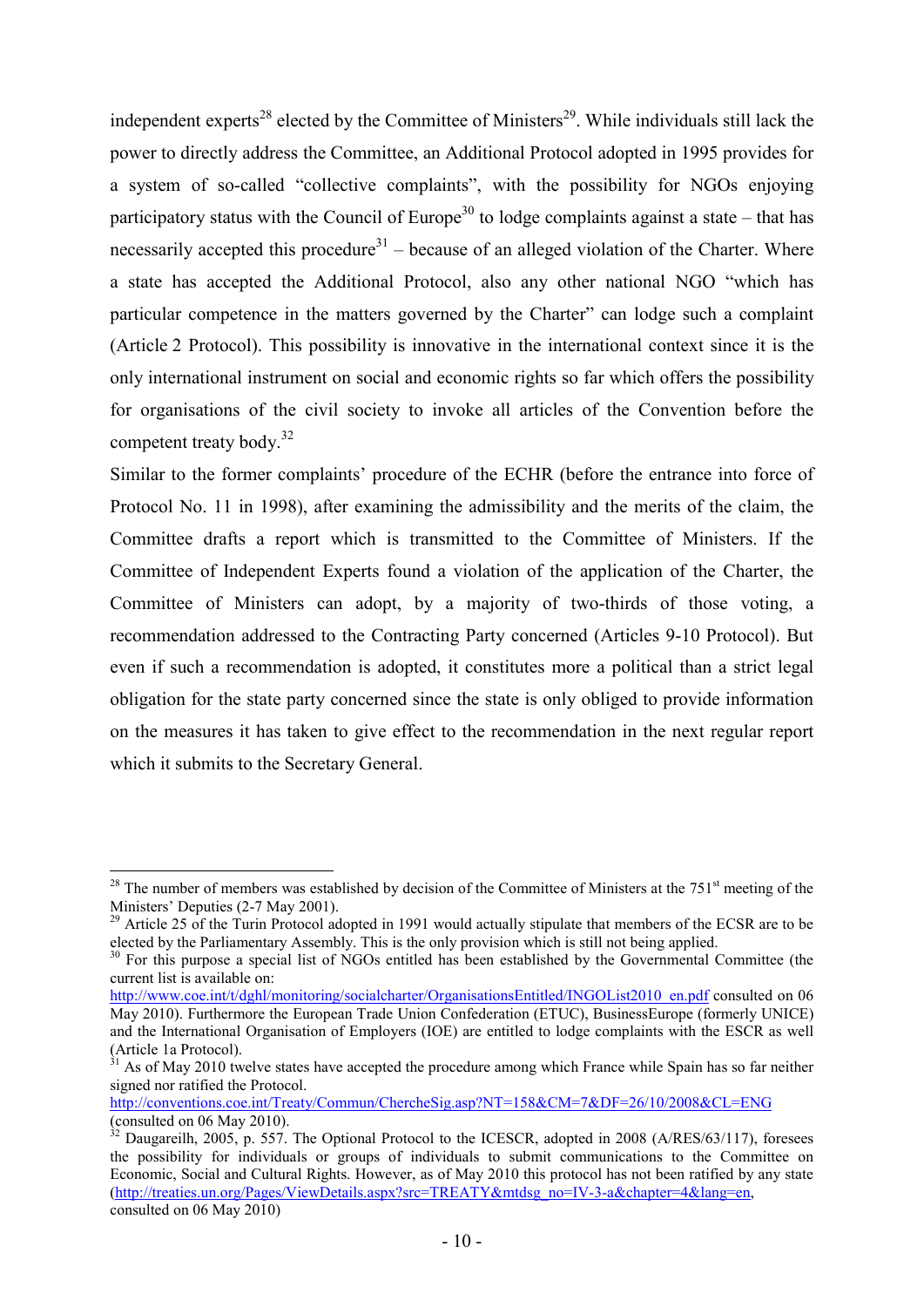Concerned about the vulnerability of persons deciding to work in a country other than their own, the discussions about a specific instrument of protection for this group started in the Council of Europe at the beginning of the 1970s. Just at the same time the ILO was working on a revised Convention regarding the protection of migrant workers and the United Nations were starting to consider the elaboration of such an instrument as well (see above Chapter 1.2.). Influenced by the increase of inter-European migration (especially from the Mediterranean countries to Central and Northern Europe) during the 1960s and the beginning of the 1970s, the European Convention on the Legal Status of Migrant Workers – adopted in 1977 – is wholly inspired by the principle that foreigners from Contracting Parties who lawfully reside and work within a fellow Contracting Party should receive equal treatment with nationals. This principle, however, implicates that third country nationals who are not lawfully residing are excluded. Consequently, article 1 of the Convention defines "migrant worker" as "*a national of a Contracting Party who has been authorised by another Contracting Party to reside in its territory in order to take up paid employment*". Up to now there were no attempts undertaken by the Committee of Ministers or the special "Consultative Committee" responsible for providing regular opinions and recommendations on the application of the Convention, as well as proposals for amendments, to make the Convention applicable also for nationals of non-contracting states.

Even though the Council of Europe has started in recent years to put more attention to the situation of migrant workers from third countries, especially when they are residing and/or working irregularly on the territory of one of its member states, the Council's actions have been limited to "soft law" instruments. The Recommendation R (2000) 3 on the "Right to Satisfaction of Basic Material Needs of Persons in Situations of Extreme Hardship"<sup>33</sup>, for example, recommends that Member States recognise an individual, universal, and enforceable right to a minimum of food, clothing, shelter and basic medical care, which should be applicable to all persons irrespective of their legal status (Principle 4 of the Recommendation).

The most significant input for the discussion on irregular migrants came in recent years from the Parliamentary Assembly of the Council. In a resolution in 2006 the Assembly expressed its deep concern about "the ever-growing number of irregular migrants in Europe" and stressed the urgent need to provide clarity on the issue of the rights of irregular migrants.<sup>34</sup> This resolution proposed a specification of which basic civil and political (para. 12 of the

 $33$  Council of Europe, 2000, Recommendation R (2000) 3.

<sup>&</sup>lt;sup>34</sup> Council of Europe, Parliamentary Assembly, 2006, Resolution 1509 (2006).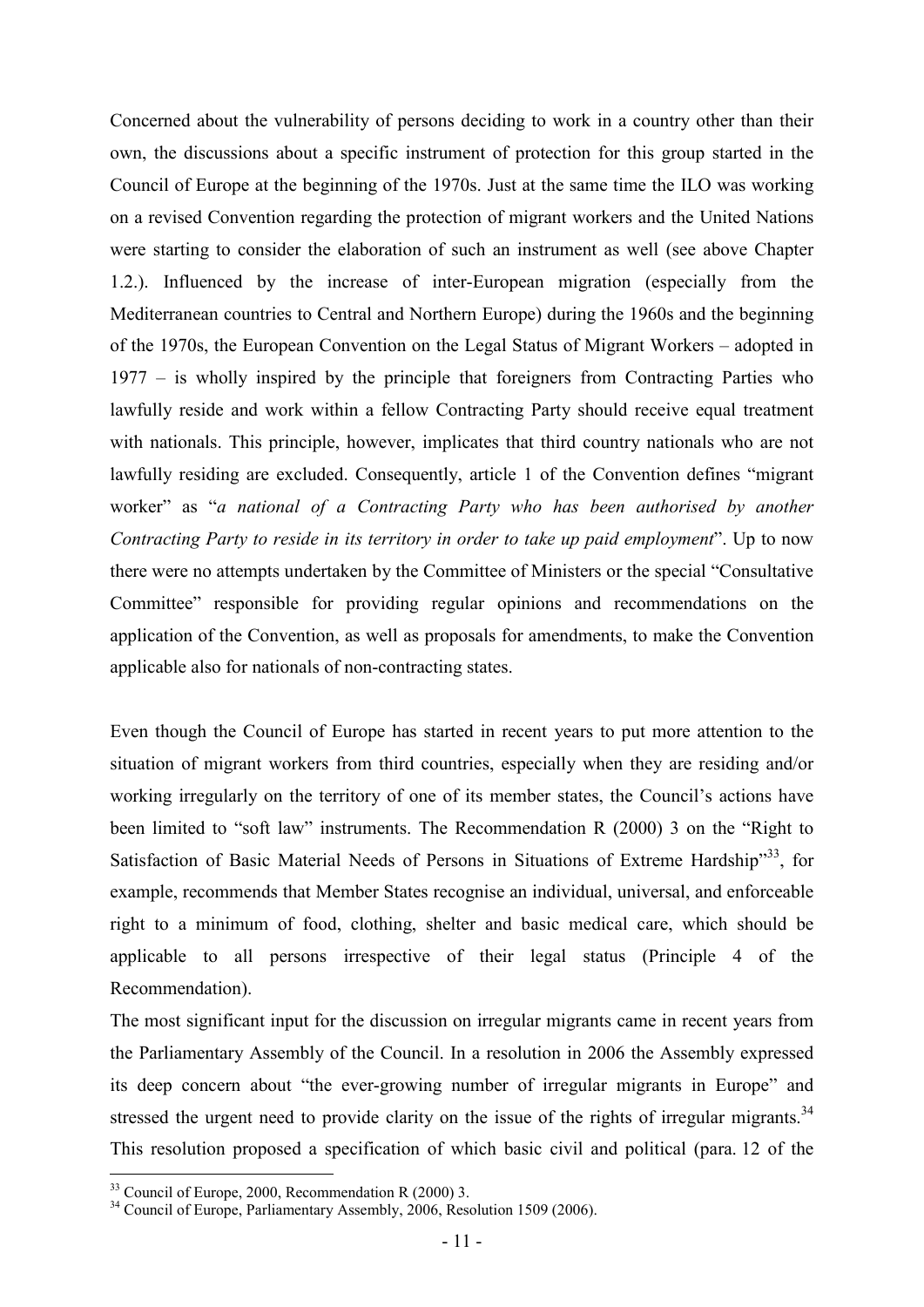resolution) as well as social and economic rights (para. 13) concerning irregular migrants must be observed with particular attention.<sup>35</sup> In addition, it explicitly invited the governments of the Member States to sign, ratify and subsequently implement the relevant human rights instruments contributing to the protection of the rights of irregular migrants, in particular the ICRMW.

Finally, in 2007 the Council's Commissioner for Human Rights presented an issue paper dealing with human rights of irregular migrants in Europe. This paper encouraged the Council and its Member States to comply with twelve concrete proposals that sought more effort on the protection of irregular migrants.<sup>36</sup>

Despite those recent efforts, the Council of Europe's framework for the protection of irregular migrant workers remains very weak. The only legally binding Conventions (ECHR, the European Social Charter and the Convention on the Legal Status of Migrant Workers) are either insufficient in their protection of irregular migrant workers (e.g. the ECHR does not cover social and economic rights as such) or they a priori exclude third country nationals from their application. Furthermore, the documents that do specify the rights states should guarantee to irregular migrants are mere non-binding resolutions or recommendations. This weakness is highly regrettable because the Council – as a primarily human rights-orientated organisation – could take a leading role in the protection of this vulnerable group in Europe (just as it did before e.g. with its Conventions for the protection of linguistic or ethnic minorities). However, it has to be born in mind that the Council of Europe, as an intergovernmental organisation, cannot operate without a consensus among its Member States. Therefore, this weak level of protection reflects first, the reluctance of European states in establishing legal norms concerning irregular migrant workers; and second, the continuous controversy regarding the regulation of the sensitive and complex field of immigration on an international level.

### 2.2. The European Union framework – a misbalance of the fight against clandestine migration compared to protection schemes?

Facilitating the economic exchange between its Member States by establishing inter alia the principle of a free circulation of persons, services, capitals and goods has been one of the

 $35$  E.g. the right to life, freedom from torture and slavery, guarantees in case of detention, respect of private and family life as well as minimum rights to housing, health care and social security.

<sup>&</sup>lt;sup>36</sup> Council of Europe, Commissioner for Human Rights, 2007 (CommDH/IssuePaper(2007)1), available online: https://wcd.coe.int/ViewDoc.jsp?id=1237553&Site=CommDH&BackCo (consulted on 21 October 2008).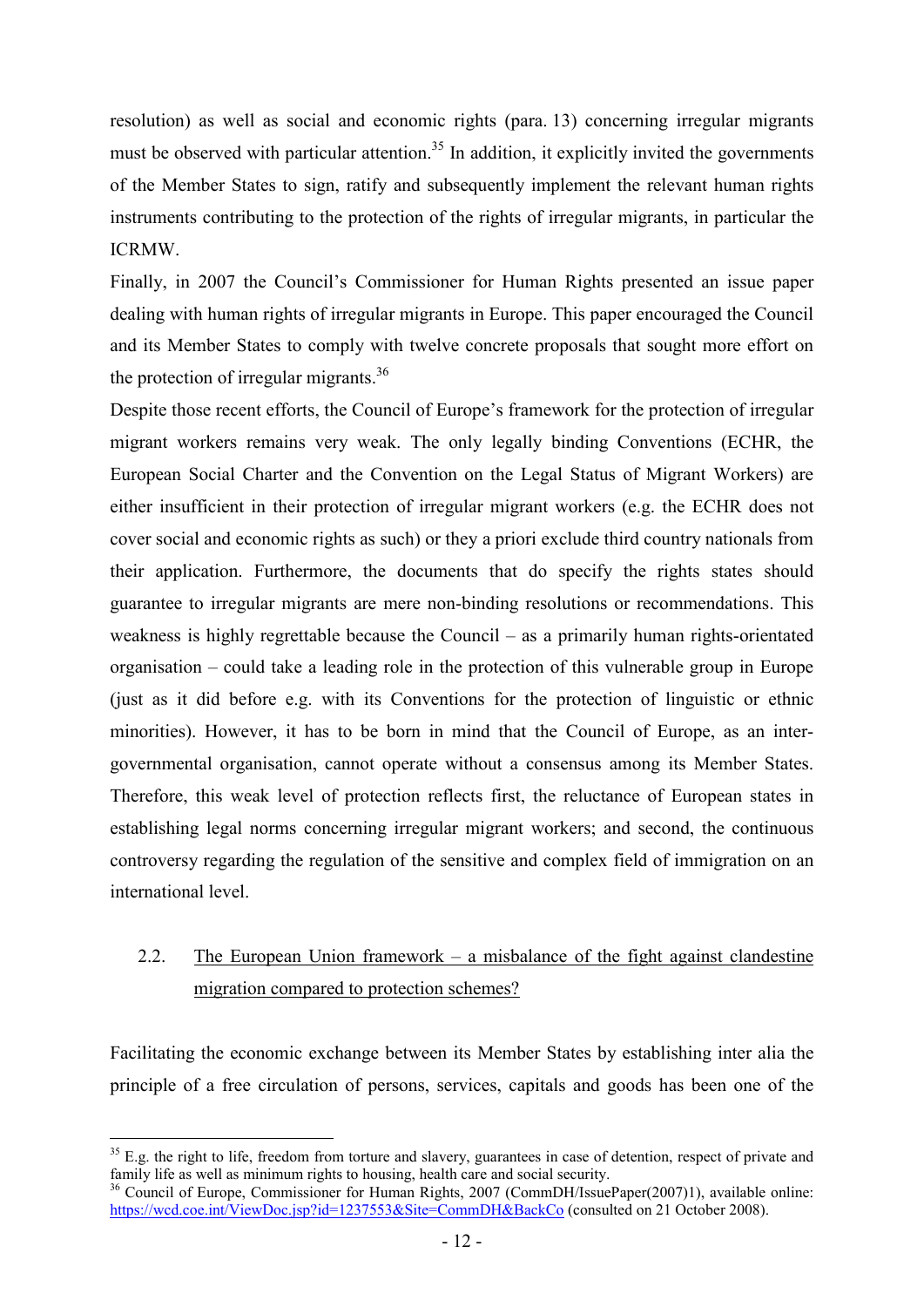most important goals of the European (Economic) Community since its foundation by the Roman Treaties in 1957. In fact, the revised version of the Treaty dedicates a whole chapter under the Title III "Freedom of persons, services and capitals" to the free movement of workers within the community (Articles 39-42 Treaty establishing the European Community, in the following short: TEC).

In the decades that followed the Community has adopted several directives and regulations directed at the facilitation of movements of persons within the Community and the protection of migrant workers, while the Court of Justice of the European Communities (in the following: European Court of Justice) developed a rich and often progressive jurisprudence in this matter.<sup>37</sup> This development, which did not only concern provisions of classic labour law but also social security aspects, made it step by step possible for citizens of the Community to choose their work and residence freely within the territory of the Community. However, this process of unification of legal norms and reduction of obstacles for the free movement of workers was strictly limited to the nationals of the Member States.

The introduction of Title IV ("Visas, asylum, immigration and other policies related to free movement of persons") to Part III of the TEC by the Treaty of Amsterdam in 1997 – and thus the "communitisation" of parts of the so-called "third pillar" – paved the way for a common policy of the Community in the field of immigration.<sup>38</sup> In this framework the Community started to extend parts of those rights that were before only granted to nationals of the Member States also to third country nationals – a growing number of whom was residing and working often for years within the territory of its Member States.<sup>39</sup>

While we can thus conclude that the European Union has started to include third country nationals who are legally residing and working on the territory of its Member States into its policy framework, there is a striking lack of provisions related to the protection of irregular migrant workers on the communitarian level. This lack is even more bewildering as work carried out by irregular migrants is by no means a marginal phenomenon in the European Union. The estimated amount of 500.000 persons entering the European Union annually without authorisation<sup>40</sup> constitutes a not unimportant economic and social factor.

<sup>&</sup>lt;sup>37</sup> Guild/Staples, 2003, p.196-197.

 $38$  Apap, 2002, p. 151.

<sup>&</sup>lt;sup>39</sup> See in particular Council Directive 2003/109/EC of 25 November 2003 concerning the status of third-country nationals who are long-term residents as well as the proposal of a directive on a single application procedure for a single permit for third-country nationals to reside and work in the territory of a Member State and on a common set of rights for third-country workers legally residing in a Member State (Commission of the European Communities, 2007, COM(2007) 638 final; for details see Cavallini, 2008, p. 58)

<sup>&</sup>lt;sup>40</sup> Estimation by EUROPOL, cited by Cholewinski, 2004, p. 161. Again it has to be stressed that estimations concerning irregular migrations are fairly inexact.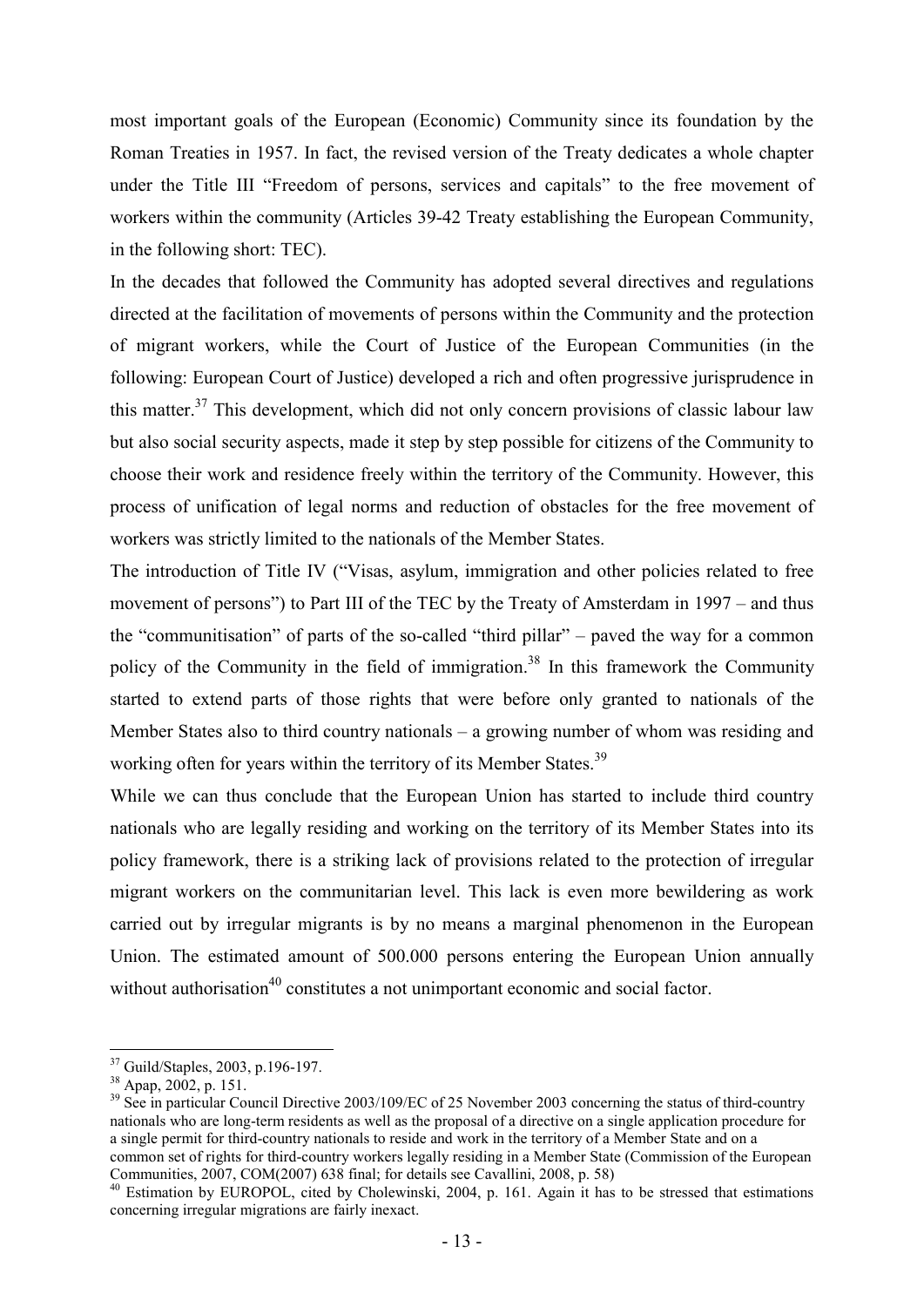As a strong contrast to this absence of protective rules for irregular migrant workers, the Community – acting under Article 63 para. 3 (b) TEC as amended by the Treaty of Amsterdam 1997 – has developed over the last decade a remarkable regime of what can be summarised as "fight against irregular migration".

The first attempts for a common policy and legal framework in this field were thereby for all intents and purposes designed as a "holistic" framework stressing especially the need to respect human rights. Based on the new cooperation in the field of immigration, established by the Treaty of Maastricht (formally: Treaty on European Union, TEU) in  $1992<sup>41</sup>$ , the European Commission proposed in a communication on common immigration and asylum policies issued in 1994 a comprehensive approach to address the problem of irregular migration. Therein the Commission stressed that restrictive policies to control irregular migration can only be credible within a framework of protecting the human rights of irregular migrants.<sup>42</sup> Furthermore it expressively recommended the signature and ratification of the UN Convention on the Protection of the Rights of All Migrant Workers and Members of Their Families by the Member States<sup> $43$ </sup> and proposed that if necessary the ratification of the Convention by the Member States could be supplemented by an own instrument of the Union.<sup>44</sup> Those statements are a clear sign that at that time the Commission was still eager to develop a policy on irregular migration that took the special situation and needs of those affected into account. However, over the following years it was mostly the Council of the European Union that was taking the lead in the adoption of measures in the framework of the "third pillar", focusing on the prevention of irregular migration, the facilitation of expulsion and readmission as well as addressing the problem of trafficking in human beings.<sup>45</sup>

The following years hence brought an increase of measures aimed at containing irregular migration into the European Union with the adoption of several legally binding as well as "soft law" instruments in this field. The topic also obtained a prominent role on the agenda of the semi-annual meetings of the heads of state and government where traditionally the

1

<sup>&</sup>lt;sup>41</sup> In fact the legal possibilities of the cooperation in "Justice and Home Affaires" (the so-called "third pillar" of the EU) remained unclear since the text did not clarify whether the cooperation should include legislative initiatives or in as far only practical, operational cooperation was the objective (see: Apap, 2002, p. 151).

 $42$  Commission of the European Communities, 1994 (COM/94/23 final), para. 109.

<sup>&</sup>lt;sup>43</sup> Commission of the European Communities, 1994 (COM/94/23 final), para. 132; View also point 22 of part IV of the Communication, summarising the key goals.

<sup>&</sup>lt;sup>44</sup> Commission of the European Communities, 1994 (COM/94/23 final), para. 110.

<sup>&</sup>lt;sup>45</sup> Cholewinski, 2004, p. 168. See e.g. the Recommendation of the Council on "harmonizing means of combating illegal immigration and illegal employment and improving the relevant means of control" (96/C 5/01) and Council Recommendation of 27 September 1996 on combating the illegal employment of third-country nationals (96/C 304/01).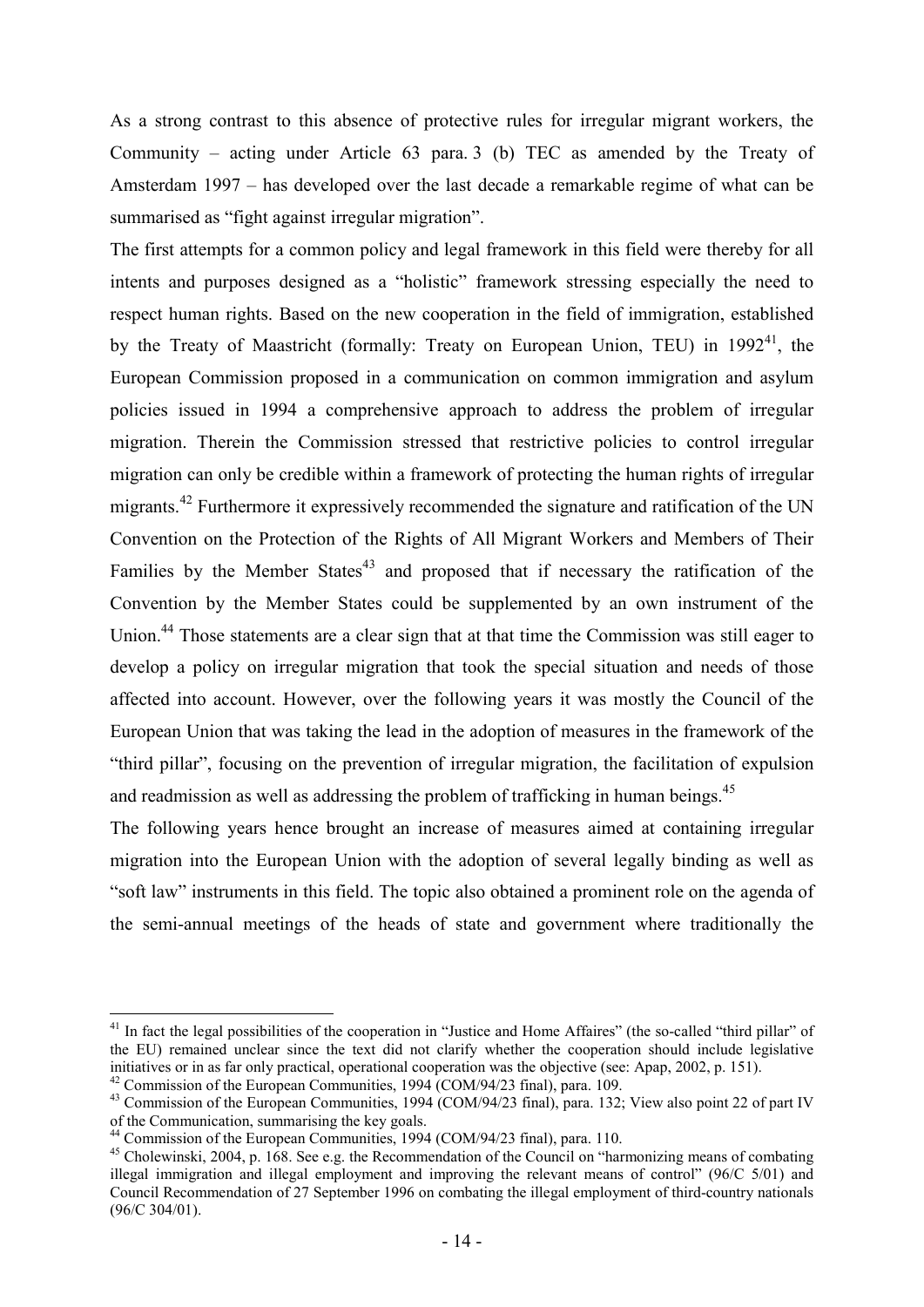guidelines for the common European policies are decided.<sup>46</sup> Furthermore, a new Communication on a common policy on illegal immigration presented by the Commission in November 2001<sup>47</sup> stood in an apparent contrast with the comprehensive framework proposed in its Communication only seven years earlier (COM/94/23 final, see above). In fact only one small chapter of this document is devoted to human rights ("Compliance with International Obligations and Human Rights") while it is entirely silent on the question of the rights of irregular migrant workers and does not mention a possible ratification of the ICRMW anymore.

The instruments that were subsequently adopted<sup>48</sup> confirmed this approach taken by the Commission and the Council, having a clear focus on preventing the entry of clandestine migrants, punishing those responsible for facilitating their entry and presence in the European Union and facilitating the return of irregularly residing migrants to their countries of origin.<sup>49</sup> The protection of the rights of those affected received, if at all, only marginal attention. In a Communication to the Council, the European Parliament, the European Economic and Social Committee and the Committee of the Regions<sup>50</sup> in 2003, which was primarily focused on strategies for regular immigration and in particular on improving measures to integrate regular migrants already staying on the territory of the Member States, the Commission consecrated also one subchapter to irregular migrants. While it underlined again the negative effects of irregular immigration for the national labour markets and stressed the importance of reducing the number of people immigrating clandestinely to the Union as well as  $-$  were possible  $$ returning those already present to their countries of origin<sup>51</sup>, it also reminded the Member States that they nevertheless have to respect basic rights of irregular migrants<sup>52</sup>. However, this

<sup>-</sup><sup>46</sup> See in particular the action plan adopted at the summit in Vienna in December 1998: Council and Commission Action Plan of 3 December 1998 on how best to implement the provisions of the Treaty of Amsterdam on the creation of an area of freedom, security and justice (Official Journal C 19 of 23 January 1999) and the in October 1999 (available on: http://www.europarl.europa.eu/summits/tam\_en.htm; consulted on 16 May 2010).

Commission of the European Communities, 2001, COM (2001) 672 final.

<sup>&</sup>lt;sup>48</sup> See e.g. Council Directive 2001/40/EC of 28 May 2001 on the mutual recognition of decisions on the expulsion of third country nationals; Council Directive 2002/90/EC of 28 November 2002 defining the facilitation of unauthorised entry, transit and residence; or Council Framework Decision of 28 November 2002 on the strengthening of the penal framework to prevent the facilitation of unauthorised entry, transit and residence.

 $49$  Cholewinski, 2006, p. 901.

 $50$  Commission of the European Communities, 2003, COM (2003) 336 final.

<sup>51</sup> Commission of the European Communities, 2003, COM (2003) 336 final, p. 26: "*Within the context of the common immigration policy the only coherent approach to dealing with illegal residents is to ensure that they return to their country of origin*."

<sup>52</sup> Ibidem: "(…) *illegal immigrants are protected by universal human rights standards and should enjoy some basic rights e.g. emergency health care and primary school education for their children.*"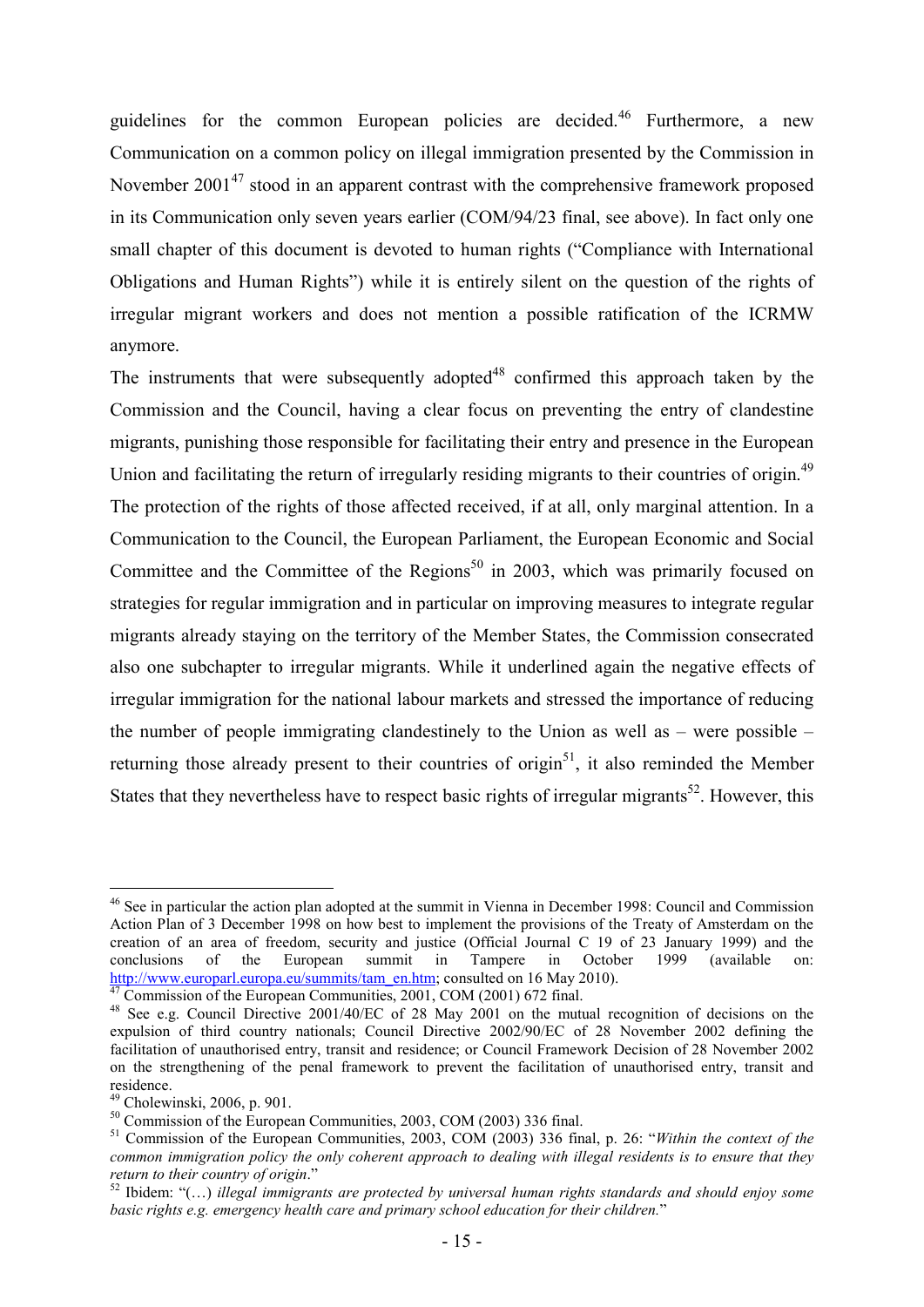programmatic document does not contain any concrete measures on how to protect irregular migrant workers.<sup>53</sup>

The most significant recent initiatives in the field of irregular migration, the adoption of the so-called "return directive" in December 2008<sup>54</sup> on the one hand and the directive on minimum standards on sanctions against employers of illegally staying third-country nationals in June 2009<sup>55</sup> on the other hand, demonstrate a continuation of these policy directions aimed at the "fight against illegal immigration".

As this outline of the adopted instruments within the Community framework illustrates, the policy in the matter of irregular migration has shifted during the last fifteen years from a "holistic" approach also comprising the analysis of the reasons for irregular migration and the protection of those being in an irregular situation, to a primarily "security" approach that focuses on the illicit aspect of irregular migration (trafficking, illegal entrance) and possible economic disadvantages resulting from it. Even though the concept of a global approach in migration policies was formally not abandoned – in documents the Commission still refers to the need for "holistic" concepts in immigration issues<sup>56</sup> – the imbalance between the focus on repressive measures and the concern for the protection of irregular migrants is striking.

The reasons for this shift are not easily identifiable. It seems that the growing presence of migrants in Europe – of which only a part is residing irregularly – is perceived more and more as a danger by the public opinion, especially in times of economic crises. Additionally, as some have argued<sup>57</sup>, the terrorist attacks in New York, Madrid and London might have contributed to the perception of a link between immigration and security and reinforced the focus on restrictive measures on immigration and border control even though those bombings had no obvious connection with irregular migration. In fact, with its policy of linking irregular migration strongly to the phenomenon of organised crime, as that was repeatedly the case in documents by the Commission and the Council<sup>58</sup>, the European Union might have also itself

<sup>&</sup>lt;sup>53</sup> In a similar spirit see also the Communication from the Commission to the Council, the European Parliament, the European Economic and Social Committee and the Committee of the Regions - Study on the links between legal and illegal migration, COM (2004) 412 final.

<sup>&</sup>lt;sup>54</sup> Directive 2008/115/EC of the European Parliament and of the Council of 16 December 2008 on common standards and procedures in Member States for returning illegally staying third-country nationals. For a more detailed presentation of the development of this directive and its possible human rights implications see e.g.: Canetta, 2007; Kauff-Gazin, 2009;

<sup>&</sup>lt;sup>55</sup> Directive 2009/52/EC of the European Parliament and of the Council of 18 June 2009 providing for minimum standards on sanctions and measures against employers of illegally staying third-country nationals.

<sup>&</sup>lt;sup>56</sup> See e.g. Communication of the European Commission on immigration, integration and employment: Commission of the European Communities, 2003, COM (2003) 336 final.

<sup>57</sup> View for instance Cholewinski, 2006, p. 901.

<sup>&</sup>lt;sup>58</sup> e.g. Council Directive 2002/90/EC of 28 November 2002 defining the facilitation of unauthorised entry, transit and residence, or the Council Framework Decision of 28 November 2002 on the strengthening of the penal framework to prevent the facilitation of unauthorised entry, transit and residence.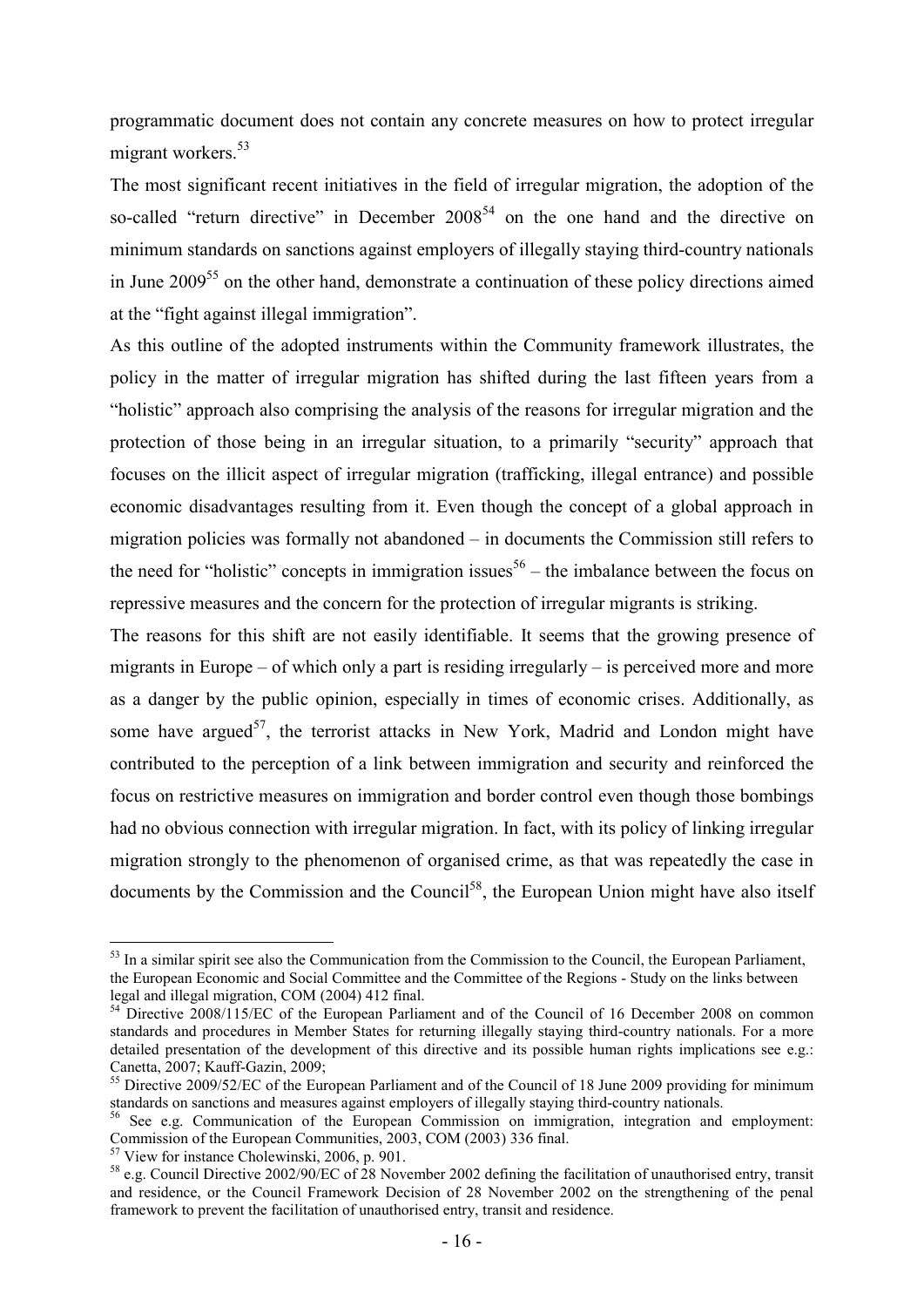contributed to the image of a close connection between crime and irregular migration in the public opinion.<sup>59</sup>

The poor ratification record of the ICRMW and the ILO-Convention  $N^{\circ}143$  are a further indicator that states, particularly those in Europe, have become reluctant to enter into commitments protecting basic human rights of irregular migrants. This shift of priorities is consequently also reflected on the level of the European Union.

Whether the entry into force of the Charter of Fundamental Rights<sup>60</sup> will lead to an amelioration of the protection of irregular migrant workers on the level of the European Union cannot be answered clearly yet. Many of the rights guaranteed therein provide protections to all those present on EU territory, regardless of the regularity of their status.<sup>61</sup> However, the legal quality of the social rights guaranteed under Chapter IV of the Charter ("Solidarity") is disputed as in earlier drafts the Charter still differed between "social rights", which have to be respected and protected (e.g. Freedom to choose an occupation and right to engage in work, right to unionise) on the one hand and "social principles" on the other hand, which have to be actively fulfilled but are intended rather as obligations and orientations for the institutions and thus cannot be directly invoked.<sup>62</sup> This formal distinction disappeared in the final version of the Charter but Article 51 para. 1 still distinguishes between "respecting the rights" and "observing the principles" without defining either of them.<sup>63</sup> Furthermore, when comparing the phrasing of the civil and political rights in the Charter (mostly stating "everybody has the right to…") with that of the social rights, differences are obvious. Most of

the social rights are granted only in accordance with "national law and practice" (see e.g. Article 28) or are phrased more like principles in terms of the Union's "duty to recognise and respect" (e.g. Article 34 states that the "Union recognises and respects the right to social security benefits and social services").<sup>64</sup>

In principle a stronger obligation for the institutions<sup>65</sup> to respect and guarantee human rights can already be seen as a positive sign for a higher priority of human rights protection on the

<sup>-</sup><sup>59</sup> Terrádez Salom, 2008, p. 89.

<sup>&</sup>lt;sup>60</sup> The Charter became legally binding for the EU institutions and Member States (the latter as regards the implementation of Union law) with the entrance into force of the Treaty of Lisbon amending the Treaty on the European Union and the Treaty establishing the European Community on 1 December 2009. However, the application of the Charter is limited in certain aspects with respect to Poland and the United Kingdom (see: Protocol on the Application of the Charter of Fundamental Rights of the European Union to Poland and the United Kingdom, OJ C 206/156, 2007).

<sup>&</sup>lt;sup>61</sup> See e.g. Art 35 (health care); social security rights (Art 34/2) are limited to persons regularly residing though. More in detail: MacDonald/Cholewinski, 2009, p. 378.

<sup>62</sup> De Schutter, 2000, 41-43.

<sup>63</sup> De Witte, 2005, p. 160.

<sup>64</sup> Fredman, 2006, p. 56.

 $65$  According to its Article 51 para. 1 the Charter is addressed to the institutions and bodies of the Union and to the Member States only when they are implementing Community law.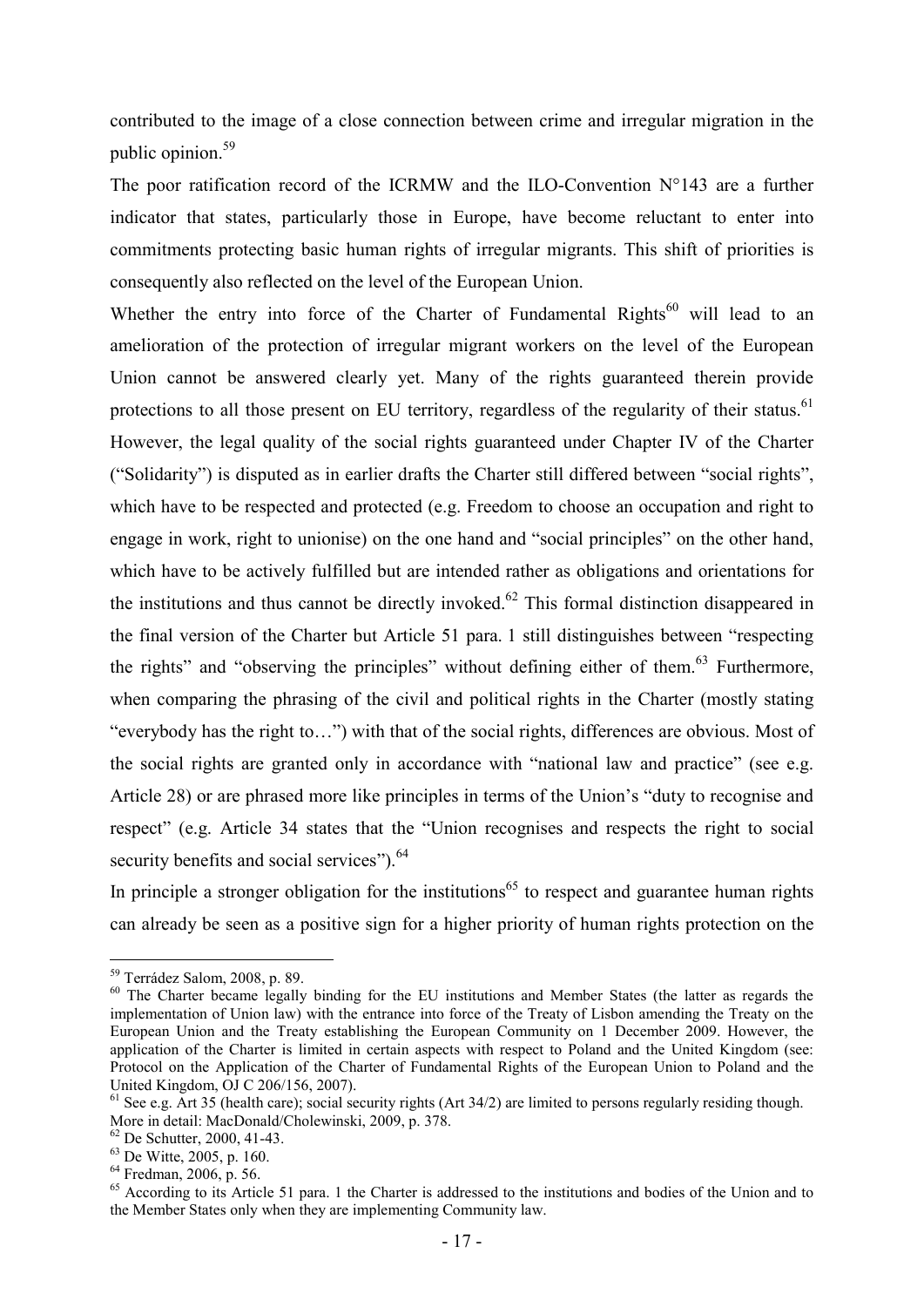level of the European Union. The important question will be though, how those rights are interpreted in practice and especially whether individuals (citizens as well as foreigners) will be able to invoke rights guaranteed under Chapter IV before the European Court of Justice, some of which – such as the right to fair and just working conditions (Article 31), various union's rights (Article 28) and the right of access to preventive health care (Article 35) – would be of particular importance for irregular migrants.

#### **PART II**

#### **Chapter 1: The general legal framework regarding irregular migrant labour**

#### 1.1. France

#### 1.1.1. A general outline of the phenomenon of irregular migrant labour in France

France has a long tradition as an immigration country, in particular since the beginning of the era of industrialisation in the middle of the  $19<sup>th</sup>$  century and consequently the attraction of workforce by various sectors of the economy. This trend continued and accelerated during the decades of huge economic growth after the end of World War II where large numbers of migrants were coming to work in France often taking up (manual labour) jobs that French workers gradually refused to take due to their arduous and low-wage character. During the 1950s and 1960s those immigrants were primarily coming from – neighbouring – European countries e.g. Italy, Spain and Portugal while with the end of the 1960 the number of non-European immigrants started to increase significantly, especially the number of immigrants coming from the former French colonies in North Africa (Algeria, Morocco and Tunisia).<sup>66</sup> This development came to an abrupt end in the course of the so-called "oil-shock" in the middle of the 1970s and the following decrease of the economic performance throughout Western Europe. While before the foreign workforce was urgently needed to fulfil the demands of the booming economy, France then saw itself confronted with growing numbers of unemployment and rising social problems. At that time it had also become obvious that "temporary" immigration for work (symbolised by the German "*Gastarbeiter*"-model) turned

out to be an illusion as lots of migrant workers decided to stay in their host countries, resulting in difficult questions on how to integrate them best into the societies.

<sup>66</sup> Milza, 2005, p. 15-16.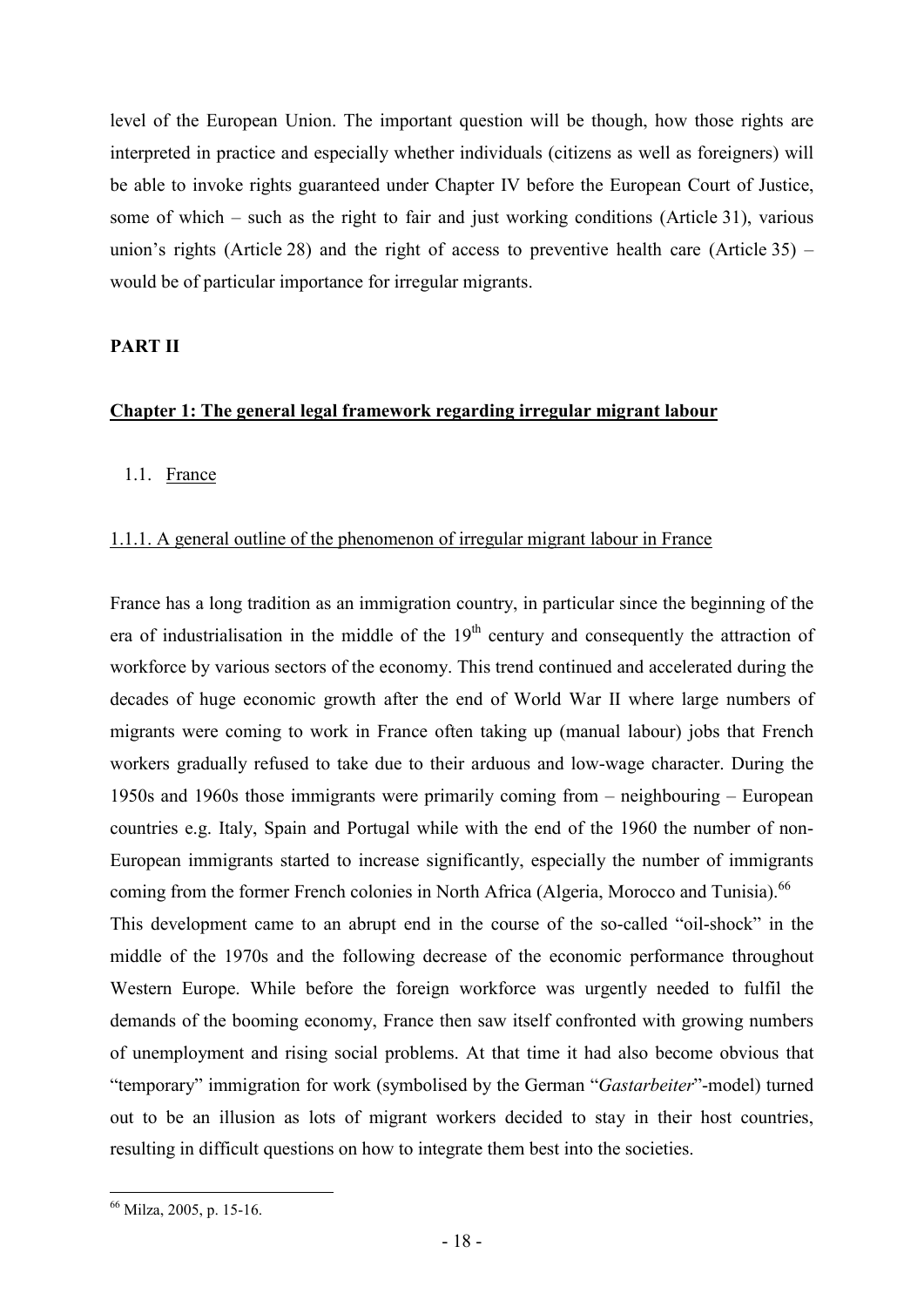As a reaction the French government decided in October 1974 to suspend the immigration of migrant workers from countries outside the European Community. While this decision was first seen as a temporary measure during a period of economic crisis – intended to protect the national labour market –, it marked in fact a change in French migration policies leading to a stricter control of the migration streams and putting into place more obstacles for those wishing to immigrate to France.<sup>67</sup> Nevertheless, due to family reunification (accounting today for around 70% of all immigrants coming from countries outside the European Economic Area<sup>68</sup>) and the still existing demands for workers by the industry, the amount of immigrants coming to France even slightly increased during the last three decades, while their proportion in the total population remained stable.<sup>69</sup> According to the data of the last census in 2005, foreigners constituted 5.7% of the nearly 61 Mio. people living in France, which is slightly less than the 6.5% of foreigners present in France in 1975.<sup>70</sup> This number, however, only comprises regularly residing – and thus registered – immigrants.

As has already been outlined several times above, it is very difficult to establish how many irregular migrants there are living in a certain country, respectively how many immigrants are carrying out work without the necessary authorisation. Only at the moment at which the irregularity of a person is discovered by the authorities of the state – either because their status is regularised or the authorities undertake measures to return an illegally residing person to their home country – irregular migrants appear in official statistics. In a publication dating from 2004, the General Accounting Office (*Cour des Comptes*) is citing estimations between 13.000 and 140.000 migrants living in France without a valid residence permit, thus moving within a statistical variation of 1 to  $10$ !<sup>71</sup> Such as other European states France undertook several general regularisation campaigns during the 1980s and 1990s, the last, however, more than ten years ago in 1997. Thus the data received during this campaign is not suitable anymore to provide a clearer picture of the current dimension of irregular immigration in France. Consequently we have to assert that at present there are no reliable numbers on the amount of irregularly residing migrants in France available, respectively we equally do not know how many of those who dispose of a (temporary) residence permit are working without authorisation on the French labour market.

<sup>67</sup> Lochak, 1997, p. 33.

<sup>68</sup> MacDonald/Cholewinski, 2007, p. 30.

<sup>69</sup> Schor, 1996, p. 230.

 $70$  Institut nationale de la statistique et des études économiques, 2005, available online:

http://www.insee.fr/fr/themes/tableau.asp?reg\_id=0&ref\_id=NATTEF02131 (consulted on 08 May 2010). <sup>71</sup> Cour de Comptes, *L'accueil des immigrants et l'intégration des populations issues de l'immigration, Rapport public particulier*, Novembre 2004, p. 14. Available online: http://www.epim.info/docs/documents/Cour%20des%20Comptes%20-%20migrant%20integration.pdf

<sup>(</sup>consulted on 08 May 2010).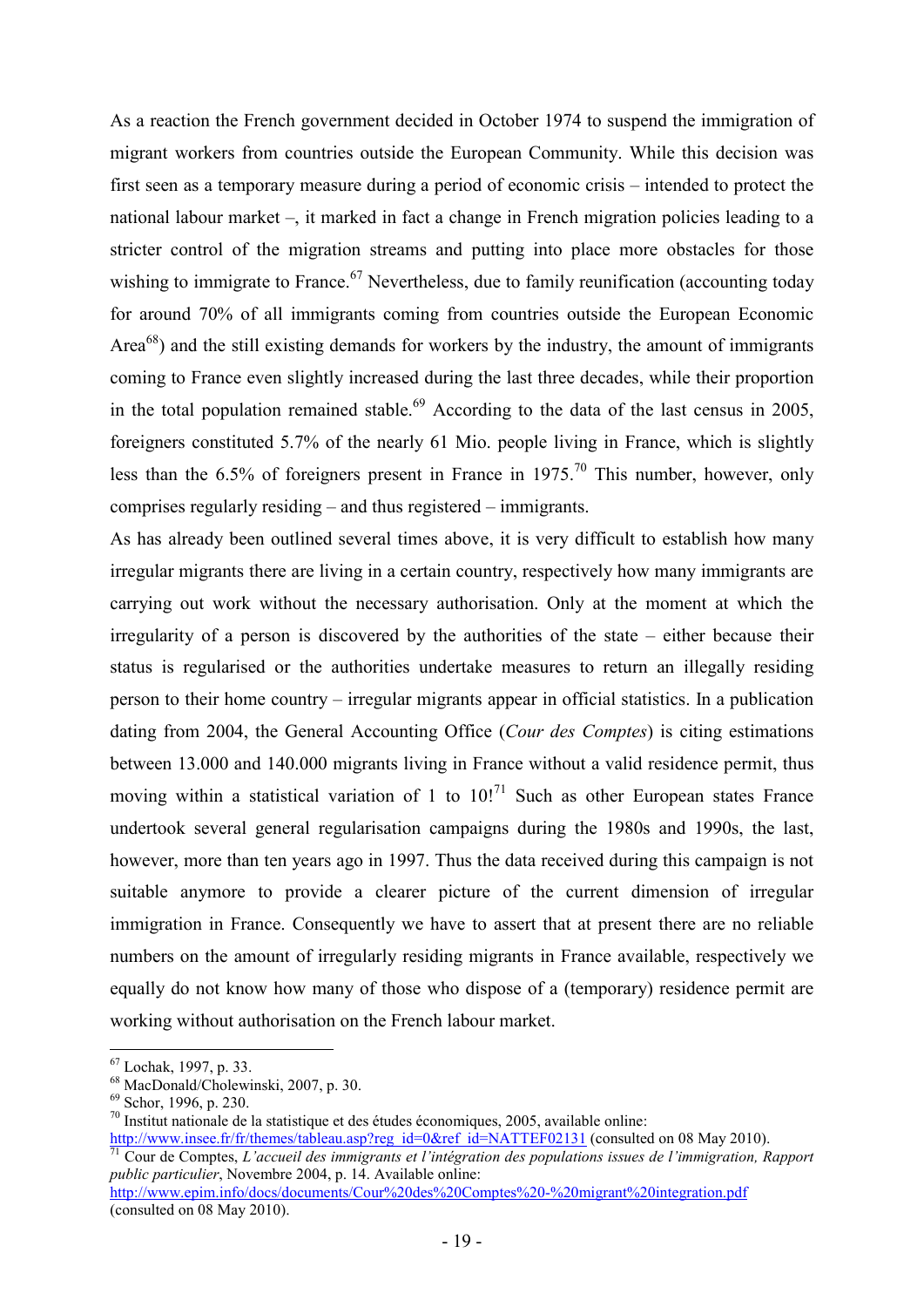Nevertheless, as will be demonstrated by the following outline, the presence of a considerable amount of *sans-papiers*, as irregular migrants are often referred to in France, played an important role in the discussion about French immigration policies over the last 15 years.

#### 1.1.2. The legislative development concerning the rights of irregular migrants in France

Except for the right to asylum<sup>72</sup>, the French Constitution – unlike the Spanish Constitution – does not contain a specific provision on the rights of foreigners, nor is there any French statutory law on the subject. Consequently the rights and entitlements of foreigners are regulated in the specifc codes concerning e.g. the entrance and residence of foreigners but also the labour and social security regimes in general. The first post-World War II regime regulating the immigration of foreigners to France was put into place by the ordinance n°45- 2658 of 2 November 1945<sup>73</sup> which regulated in its initially only 36 rather short articles the procedures concerning the issue of residence permits and the expulsion of foreigners. Albeit the enormous increase of immigration to France during the following decades, this regime remained stable for a long period, counting only eleven amendments in the 35 years between 1945 and 1980. In the new framework of migration policies starting with the economic crisis in the mid-1970s legislative activity increased, however, considerably. The 26 reforms of the original ordinance of 1945 adopted between 1980 and 2006 affirmed on the one hand the restrictive dimension of migration control, notably with four amendments in 1993, 1997, 2003 and 2006 concerning the "fight against irregular migration" but established on the other hand also stronger guarantees for irregular migrants in procedures pending deportation and facilitated the stabilisation of residence for foreigners staying in France over a long period.<sup>74</sup> In 1993 the newly formed conservative government under Prime Minister Édouard Balladur passed a series of laws that reflected a new attempt to further restrict immigration by inter alia establishing stricter laws on naturalisation (so-called Law "Méhaignerie") and, in particular, adopting new provisions on the entrance and residence of foreigners in France that amended another time the ordinance from 1945 (in the academic literature often referred to as Law "Pasqua" named after the Minister of Interior at that time, Charles Pasqua). Under the premises of a "fight against irregular migration" it is precisely this law with which French legislation started to establish special rules for irregular migrants inter alia by restricting their

 $72$  See Alinéa 4 Preamble of the Constitution of 1946, to which the Constitution from 1958 currently in force makes explicit reference.

 $73$  Ordonnance n°45-2658 du 2 novembre 1945 relative aux conditions d'entrée et de séjour des étrangers en France.

<sup>74</sup> Tchen, 2006, p. 9.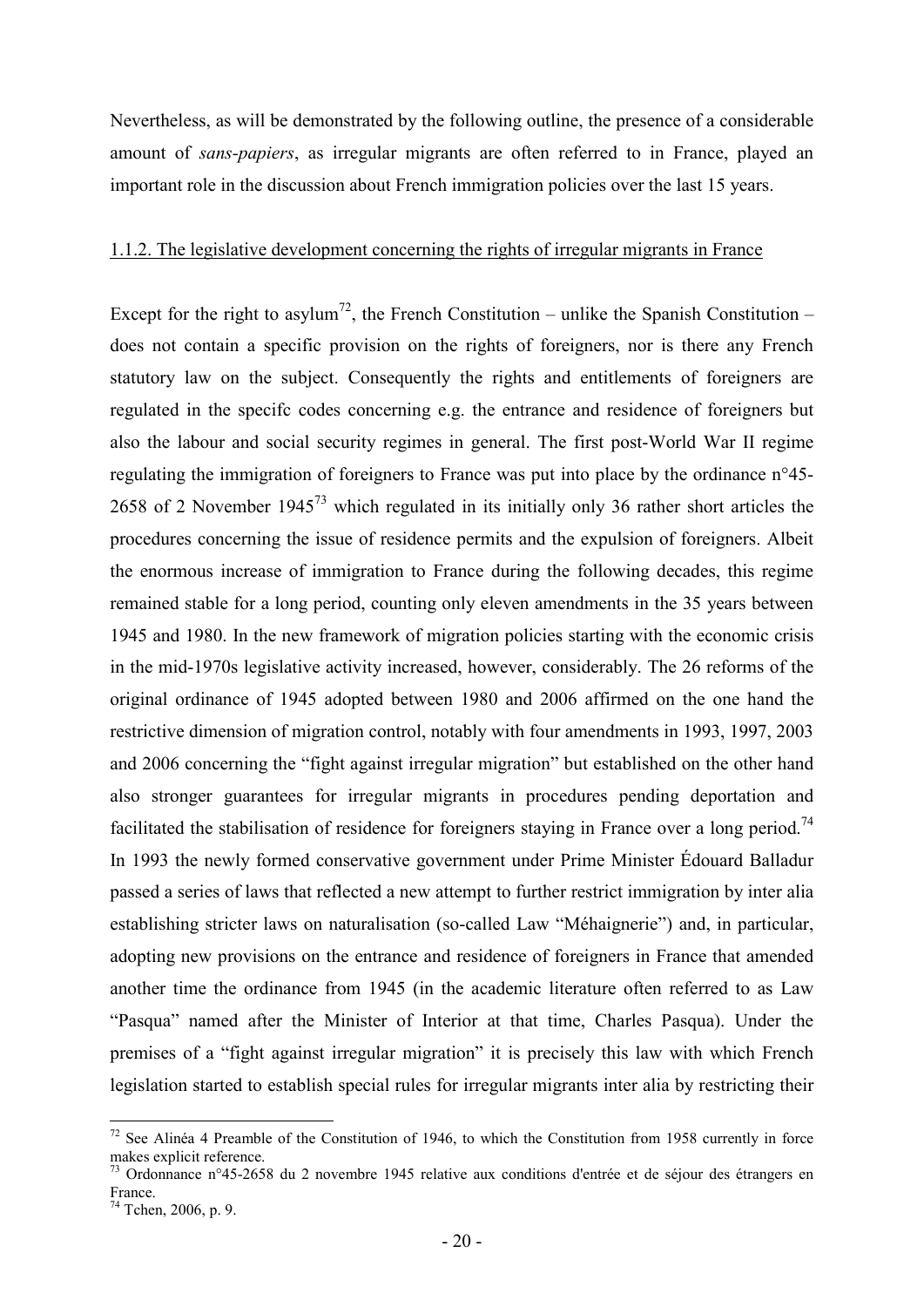access to rights and benefits.<sup>75</sup> The law was, however, not limited to a simple amendment of ordinance n°45-2658 but also changed numerous provisions in other laws such as the Penal Code, the Civil Code and – entailing serious consequences for the protection of irregular migrant workers in France – the Social Security Code.

In the amended version of the Social Security Code the possibility for the employee to get insured in the public social security system (respectively the obligation for the employer to pay contributions) is not conditioned anymore only to the fact that a person is carrying out dependent work but also to the requirement of a "steady and regular residence" in France.<sup>76</sup>

This law was the first one that explicitly excluded irregularly residing migrants from certain social benefits but in the years that followed the distinction between regularly and irregularly residing migrants became one of the main principles of social legislation in France.<sup>77</sup> When the health care system was reformed in 1999, introducing a "universal health coverage" (*couverture maladie universelle*), this system – despite its name – excluded irregular migrants from its benefits and relegated them to the state medical assistance (*Aide médicale d'Etat*).<sup>78</sup> In 2003 this system was further restricted, conditioning the access to the state medical assistance to the proof of a continuous residence in France of at least three months, which could, however, also be irregular.

Anticipating a more detailed analysis of these provisions under the specific chapters below, we can thus already conclude that with a legislation that seems to be justified by a growing concern about irregular immigration and the political wish to combat it, the French legislator bit by bit attempted to limit social protection for irregular migrants over the last 15 years. Whether these reforms are in line with the constitutional guarantees is highly doubtable as Alinéa 11 of the Preamble of the Constitution of 1946 guarantees health care and the coverage of essential material needs to "everybody" but so far the Constitutional Council and the Council of State (*Conseil d'État*) have remained rather prudent in their jurisprudence.<sup>79</sup>

The latest important reform in French immigration law was realised from 2003 to 2005. As the numerous amendments of the ordinance  $n^{\circ}45{\text -}2658$  – already in force since 1945! – strongly impeded the readability of the original text, the French parliament authorised the

<sup>75</sup> Dupeyroux/Prétot, 1994, p. 69.

<sup>&</sup>lt;sup>76</sup> Article 115-2 Code Securité Sociale. The system will be discussed in more detail below (Chapter 2.2.).

<sup>77</sup> *Daugareilh* describes this requirement of a "steady and regular residence" as "[…] *the backbone of French social security law* […]": Daugareilh, 2008, p. 66.

 $78$  Daugareilh, 2008, 67. The system will be discussed in more detail below in the chapter about health care protection of irregular migrant workers (Chapter 3).

<sup>79</sup> See notably: Conseil d'État, 7 juin 2006, *Association aides et autres*, req. n° 285576. The question of the constitutionality of those reforms will be discussed in more detail below.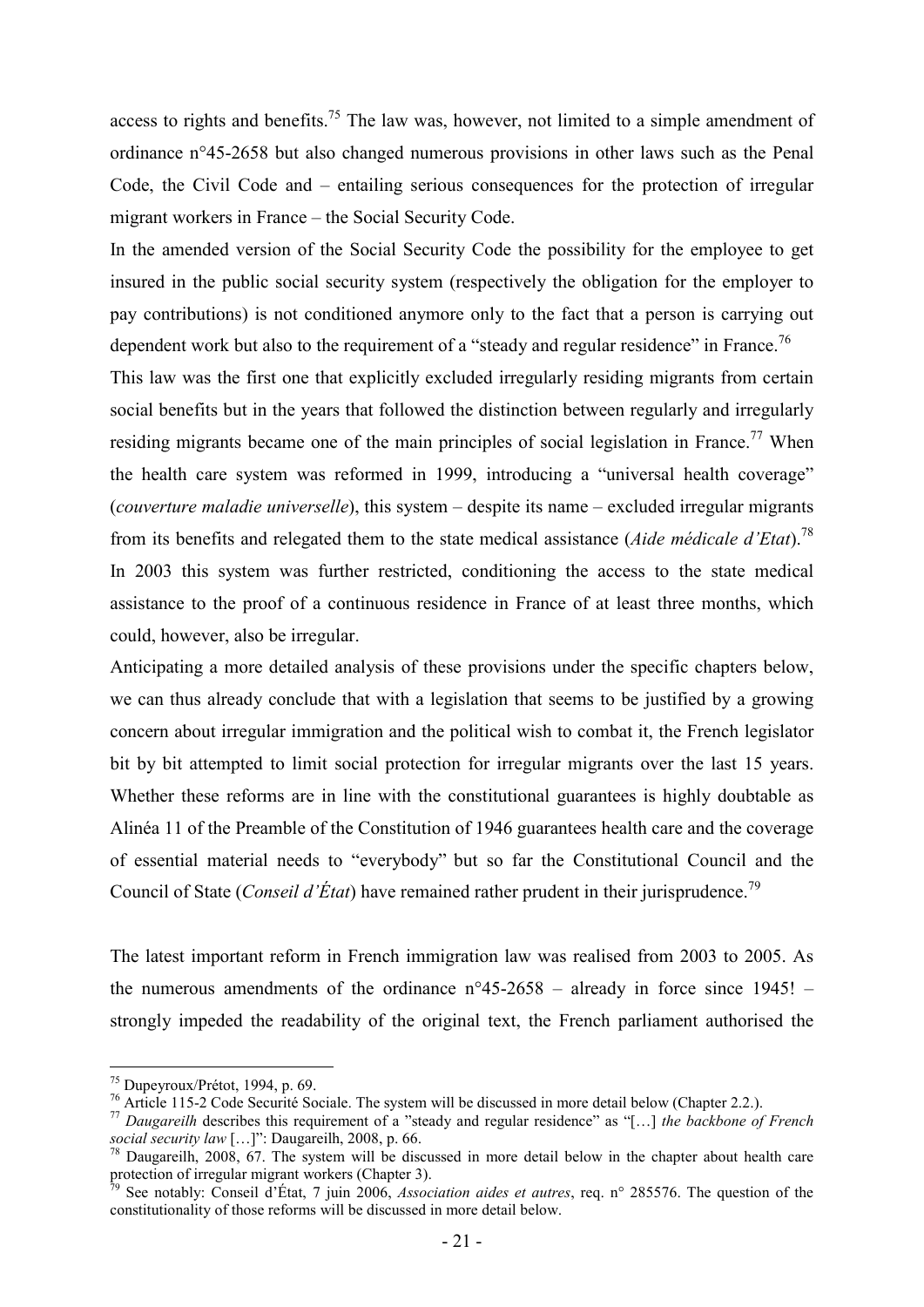government with a law in 2003 (Loi n°2003-1119 of 26 November 2003) to codify the aliens law by ordinance.<sup>80</sup> Consequently a new Immigration and Asylum Code was adopted by an ordinance concerning the legislative part in  $2004^{81}$  – which entered into force on 1 March  $2005$  – and another two decrees concerning its executive regulations in  $2006$ <sup>82</sup> However, the new code constitutes mostly only a codification of already existing laws and thus did not bring about major changes affecting irregular migrant workers or undocumented migrants in general. Anyway, it has to be taken into account that most of the rights guaranteed to irregular migrant workers in France are directly established in the Labour or Social Security Code (see below in Chapter 2 under the respective subchapters).

#### 1.1. Spain

#### 1.2.1. A general outline of the phenomenon of irregular migrant labour in Spain

While Spain has for long been a classic emigration country since the 1980s it has been faced with steadily growing streams of immigration, especially for the purpose of work. In fact it was not until 1991 that Spain had a positive migration balance, since then, however, the trend has reversed and the annual statistics by the Ministry of Labour and Social Affairs demonstrate a constantly growing number of foreign nationals residing in Spain.<sup>83</sup> At the end of the 1990s documented foreigners represented still less than 2% of the total registered population, while by 1 January 2005 that figure has risen to  $8.4\%$ <sup>84</sup>, making Spain the second biggest immigration country within the OECD in 2004 (in the absolute amount of immigrants received) just behind the United States of America and with a considerable distance to more traditional immigration countries in Europe such as France, Germany and the United Kingdom.<sup>85</sup> Reasons for this rapid growth might be found both in external factors e.g. the effects of globalisation as well as internal factors, especially the relative political and social stability in Spain during the last 30 years, its historical or geographical proximity to major regions of emigration (e.g. North Africa and Latin America) and the enormous economic growth in the country over the last decades. Analyses have illustrated that especially the

<sup>80</sup> Tchen, 2006, p. 10.

<sup>&</sup>lt;sup>81</sup> Ordonnance n° 2004-1248 du 24 novembre 2004 relative à la partie législative du code de l'entrée et du séjour des étrangers et du droit d'asile.

 $82$  Décret n° 2007-1352 du 13 septembre 2007 and Décret n°2006-1378 du 14 novembre 2006.

<sup>83</sup> Fernández Bessa/Ortuño Aix, 2006, p. 1.

 $84$  MacDonald/Cholewinski, 2007, p. 36.

<sup>&</sup>lt;sup>85</sup> Cited according to Pérez Infante, 2008, p.114.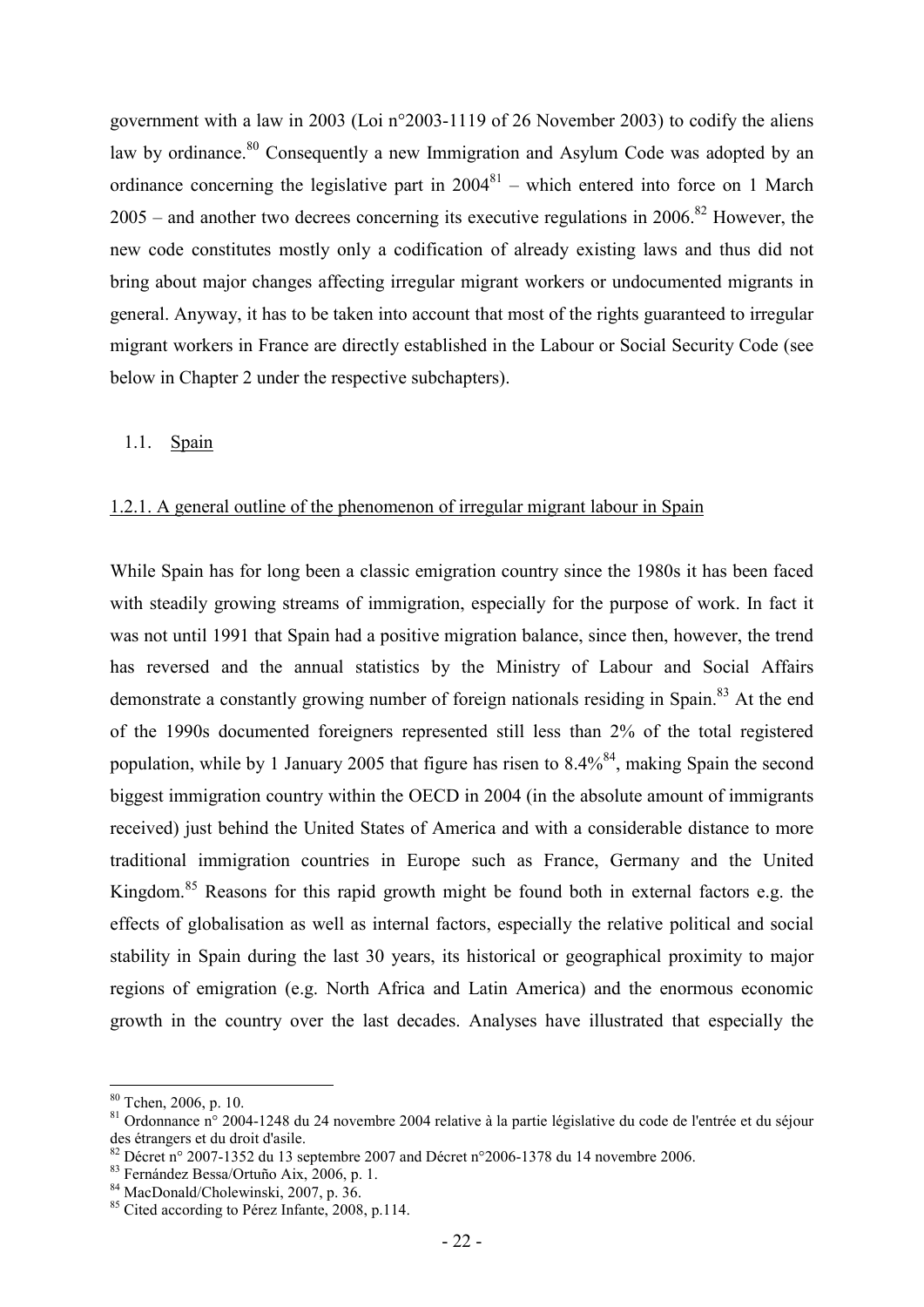request for cheap and low skilled labour in the growing industries, not rarely resulting in irregular employment, can be considered as one of the pull-factors of immigration to Spain.<sup>86</sup> Although it is estimated that the percentage of irregular migrants working in Spain is considerably high, concrete numbers are – as mentioned before – hard to obtain. Due to an administrative system that allows – and even legally orders – persons who are staying without a valid authorisation on Spanish territory, to register nevertheless with the local authorities ("*empadronamiento*") without having to fear immediate repressive consequences<sup>87</sup>, the data on irregular migrants residing in Spain is, however, a lot more precise than that of other countries. If taking thus the number of foreigners registered with the local authorities minus the number of those who are registered as residing legally we obtain a quite clear picture on how many irregular migrants there are currently living in Spain (still with the statistic impreciseness that some irregular migrants might not register with the local authorities). Applying this method, more than 1.2 million irregular migrants were staying in Spain as of January 2008, which means an increase of more than 370,000 persons compared to the numbers six years earlier (January 2002) but a decrease of 500,000 people compared to the 1.7 million before the last regularisation campaign in 2005 (figures as of January 2005).<sup>88</sup>

With all in all five regularisation campaigns carried out between 1986 and 2005 various Spanish governments – conservative as well as socialist led ones – tried to integrate this large number of irregularly residing foreigners into the regular economy. Those campaigns have always been much disputed in Spain as well as in other European countries and within the institutions of the European Union.<sup>89</sup> On the one hand it can be argued that regularisation campaigns only attract more irregular migration by sending the signal that it is only necessary to work for a certain period of time illegally in the country and then – if lucky – one might qualify for a regularisation programme and can obtain a residence and work permit. On the other hand a more pragmatic argumentation would be that regularisation is a step to integrate work, that is already carried out and is maybe even economically important, into the regular economic system, with the advantage that for this work there will be paid taxes and

<sup>-</sup><sup>86</sup> Moreno Fuentes/Arriba González de Durana/Moreno Fernández, 2006, pp. 57-58.

<sup>87</sup> The police is only allowed access to the data of the local registry (*padrón municipal*) if concrete criminal or administrative sanctions have to be executed against a person but not to obtain in general data about all irregular migrants living in a certain area (view the guarantees of the Ley 7/1985 Reguladora de las Bases de Régimen Local and of the additional provisions in the Organic Law 14/2003). Therefore a registration should not lead to measures with a view to expulsion of an irregular migrant. See e.g. Sempere Souvannavong, 2009, p. 62. <sup>88</sup> Own calculations based on the data in: Pajares, 2008, p. 25-26.

<sup>89</sup> Moreno Fuentes/Arriba González de Durana/Moreno Fernández, 2006, p. 61; Arango/Jachimowicz, 2005.

See also the comment of the European Commission in its Communication to the Council, the European Parliament, the European Economic and Social Committee and the Committee of the Regions COM (2003) 336 final: Commission of the European Communities, 2003, Chapter 3, p. 25; as well as in the study between links of legal and illegal immigration: Commission of the European Communities, 2004, COM (2004) 412 final, p. 9-10.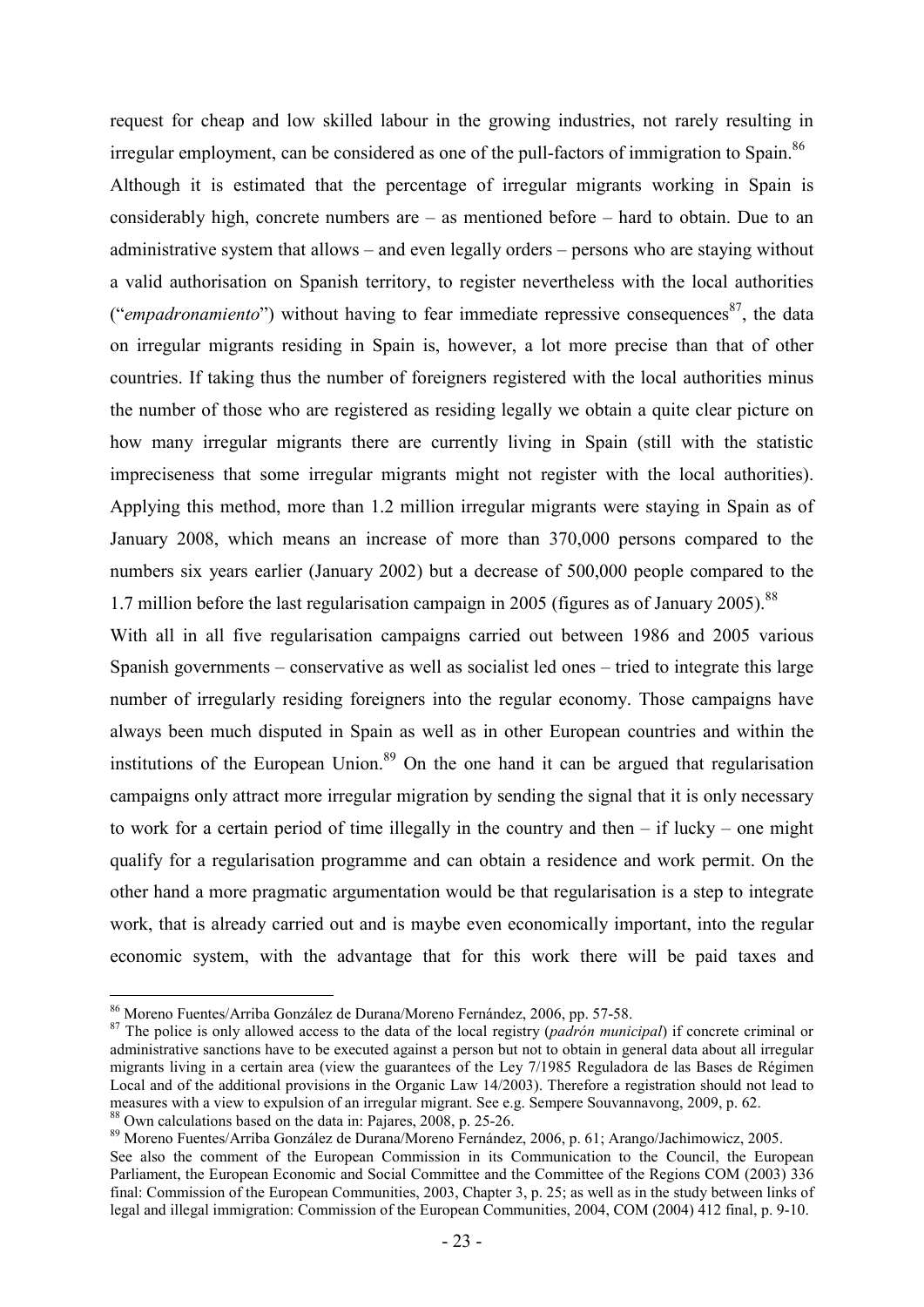contributions in future and exploitative working conditions that profit from the precarious situation of irregular migrants can be suppressed. For the last general regularisation process in 2005 a new criterion was introduced, conditioning the granting of a work permit not only to the residence on Spanish territory over a certain period but also to the proof of a concrete job (offer). Over the application period about 690,000 requests were filed with the authorities of which more than 580,000 were decided positively. $90$ 

In addition to these "extraordinary regularisations" some irregular migrant workers are also regularised every year via the quota system for the Spanish labour market. This system, which was the first of that sort in Europe when introduced in 1993, allows for a certain number of foreign workers to receive a (temporary) residence and working permit in Spain every year. The exact number is negotiated by the social partners for each province and economic sector per year. Since 1994 irregular migrant workers already present in Spain are eligible for this system as well (but have to apply in general through their home countries) which offers them a possibility to regularise their status once they found a regular employment.<sup>91</sup>

The rapid growth of the number of immigrants in Spain, within a relatively short period of time, has lead to sometimes fierce political debates on – as MacDonald/Cholewinski expressed it – "*the best way to manage the influx, in terms of balancing the often competing interests of human rights, state sovereignty and the needs of the labour market, in a country*  with little experience in the field<sup>",92</sup>.

#### 1.2.2. The legislative development concerning the rights of irregular migrants in Spain

In order to identify the legal framework for the protection of irregular migrant workers in Spain, it is first of all needed to analyse the constitutional basis. The only article that explicitly refers to rights of non-nationals is Article 13 para. 1 of the Spanish Constitution (in the following short: CE), which states that "*Aliens in Spain shall enjoy the public freedoms guaranteed by the present Part, under the terms to be laid down by treaties and the law*.". At first sight this provision seems to leave an unlimited margin of specification to the legislator, who is free to decide in which way non-nationals can enjoy the rights and freedoms laid down in the Spanish Constitution. In practice, however, the Constitutional Court (*Tribunal Constitucional*) has – by taking into account the whole framework of the Constitution – limited this margin of the legislator and has developed over the years a theoretical concept on

<sup>90</sup> Moreno Fuentes/González de Durana/Moreno Fernández, 2006, p. 61.

<sup>91</sup> Sempere Souvannavong, 2009, pp. 53-54.

<sup>92</sup> MacDonald/Cholewinski, 2007, p. 36.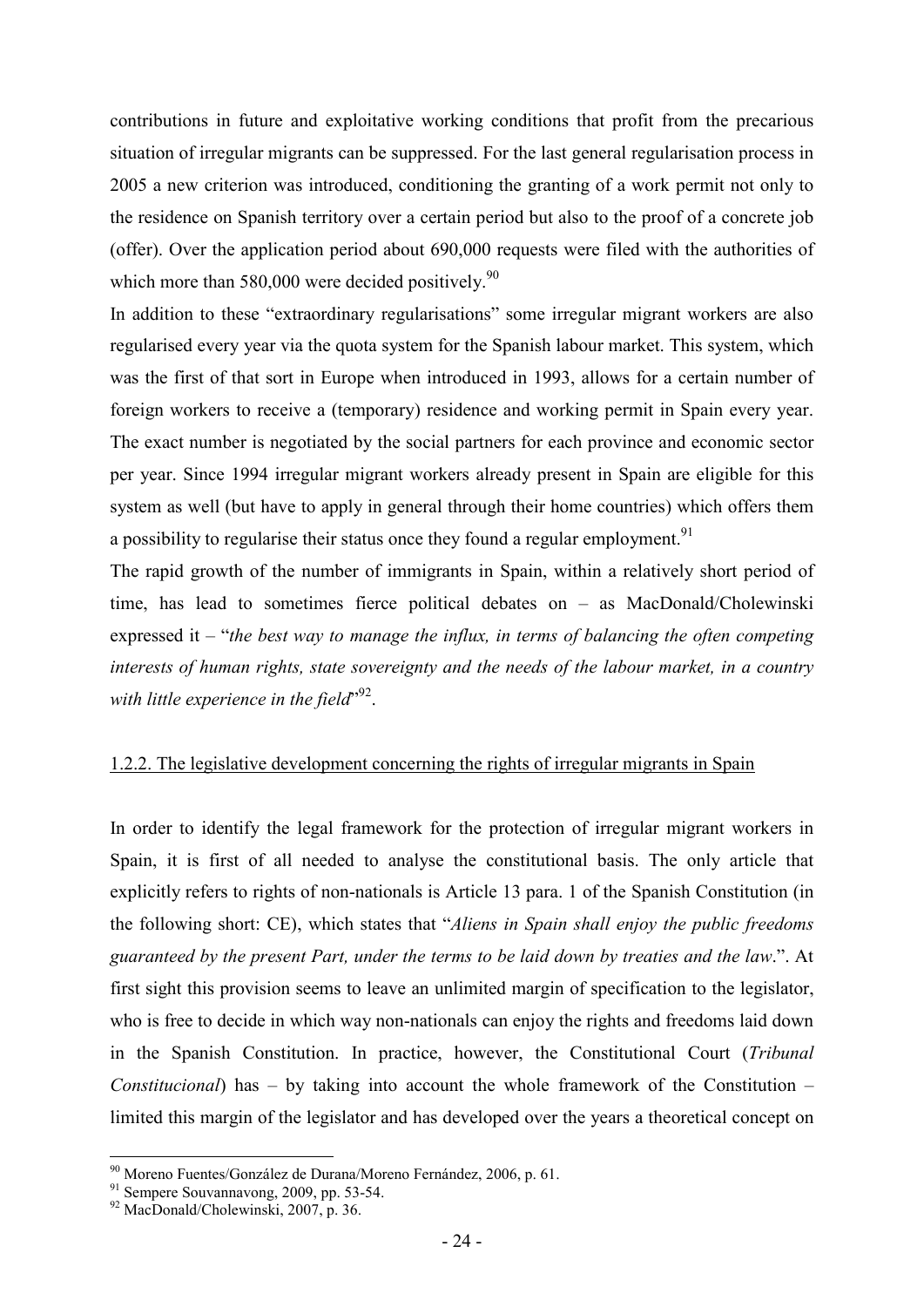which rights and freedoms can be enjoyed by aliens in Spain and how the legislator can regulate their exercise.<sup>93</sup>

Just like other European countries Spain has seen a series of changes in its aliens' law over the last 20 years, from minor amendments to veritable reforms and counter-reforms, with changing governments trying to respond to new challenges and situations but also trying to realise their ideas about immigration management in the country. The first specific Spanish Aliens Act was adopted in 1985 (*Ley Orgánica 7/1985, de 1 de julio, sobre derechos y libertades de los extranjeros en España*) five years after the new democratic constitution came into force. Even though it was entitled "Law on the rights and freedoms of aliens in Spain", in fact only one cursory chapter (Articles 4-10) dealt with rights that could be exercised by non-nationals while the remaining chapters were simply regulating the conditions for entrance, residence and work in Spain as a foreigner, respectively established a systems of sanctions for infringements. This law has been the first one to formally introduce a distinction between legally residing immigrants and irregular immigrants with the later ones being excluded from the rights foreseen by the law, even though the Constitution does not provide for such a distinction.<sup>94</sup> However, the Constitutional Court has been subsequently called on several times to decide over alleged unconstitutionalities of the law (see e.g. the decisions SSTC 115/87, 94/1993, 242/1994) and in this way the scope of some of its provisions have undergone a reinterpretation – which were partly incorporated by regulation RD 155/1996 – but nevertheless the law remained in force for nearly 15 years, until 1 February 2000.

The draft of the Aliens Act LOEx 4/2000 (*Ley Orgánica 4/2000, de 11 de enero, sobre derechos y libertades de los extranjeros en España y su integración social*) was elaborated as a consensus of all political parties represented in the parliament and constituted a major innovation, reflecting the legislator's will to create a sound legal statute for aliens and to provide means to facilitate their social integration in Spain. Contrary to its precedent it did not

<sup>&</sup>lt;u>.</u> <sup>93</sup> The leading case, with which the Constitutional Court started to develop a concept of which limitations of rights for aliens are constitutionally permitted, was a decision from 1984, even before a specific Aliens Act was in force in Spain. In this case (STC 107/1984, 23 November 1984) the Constitutional Court constructed a threetier classification of constitutional rights and freedoms which have to be respected by the legislator: 1. Rights that are "strongly liked to human dignity" and thus have to be guaranteed to everybody; 2. Rights that are explicitly reserved to Spanish citizens (in particular Article 23 para. 1 of the Constitution which establishes the right to political participation); 3. All the remaining rights are in principle guaranteed to everybody but the legislator is free to regulate to which extend they can be enjoyed by aliens. The Court soon had to clarify, however, that concerning this last category the legislator is by no means enjoying an absolute discretion in regulating the rights of aliens. See e.g. the decision STC 115/87 regarding several complaints against the Aliens Act 1985 brought before the Court by the Spanish Ombudsman (Fernández Bessa/Ortuño Aix, 2006, p. 6.). For further details on this concept see e.g.: Ramos Quintana, 2008, p. 55

<sup>94</sup> Fernández Bessa/Ortuño Aix, 2006, p. 6.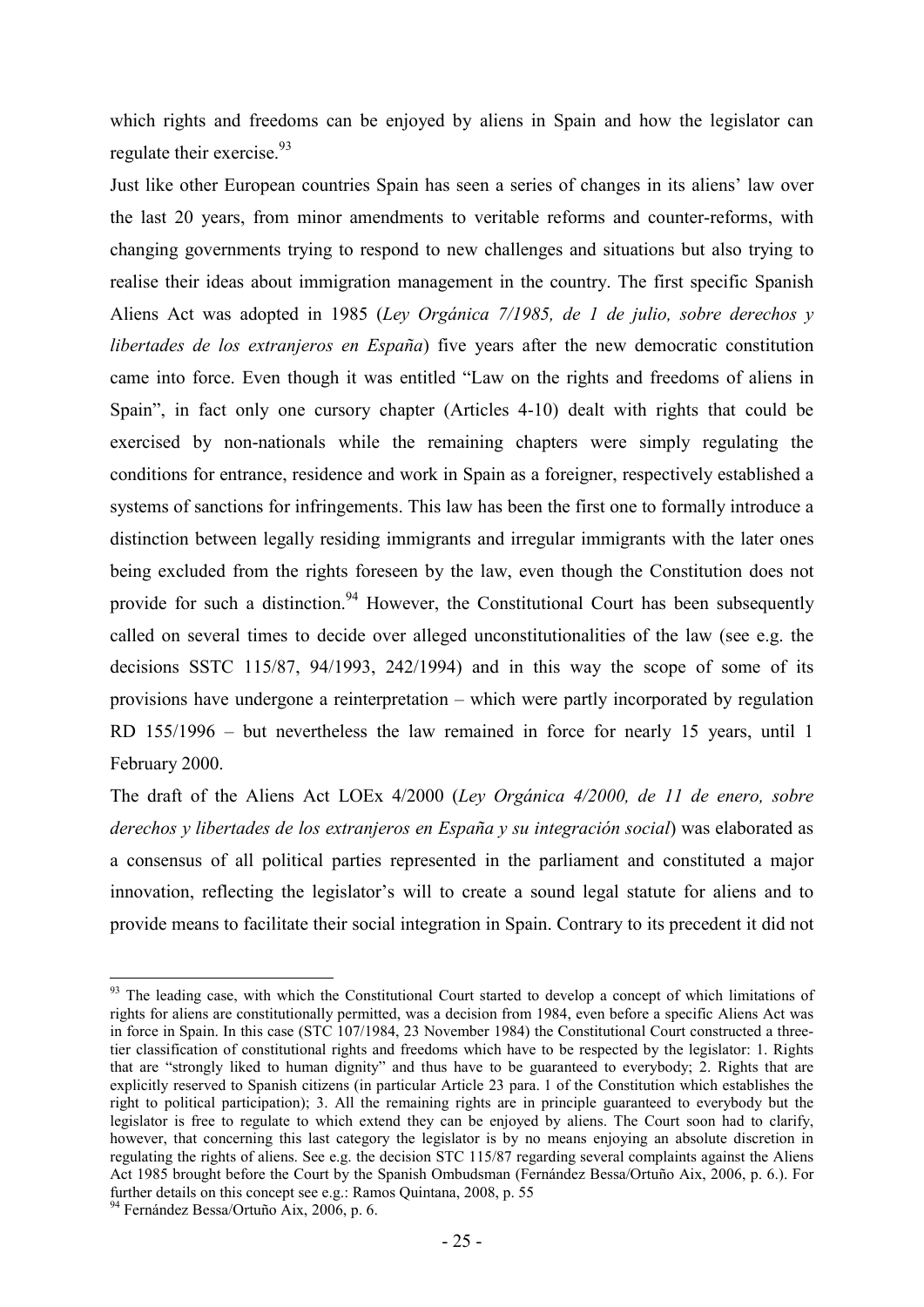condition the enjoyment of the rights provided to the status of legal residence but introduced a completely new category, namely the legal status of the alien registered in the municipal registry where they are residing (*empadronado*). As it is not necessary for the registration to be residing lawfully, the law considerably relativised the importance of the administrative status of a person for the enjoyment of a series of fundamental rights and freedoms.<sup>95</sup> However, after controversial debates in the parliament, the party in power – the conservative *Partido Popular* (PP) – broke the consent and the law was adopted with the votes of the opposition parties only.<sup>96</sup> Arising out of a political defeat of the governing party, the innovative provisions of this law were not destined to have a long life. After winning the absolute majority of the seats in the parliament in the general elections of 12 March 2000 the new government under the leadership of José María Aznar (PP) quickly started to work on an amendment of the LOEx 4/2000, not being dependent on the consent of the opposition anymore. While technically the law finally adopted by the end of  $2000^{97}$  was only an amendment to the LOEx 4/2000 leaving the law as such intact, it profoundly changed its content, affecting 80% of the articles and leaving only four articles (Articles 2, 4, 12, 14) completely untouched.<sup>98</sup> The most radical change brought about by the LO  $8/2000$  was the reintroduction of a differentiation between legally and illegally residing immigrants, limiting the excise of most of the rights only to persons legally residing on Spanish territory. This decision provoked major criticism by civil society organisations as well as legal scholars and resulted in the several objections of unconstitutionality concerning provisions of the law before the Constitutional Court as well as a complaint by a major Spanish trade union (*Unión General de Trabajadores*) before the ILO Committee on Freedom of Association.<sup>99</sup>

Only two years later, a new (smaller) reform project of the Aliens Act was started. It is interesting to note that the amendment (adopted as LOEx 14/2003) listed the "fight against illegal immigration" as one of its goals, in this way not only sharpening the distinction between legally and illegally residing aliens but also following the path that was strongly promoted at that time by the European Union.

The decision STC 236/2007 over an objection of unconstitutionality raised by the Parliament of Navarra and the following SSTC 259-266 of the Constitutional Court in autumn 2007

<sup>&</sup>lt;sup>95</sup> Fernández Collados, 2007, p. 39; Sempere Souvannavong, 2009, pp. 58-59.

<sup>96</sup> Fernández Bessa/Ortuño Aix, 2006, p. 14.

<sup>&</sup>lt;sup>97</sup> Ley Orgánica 8/2000, de 22 de diciembre, de reforma de la Ley Orgánica 4/2000, de 11 de enero, sobre derechos y libertades de los extranjeros en España y su integración social.

<sup>98</sup> Fernández Collados, 2007, p. 40.

<sup>&</sup>lt;sup>99</sup> For the findings of the Constitutional Court and the ILO Committee see below the sections about the single rights concerned.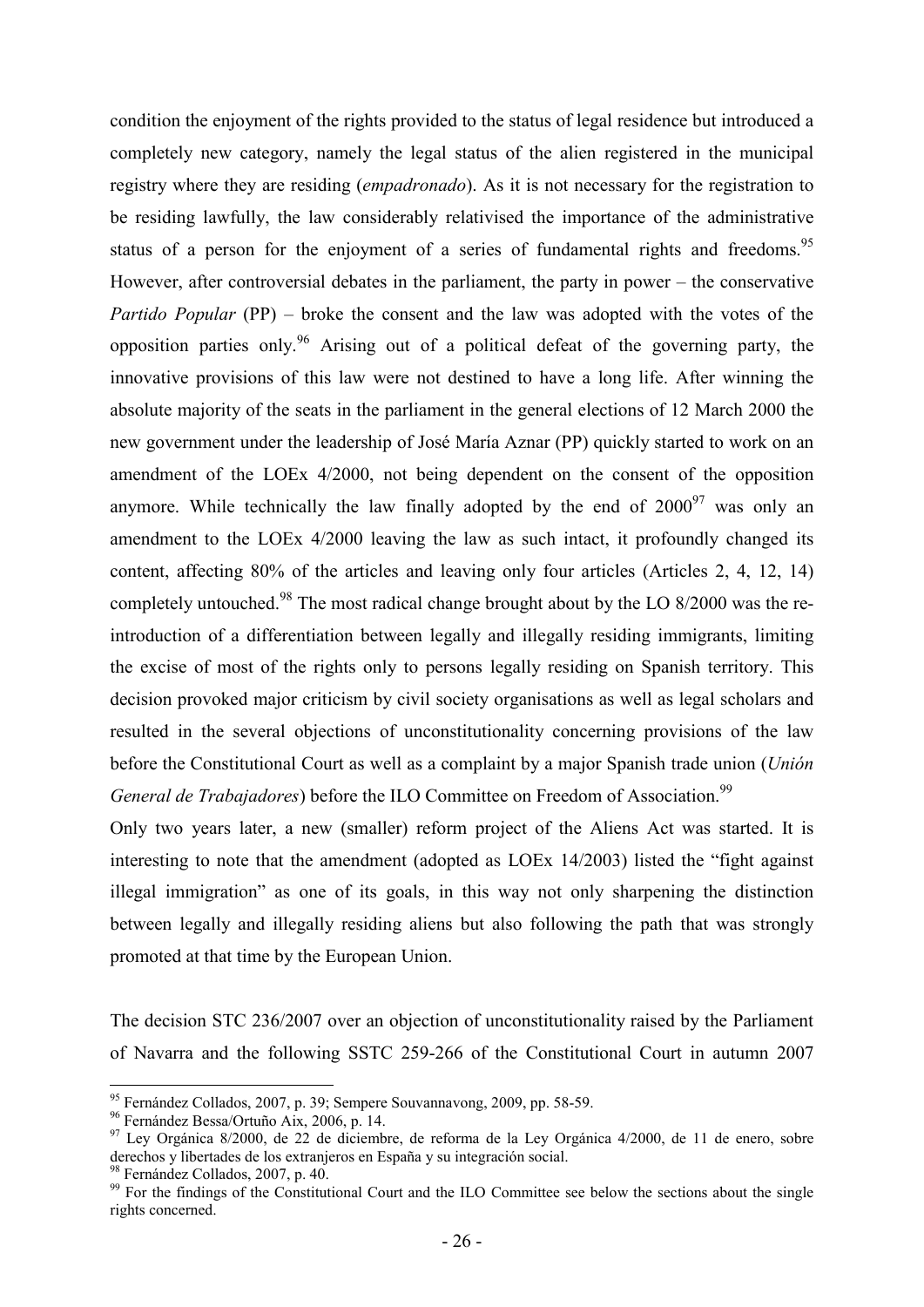demanded a change of parts of the restrictive provisions in the LOEx 4/2000, in the version of its amendments by LOEx 8/2000 and 14/2003. As will be illustrated below in more detail with respect to the single rights affected, the tribunal considered the exclusion of irregularly residing aliens from a series of mostly social and economic, but also important civil and political (in particular: union's) rights unconstitutional. In order to "save" those provisions in their applicability for regular migrants, the Court however did mostly not declare the entire rights void but left it with the declaration of unconstitutionality in as far as those rights were excluding irregular aliens, giving the legislator time to repair the provisions.

After consultations with state authorities and social partners the new Aliens  $Act^{100}$  was finally enacted in December 2009. Apart from amendments in other sections, the law modifies the respective articles concerning freedom of association and assembly, the right to form and join trade unions and the right to strike as well as the right to education, in order to allow the exercise of those rights by irregular migrants in line with the jurisprudence of the Constitutional Court.<sup>101</sup>

#### **Chapter 2: Directly labour-related rights**

## 2.1. The legal qualification of a labour contract with an irregular migrant worker and its consequences for the application of labour law protection

As a preliminary question for analysing which directly labour-related rights irregular migrant workers can enjoy, it has to be clarified how the national law and jurisprudence qualify a labour contract with a person who is not authorised to work. The central problem in this regard is whether – due to the lack of authorisation – the labour contract is null and void from its beginning (*ex tunc*) and therefore the mere de facto-labour relationship cannot create any rights and duties or whether the contract is only annullable and thus produces full effects during the time before the defeasance (*ex nunc*).<sup>102</sup> Moving in the conflicting area between the provisions requiring previous authorisation to work for foreigners and thus, in order to be effective, cannot allow to consider a contract valid even though the authorisation is missing, and on the other hand the prevention of unjustified enrichment by the employer, the legal

<sup>-</sup><sup>100</sup> Ley Orgánica 2/2009, de 11 de diciembre, de reforma de la Ley Orgánica 4/2000, de 11 de enero, sobre derechos y libertades de los extranjeros en España y su integración social.

<sup>&</sup>lt;sup>101</sup> The changes brought about by the reform will be considered in more detail below with regard to the single rights concerned. For a discussion of the reform project see e.g. Moya, 2009.

 $102$  Montoya Melgar, 2007, p. 92.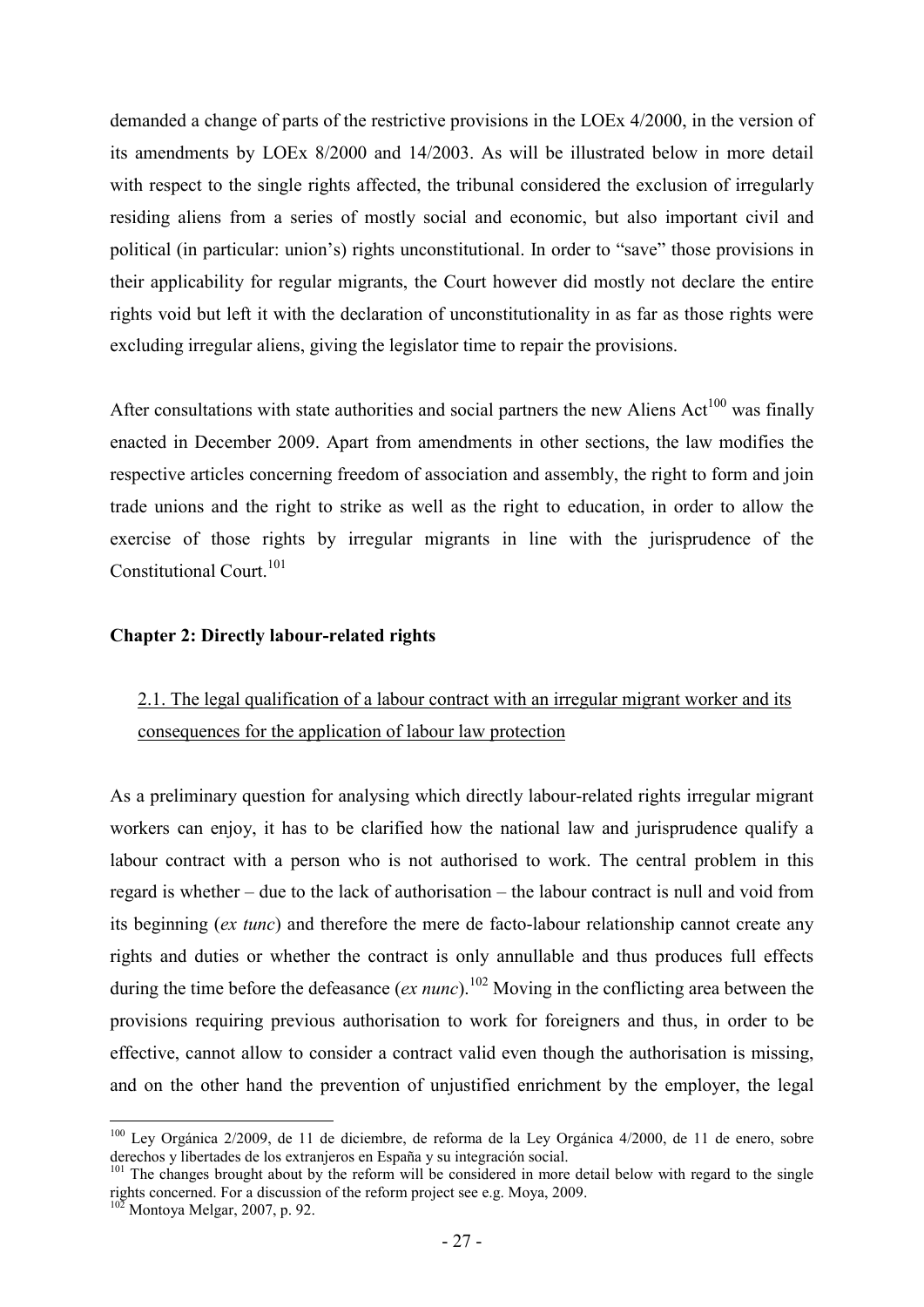systems of different European countries are giving varied responses. Several legal systems have decided on a sort of "compromise", declaring the labour contract void – based on various legal-theoretical considerations – but at the same time providing for a special regime that nevertheless obliges the employer to fulfil their obligations during the existence of the de facto-labour relationship.<sup>103</sup>

The French law and jurisprudence is following a very similar approach. Legally, employment contracts with migrant workers who do not dispose of a valid work permit are invalid and thus labour law (resulting directly from the Labour Code or collective bargaining) is not applicable to de facto-employment contracts of irregular migrant workers.<sup>104</sup> Nevertheless French labour law recognises a series of rights to irregularly employed migrants that assimilate their contractual position to that of regularly employed workers right from the moment on they are hired.<sup>105</sup> The relevant provisions of the new French Labour Code<sup>106</sup> thus principally concern the employer's obligations, in particular to obey the rules concerning health and security in the workplace, maximum hours of work, holidays and maternity protection (Article L. 8252- 1). Furthermore the law explicitly recognises the right of irregularly employed migrant workers to receive – for the period they are actually employed – a salary and all possibly corresponding supplements in compliance with legislative, regulatory and contractual provisions that would be applicable to the contract.

Granting these rights is based on two major theoretical considerations. First, as a general principle of French contract law (and that of other civil law countries as well) the contractual partner that has already rendered services due to a bilateral contract that foresees continuous obligations has to be compensated if the contract is later declared void *ex tunc* and the service cannot be returned.<sup>107</sup> Second, by assimilating the contractual position of irregular migrant workers to that of regularly employed workers, labour law is sending out the signal that employers should not profit from the fact that they are hiring foreign workers illegally under

<sup>&</sup>lt;u>.</u> <sup>103</sup> See inter alia § 29 of the Austrian Foreign Labour Act (*Ausländerbeschäftigungsgesetz*); similar provisions are foreseen in the legal systems of Germany, Italy and The Netherlands (Bundesministerium des Innern, 2007, pp. 25 and 36; Cholewinski, 2005, p. 56; Stobbe, p. 104).

Daugareilh, 2008, p. 65.

<sup>&</sup>lt;sup>105</sup> See the explicit formulation of Article L. 8252-1 of the Labour Code (*Code du travail*).

<sup>&</sup>lt;sup>106</sup> The new French Labour Code entered into force on 1 May 2008. However, the provisions in question (Article L. 8252-1 to 8252-3) are substantially the same than L. 341-6-1 of the old Labour Code.

<sup>&</sup>lt;sup>107</sup> If the contract is only declared void *ex nunc* it was valid until that very moment and thus the contractual partner is obliged to fulfil their obligations (e.g. paying money for rendered services) pursuant to the provisions of the contract.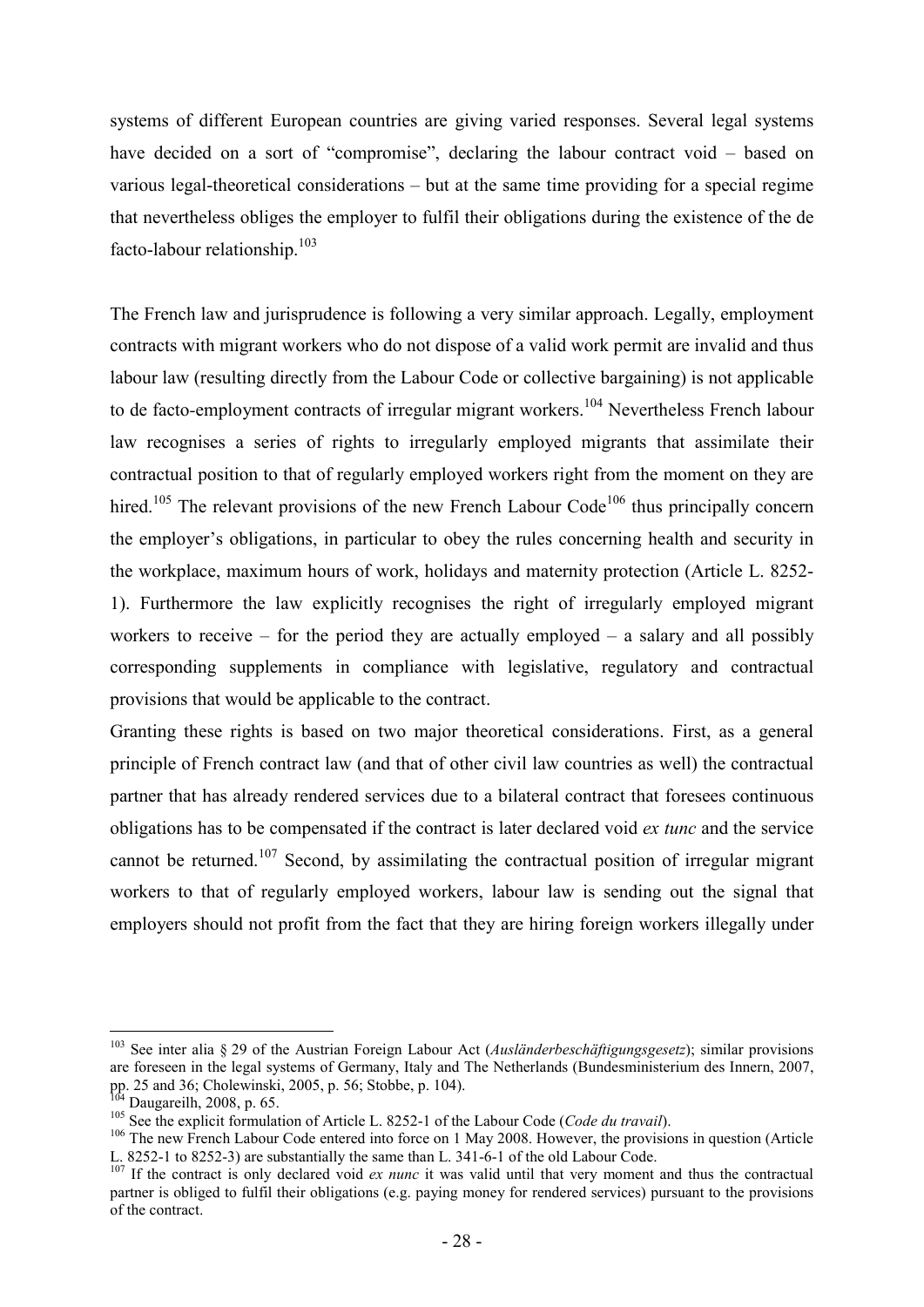conditions that are lower than the ones foreseen by law or collective bargaining agreements.<sup>108</sup>

In Spain the jurisprudence<sup>109</sup> traditionally considered the labour contract of irregular migrant workers null and void, explaining it either as logical consequence of the violation of an imperative rule<sup>110</sup> or with the lack of legal capacity of the irregular migrant.<sup>111</sup> This nullity, however, still entailed for the employer the consequences foreseen in Article 9 para. 2 Labour Act (*Ley del Estatuto de los Trabajadores*, ET), which provides that in the case a labour contract (for whatever reason) turns out to be void, the employer is nevertheless obliged to pay the remuneration for the time work was already carried out under the same conditions as for a valid contract. In this sense the Spanish jurisprudence of the 1980s and 1990s was very similar to that of other European countries, mentioned above.

The Aliens Acts 4/2000, however, introduced a provision (Article 33 para. 3) that expressively recognised the legal value of a labour contract stipulated with a migrant worker not possessing the necessary authorisation with regard to the employee's rights and thus completely revolutionised the system. Unlike other provisions favourable for irregular migrant workers the LOEx 8/2000 only changed the numeration of the provision – which became Article 36 para. 3 – but left its content unchanged. Hence the change in the legal regime got consolidated and was even expanded with the reform LOEx 14/2003, referring not only to the rights arising out of the labour contract but also to (social) benefits that might correspond to it. This radical change in the legal qualification of labour contracts stipulated without the necessary authorisation for foreign workers is also reflected by the jurisprudence of the Supreme Court which stated in a leading judgement in 2003 that "in the current legislation the labour contract of a non-authorised foreign worker is not a void contract".<sup>112</sup> Some authors stress, however, that the wording of Article 36 para. 3 does not entail that the whole labour contract as such is valid but only as far as it concerns the rights of the irregular migrant worker.<sup>113</sup> Thus the contract would only be "partially valid" or an "asymmetric

<sup>&</sup>lt;sup>108</sup> Daugareilh, 2008, 64-65.

<sup>&</sup>lt;sup>109</sup> Lousada Arochena/Cabeza Pereiro, 2004, p. 800. For jurisdictional reference in this sense see e.g. SSTS 31 diciembre 1991 (RJ 1991, 9243), 21 diciembre 1994 (RJ 1994, 10349), 21 marzo 1997 (RJ 1997, 3391).

<sup>&</sup>lt;sup>110</sup> This interpretation is supported by the general provision of Article 1272 of the Spanish Civil Code which declares void contracts over things or services which are legally not possible (which is the case of unauthorised work). For details on this discussion see: Montoya Melgar, 2007, p. 96-97.

<sup>&</sup>lt;sup>111</sup> The theoretical foundation of a "lack of legal capacity" is not unproblematic since usually such provisions are intended to protect "incapable" persons (e.g. minors) while in the case of irregular foreign workers the contrary is the consequence as the presumption of their inability to contract prevents them a priori from invoking their contractual rights.

<sup>&</sup>lt;sup>112</sup> STS de 9 junio de 2003 (RJ 2003, 3936); in this sense also: SSTS 7 de octubre de 2003 (RJ 6497) and 29 de septiembre de 2003 (RJ/7446).

<sup>&</sup>lt;sup>113</sup> In this sense: Roqueta Buj, 2005, p. 78; Montoya Melgar, 2007, pp. 102-103.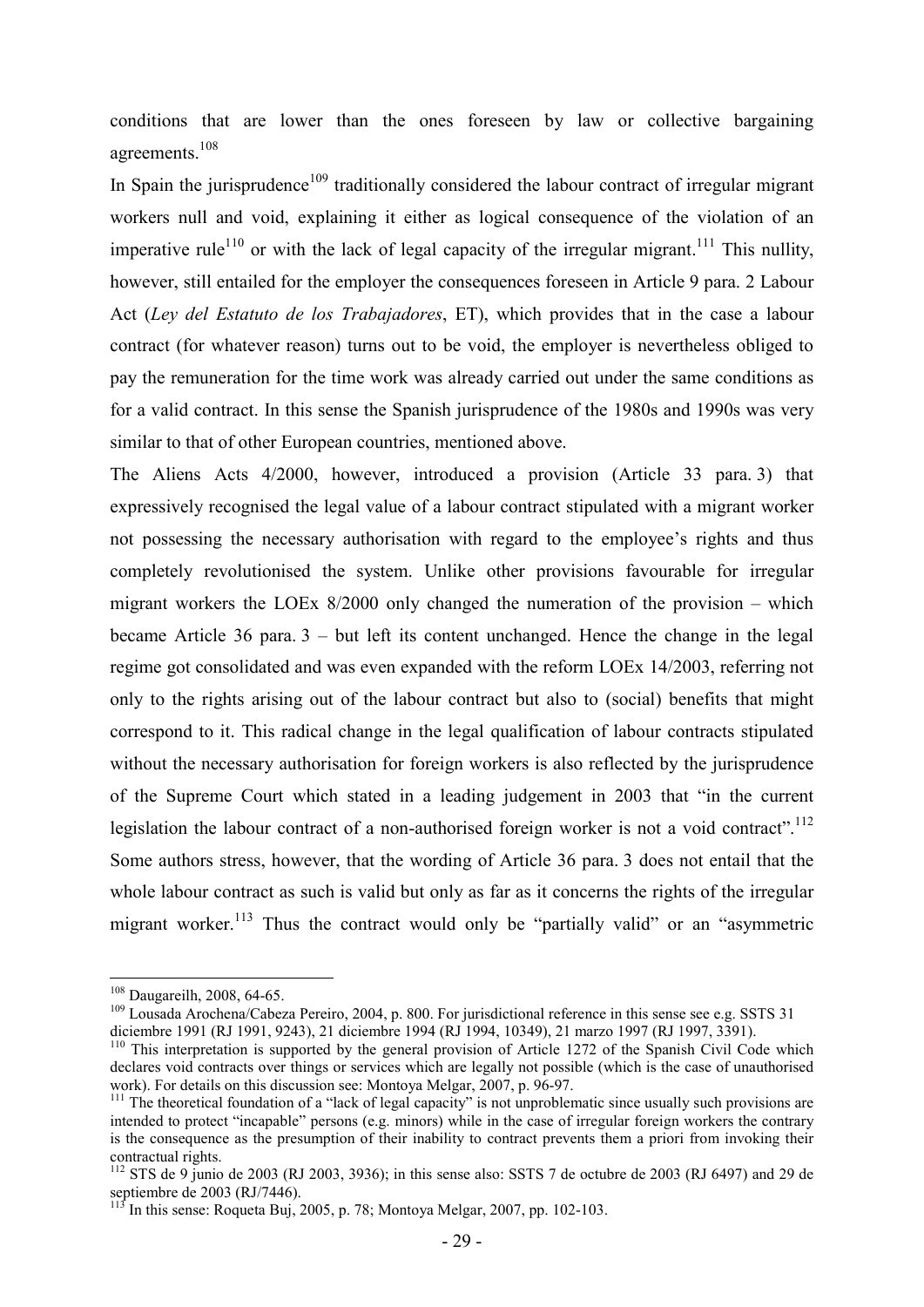contract" allowing only the employee to invoke rights but not the employer. In this sense the provision would only widen the effects already foreseen in Article 9 para. 2 ET by extending it to all rights deriving from the labour contract and not only strictly remunerative ones. Already if recognising only this effect the provision of Article 36 para. 3 offers a fundamental protection for irregular migrant workers, considering that labour law provides a considerable amount of minimum rights for employees apart from salary such as maximum hours of work and the compliance with safety standards, holidays or sick and maternity leave.

In any case, the provision of Article 36 para. 3 LOEx seems to favour the inclusion of irregular migrant workers into the system applicable for regular work by granting them an important contractual status, even with the cost of risking to render the provisions requiring a previous work permit for foreigners less effective and thus maybe contravening attempts to combat irregular work.<sup>114</sup> The "asymmetric" contract thus seems to be justified by the presumption that an employer is recurring to irregular work merely to save costs which makes their conduct more condemnable than that of the irregular migrant worker who is carrying out the illegal work mostly only because of a state of economic necessity. In short it can be therefore concluded that the legislator obviously intended to provide a more effective protection for irregular migrant workers and at the same time make irregular work less attractive for employers by aligning the legal obligations resulting from it to those from legal labour contracts.

In this way, the Spanish law is offering a similar protection than French law labour but is going further, since French labour law limits the rights mainly to the payment of remunerations and the respect of working conditions, while according to Spanish labour law irregular migrant workers are able to invoke all rights that legally arise from a valid labour contract.

#### 2.2. The right to social security insurance in connection with an employment relationship

The progressive realisation of social security systems against various risks that can be encountered by persons in an employment relationship constitutes one of the main achievements of social legislation since the end of the  $19<sup>th</sup>$  century.<sup>115</sup> Considering the possible health risks resulting directly from the work carried out and the importance for the worker to earn money for a living, these social safeguards provide a sort of protecting net for

<sup>114</sup> Montoya Melgar, 2007, p. 105.

<sup>115</sup> For an overview over the development of modern social security systems see e.g. Dupeyroux/Borgetto/Lafore, 2008, pp. 13-37.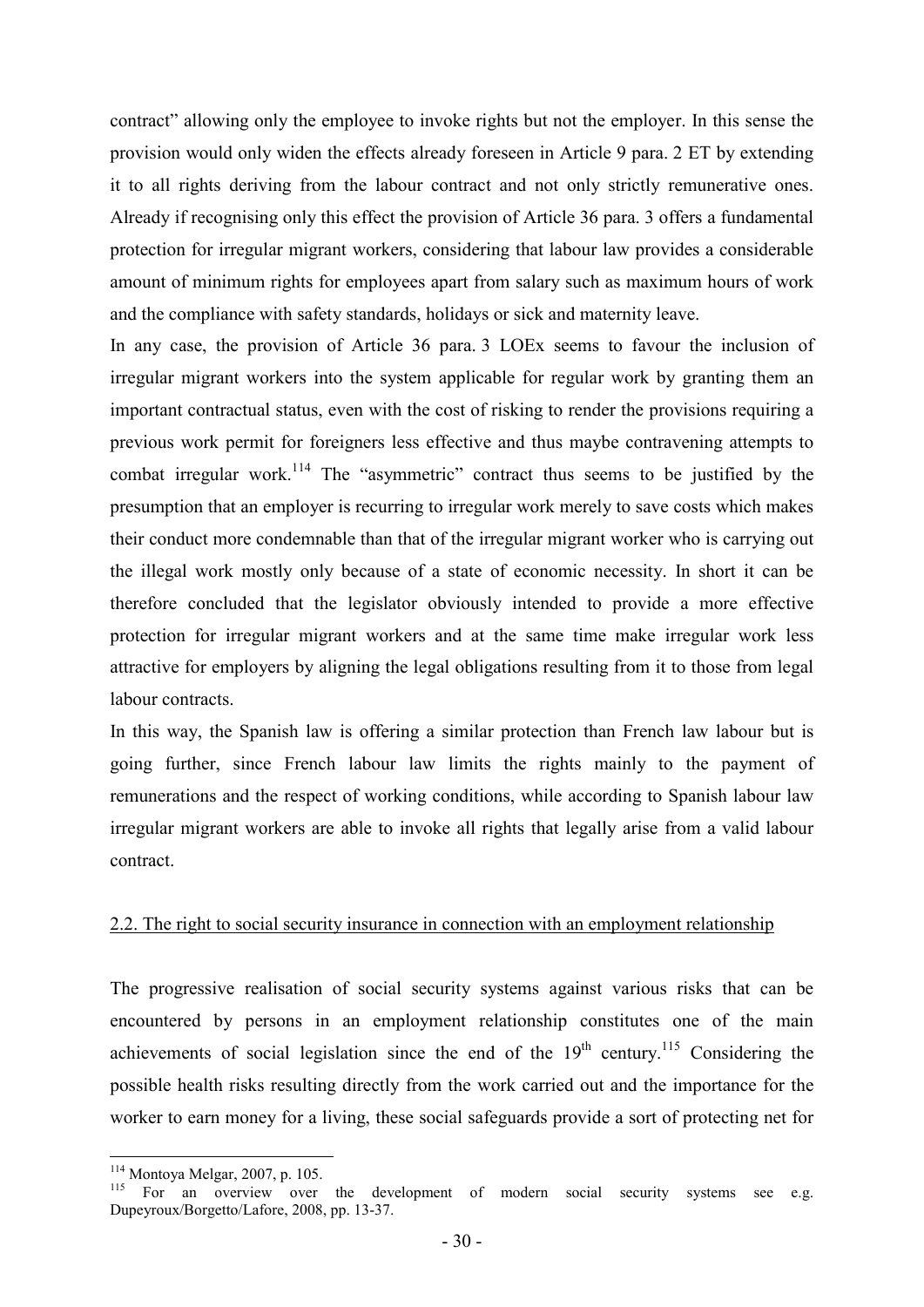employees. Most of the European countries have organised social security systems connected to employment relationships in the form of public insurances for which the employer (and/or the employee) have to pay monthly contributions.<sup>116</sup> This system was also chosen by France and Spain for the cases of accidents at work, permanent disability, and unemployment. If we thus speak in the following chapter about "social security systems" or "social security benefits" there are intended only such systems which are first, based on a contributive insurance model and second, are linked to an employment relationship. This expression does hence not comprise social aid benefits which are granted by the state and are neither linked to an employment relationship nor to the previous payment of contributions (e.g. health care aid which will be analysed in Chapter 3 below).

Once again the question whether irregular migrant workers should be included into such social security insurances poses a series of difficult legal questions. On the one hand, considering that irregular migrant workers are exposed to the same risks as regular workers, it would be opportune to include them in a social security protection scheme. Following this approach some European countries (e.g. Czech Republic, Portugal, Sweden and Switzerland) have a social security system in place that does not condition the access to social insurance to regularly performed work, thus allowing irregular migrant workers to become socially insured and – as a consequence – to receive social security benefits.<sup>117</sup> On the other hand it is difficult to establish a system of payment of contributions for persons who are not officially registered. Regarding this aspect the situation of irregular migrant workers is comparable to that of national workers employed in the informal economy. Furthermore, the inclusion into social security systems normally presupposes the existence of an employment relationship which is leading us back to the question whether labour contracts with irregular migrant workers are recognised as legally valid or not. Faced with the dilemma of guaranteeing a basic protection for all workers and legal and/or practical difficulties concerning its realisation, the legal systems of France and Spain have developed different solutions, which are, however, partly harmonised in the field of accident benefits by ILO Convention N°19.

Before the changes brought about by the "Law Pasqua" in  $1993<sup>118</sup>$  the possibility to be affiliated with the French social security systems was not conditioned to the presentation of a valid residence and/or work permit but foresaw as only condition a "residence in France".<sup>119</sup>

<sup>116</sup> Dupeyroux/Borgetto/Lafore, 2008, p. 41.

 $117$  Schoukens/Pieters, 2004, p. 243.

<sup>&</sup>lt;sup>118</sup> See above: Part II, Chapter 1.1.2.

<sup>119</sup> See the former articles L. 311-2 and L. 311-7 of the Social Security Code (C.S.S*.*).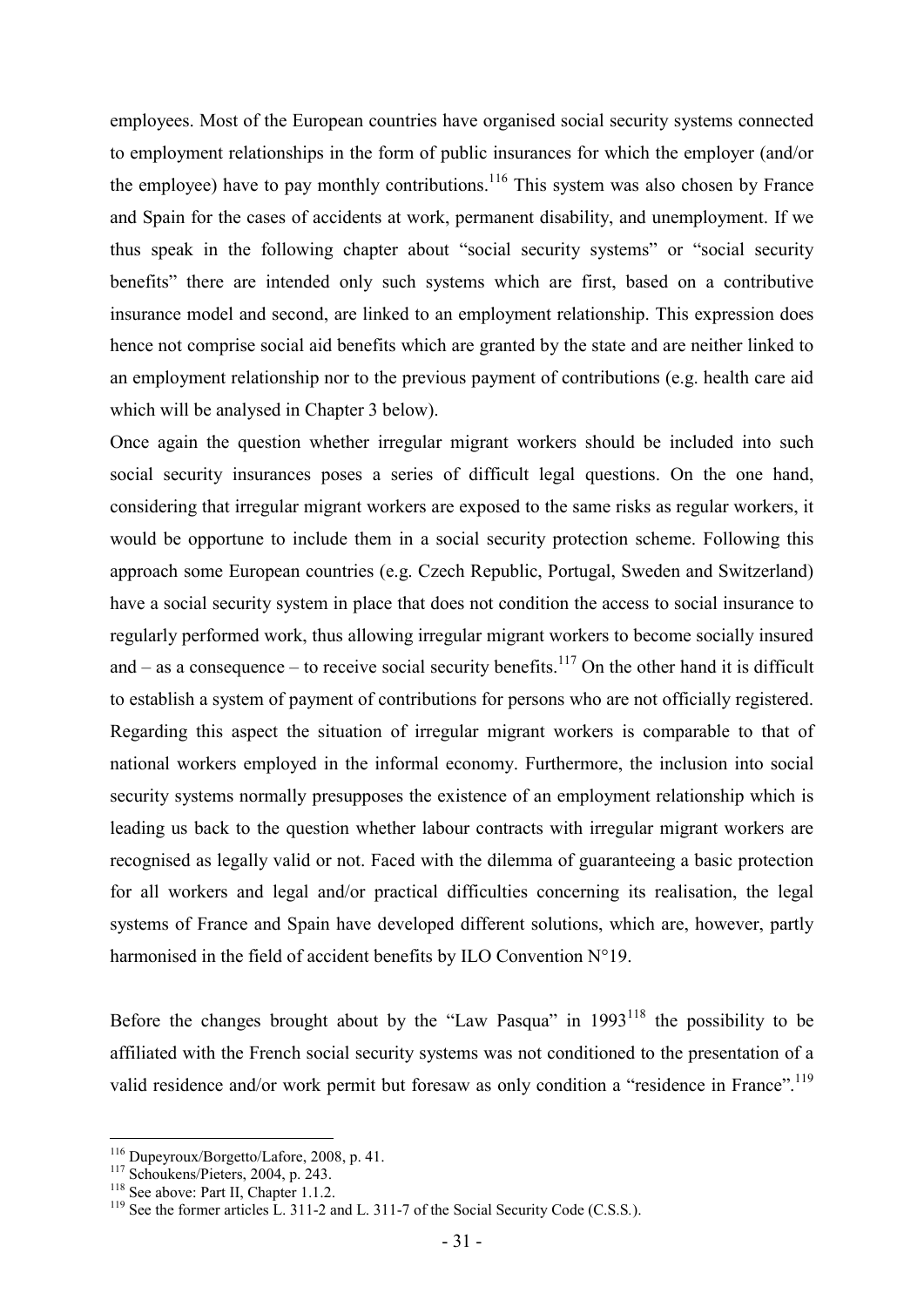In fact, only the employer of an irregular migrant worker risked – as a punitive sanction foreseen by the former Article L. 374 of the Social Security Code – regress claims by the social security agencies, apart from administrative or criminal proceedings. These provisions followed the double logic of discouraging employers to hire migrant workers without the necessary authorisation and of providing social protection for the workers concerned, whereas at the end the public social security agencies did not have to cover the costs but could burden them on the employer.<sup>120</sup> With the entrance into force of the law of 24 August 1993 the conditions for the access to social security insurances changed radically, now only opening the system to foreign workers (and their beneficiaries) if they are residing regularly and steadily way in France. This requirement of "regular and steady residence" presupposes the presentation of one of the residence titles exhaustively listed in Article D. 115-1 C.S.S. which excludes persons who only hold certain temporary residence permits e.g. asylum seekers or persons who were granted subsidiary protection (as they cannot be sent back to their countries of origin due to principle of *non-refoulement*). In practice the social security agencies have to verify whether a person is disposing of a necessary document before insuring them in the social security system or – if necessary – have to renounce the affiliation later on if the person concerned loses their residence permit.<sup>121</sup>

The most notable exception of this condition of "steady and regular residence" constitutes the insurance against accidents at work and occupational diseases. This exception might result from the international obligations French has under ILO Convention No°19 Equality of Treatment (Accident Compensation) Convention (outlined in part I) Thus, neither the lack of a residence nor of a work permit forms an obstacle to the payment of benefits under the book IV ("*Accidents du travail et maladies professionnelle*") of the Social Security Code. However, in the case of irregularly employed migrant workers, the employer can be forced to fully reimburse the costs to the social security fund.<sup>122</sup> For the irregular migrant worker concerned this regime opens a protection against all risks of accidents in the workplace, accidents that happen on the way between home and workplace (*accidents de trajet*) and occupational diseases.

Some authors have strongly criticised the requirements set by the social security system currently in force as neither logical from its teleological nor its theoretical foundations<sup>123</sup>

<sup>120</sup> Michelet, 2002, pp. 262-263.

<sup>121</sup> Article L. 115-7 C.S.S.; Julien-Laferrière, 2000, p. 254.

<sup>&</sup>lt;sup>122</sup> Michelet, 2002, p. 269.

<sup>&</sup>lt;sup>123</sup> See notably the elaborations of *Michelet* in her doctoral thesis on the social rights of foreigners in France: Michelet, 2002, pp. 276-286.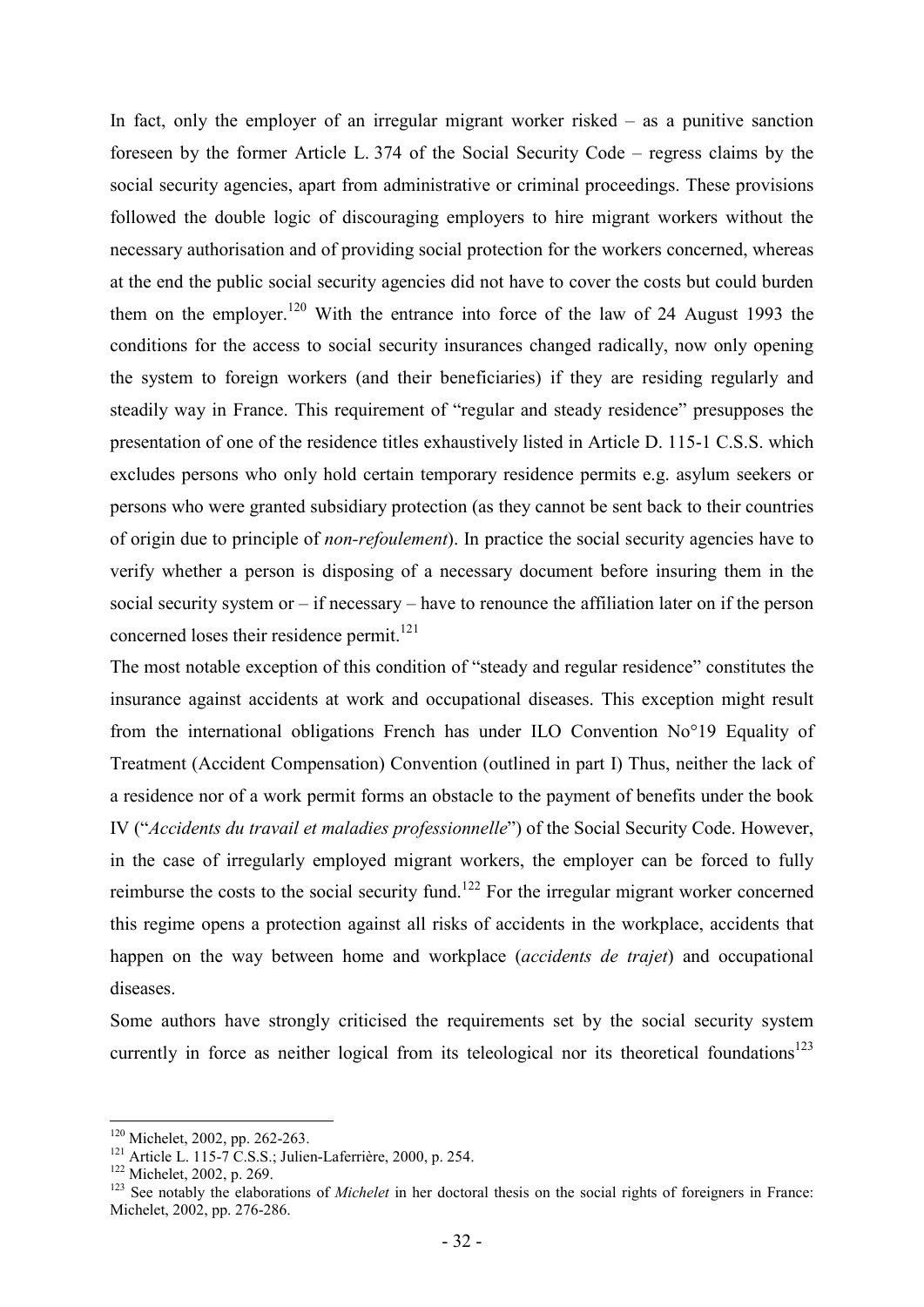since the obviously intended aim to fight against irregular immigration and employment<sup>124</sup> hardly fits into the protective aim of public social security insurances or with the principle of solidarity, a main theoretical fundament of modern French social legislation. Nevertheless, the Constitutional Council decided in a preliminary ruling on the law "Pasqua" in August  $1993^{125}$ that the law met the requirements set out by the Constitution. Since the entrance into force of this law the constitutionality of the exclusion of irregular migrants from the coverage under social security has not been challenged.<sup>126</sup>

In Spain there has to be differentiated between the situation before the entry into force of the LOEx 14/2003 and after this reform – amending Article 36 para. 3 – which introduced a new clause concerning the entitlement of irregular migrant workers to social security benefits. In principle LOEx 4/2000 recognised the right to receive social security benefits only to regular migrant workers (Article 10 para. 1 in conjunction with Article 14 para. 1 LOEx) – a provision that finds its equivalent in Article 7 para. 1 of the Social Security Act (LGSS) which limits the right to receive social security benefits to aliens who are legally staying or residing in Spain.

With the reform of the Aliens Act in 2003 (LOEx 14/2003) Article 36 para. 3<sup>127</sup> was amended in the sense that the lack of a work permit was no obstacle for receiving benefits that might correspond to the labour contract. This vague formulation poses a series of questions concerning its interpretation, especially whether the provision gives rise to obligations of the public social security agencies or if it only refers to contractual obligations of the employer.<sup>128</sup> In particular because Article 14 para. 1 LOEx, which reserves social security benefits only to legally residing migrant workers, remained unchanged. This legal confusion was further aggravated by the regulation Real Decreto 1041/2004 which provides that irregular migrant workers are not included in the system of social security "unless they can be considered as included by receiving certain benefits established by the  $law^{129}$ , without specifying what kind of "certain" benefits it envisages. Therefore it is necessary to elaborate separately for each social security benefit whether irregular migrant workers are entitled to it.

<sup>&</sup>lt;sup>124</sup> Dupeyroux/Prétot speak about the law "reinforcing the instruments for the fight against clandestine immigration" ("*renforce le dispositif de lutte contre l'immigration clandestine*"): 1994, p. 69.

<sup>125</sup> Conseil constitutionnel, Décision N° 93-325 DC de 13 août 1993 sur la Loi relative à la maîtrise de l'immigration et aux conditions d'entrée, d'accueil et de séjour des étrangers en France; Journal officiel du 18 août 1993, p. 11722.

<sup>126</sup> Daugareilh, 2008, p. 67.

<sup>&</sup>lt;sup>127</sup> This article states (as was outlined above) that the lack of a work permit does not invalidate the labour contract per se.

<sup>128</sup> Montoya Melgar, 2007, p. 125.

<sup>129</sup> Article 42 para 2 RD 1041/2005: "(...) *sin perjuicio de que puedan considerarse incluidos a efectos de la obtención de determinadas prestaciones de acuerdo con lo establecido en la ley*."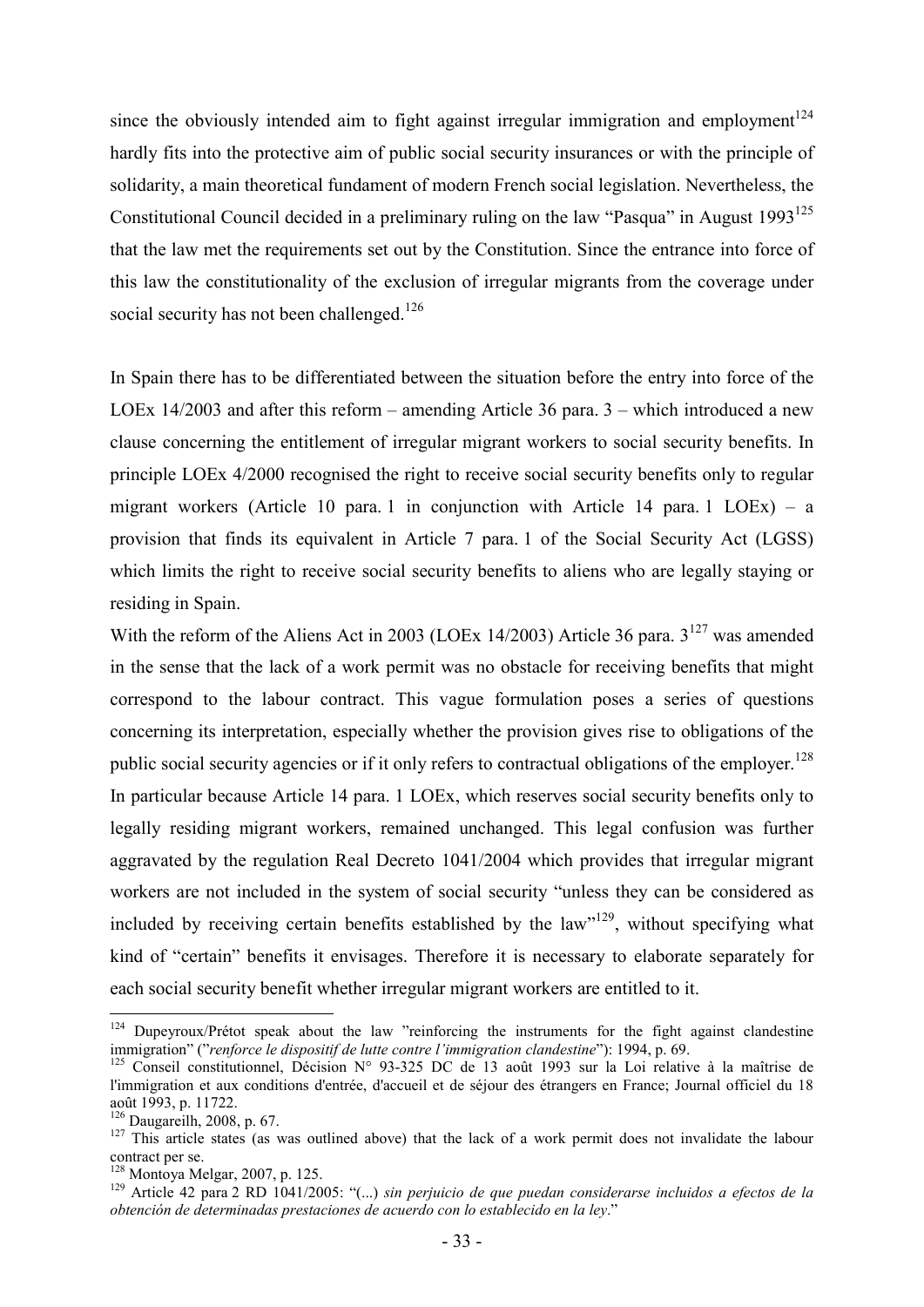For the practically very important case of insurance in the case of an accident at work this has been partly answered by jurisprudence. In a decision in 2001 (STS 21 de junio 2001) the Supreme Court decided that there exists a social security protection in case of accidents in the workplace even if workers did not have a work permit<sup>130</sup> and confirmed in two leading decisions in 2003 that given the fact that the labour contract of irregular migrant workers is considered valid, irregular migrant workers cannot be deprived of a protection which is in the Spanish labour law regime inherent to the labour contract.<sup>131</sup> In those later decisions the Court thus avoided entering into a detailed discussion on whether irregular migrant workers can invoke rights based on Article 36 para. 3 LOEx but based its reasoning on the labour law regime as a whole leaving, however, open whether these rights "inherent to the labour contract" establish rights vis-à-vis third parties id est public social security agencies.

In addition it has to be born in mind that ILO Convention  $N^{\circ}19$  Equality of Treatment (Accident Compensation) Convention, which is in force in Spain since 1929, obliges the state to provide for foreign workers who have sustained an accident at work on its territory, the same protection as for national workers independent of their administrative status. As this convention is based on reciprocity this obligation is only applicable if the migrant worker's home country has also ratified it. Nevertheless there have been tendencies in the recent jurisprudence – among which the cited STS 9 junio de 2003 – that grant this right to all migrant workers, independent whether their home country has ratified ILO Convention N°19 or not.<sup>132</sup> While Spanish jurisprudence is thus recognising in principle the right of irregular migrant workers to receive social security benefits in the case of an accident in the workplace the concrete obligation for the public social security agencies remain unclear.

#### 2.3. Union's rights: the right to unionise and the right to strike

The right to unionise is a basic labour-related right since it gives workers the possibility to stand up for their labour rights and working conditions as well as to act more powerfully as a collective organisation than they would be possible to do alone. This importance is recognised by a series of international human rights instruments (e.g. Article 22 ICCPR, Article 8

<sup>&</sup>lt;sup>130</sup> See the discussion in: Trinidad García/Martín Martín, 2005, p. 204.

<sup>&</sup>lt;sup>131</sup> SSTS 9 junio de 2003 and 7 octubre de 2003.

<sup>&</sup>lt;sup>132</sup> Roqueta Buj, 2005, p. 83-84. For further decisions in this sense see e.g. SSTSJ Castilla y León, 4 de dieciembre 2000; Cataluña, 5 de septiembre 2001; Madrid 5 de septiembre 2002 and Castilla-La Mancha, 30 de julio 2004.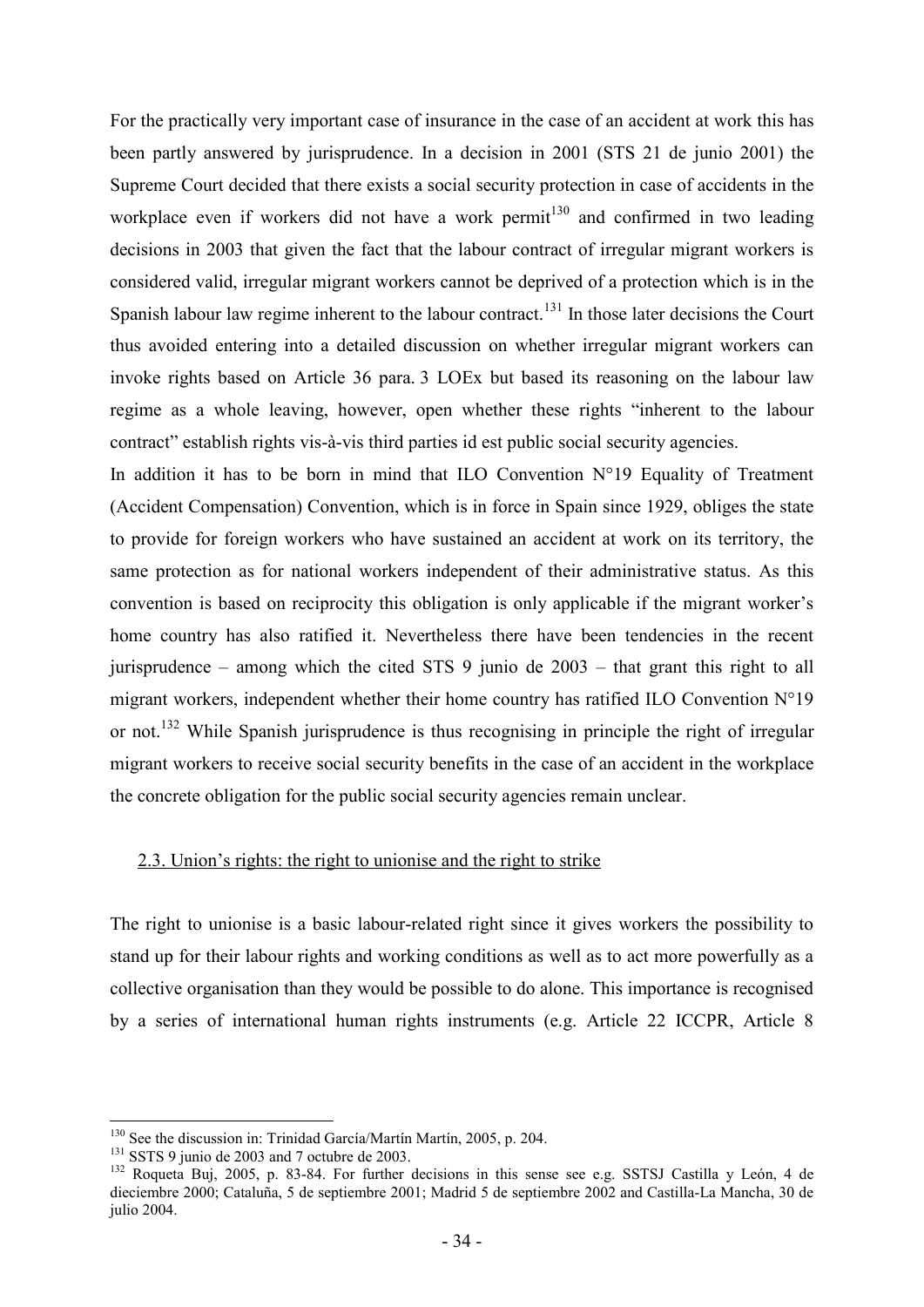ICESCR, Article 11 para. 1 ECHR $^{133}$ ) and conventions agreed under the auspices of the International Labour Organisation, in particular ILO-Convention N°87 on the Freedom of **Association** 

The French Constitution of 1946 contains the principle that everybody has the right to defend their rights by unionist actions and to join a union of their choice.<sup>134</sup> In application of this constitutional principle, Article L. 2141-1 Labour Code provides that "every worker can freely join a professional union of their choice" without posing this right or its exercise to the fulfilment of any further requirements e.g. the civil capacity to act, to vote or also to reside regularly in France.<sup>135</sup> Thus in France the right to unionise is guaranteed in principle to every worker, including those foreign workers who are irregularly residing and/or employed. In fact, there are examples of successful involvements of irregular migrant workers in trade unions. During the 1980s for example, irregular migrant workers employed in the clothing industry struggled successfully for their regularisation through their affiliation with the CFDT (*Confédération française démocratique du travail*). Similar events repeated in the 1990s with the big unions supporting the cause of the migrant workers especially during and after the "occupation" of the Saint Ambroise church in Paris by "sans papiers" in March 1996.<sup>136</sup>

Whether irregular migrant workers are allowed to participate in the elections of the workers' representatives in the companies $137$  remains, however, unclear. The French Constitution guarantees the right to "participate in the collective regulation of working conditions as well as the management of the company via its delegates<sup>"138</sup> to every worker while labour law puts as only requirement for the active right to vote a minimum job tenure of three months.<sup>139</sup> While for the right to be elected as representative the doctrine has deduced from the labour jurisprudence that a candidate has to have a valid work contract<sup>140</sup>, so far neither the law itself nor the jurisprudence have specified whether the requirement of "holding a job for at least

<sup>133</sup> See in this context the decision of the Grand Chamber of the ECtHR in the case *Demir and Baykara v. Turkey*  (ECtHR Grand Chamber, 12 November 2008) in which the Court expressly recognised that the right to collective bargaining was included in Article 11 ECHR (freedom of association); On this decision and its consequences: Hervieu, 2009.

<sup>&</sup>lt;sup>134</sup> Alinéa 6 of the Preamble of the Constitution of 1946.

<sup>&</sup>lt;sup>135</sup> Clavel-Fauquenot/Marignier, 1999, p. 42.

<sup>136</sup> European Platform for Migrant Workers' Rights, *The Rights of Migrant Workers in the European Union 2006. Shadow Reports for Estonia, France, Ireland and the United Kingdom*. Brussels, 2007, p. 78. Available, online:

http://www.december18.net/sites/default/files/EPMWR\_The\_Rights\_of\_Migrant\_Workers\_in\_Europe.pdf (consulted on: 16 May 2010).

<sup>&</sup>lt;sup>137</sup> French labour law foresees a "mixed system" of partly elected and partly unions nominated representatives: Mazeaud, 2008, p. 114.

<sup>138</sup> Alinéa 8 of the Preamble of the Constitution of 1946.

<sup>139</sup> Mazeaud, 2008, p. 121.

<sup>140</sup> Clavel-Fauquenot/Marignier, 1999, p. 199.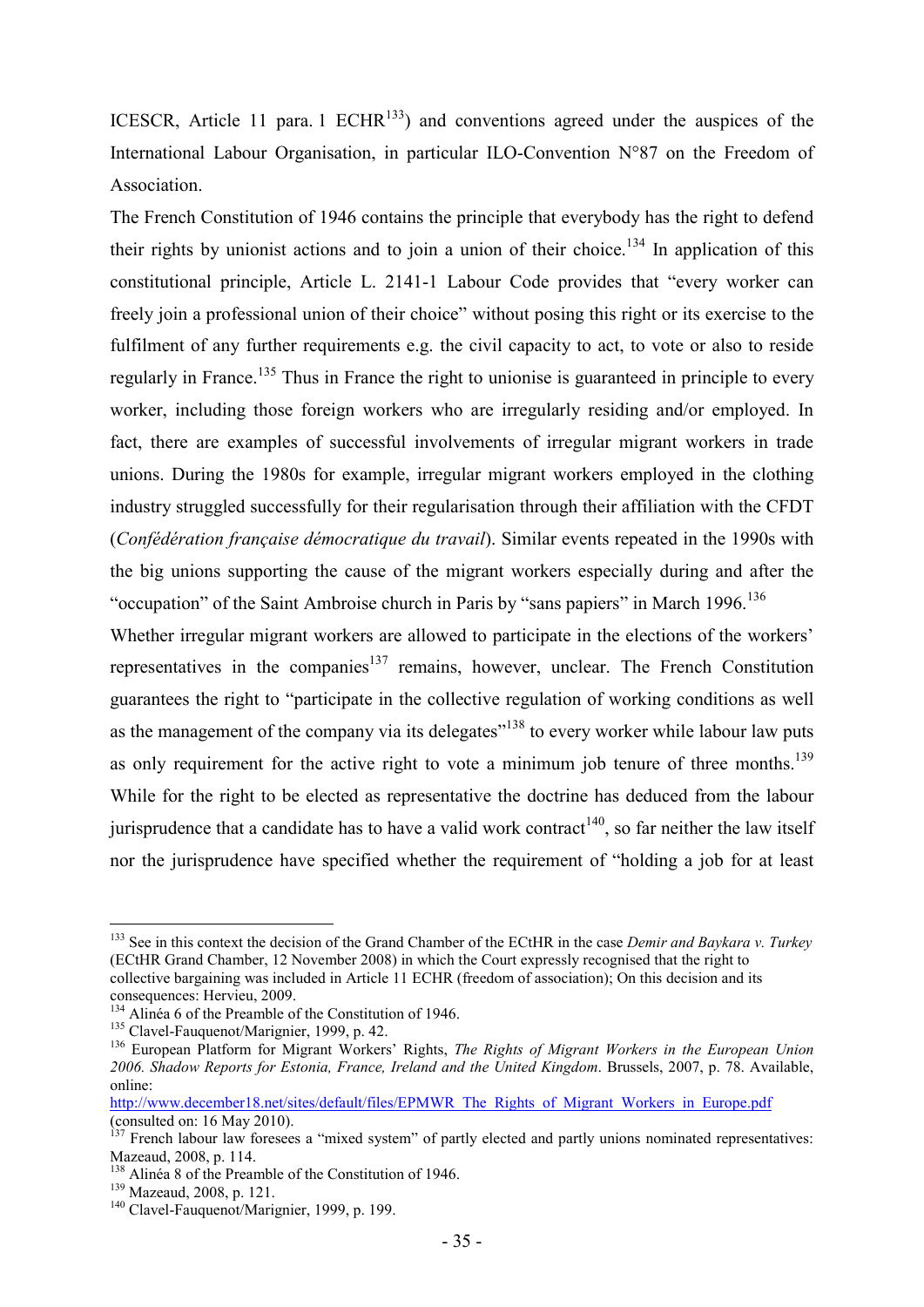three months" for the active right to vote includes only regular work or if irregularly working migrants can participate in the elections of their representatives as well.

In Spain Article 11 para.°1 Aliens Act LOEx 4/2000, as amended by LOEx 2/2009, grants the right to join a union and to unionist organisation to all foreign workers under the same conditions as to Spanish workers. This article has a turbulent history though. While LOEx 4/2000 had already recognised this right as a right of all workers, LOEx 8/2000 limited its exercise to foreigners who are legally residing in Spain. This de facto-impossibility for irregular migrant workers to engage in any collective unionist action to defend their rights, had raised serious doubts about the compatibility of this provision with the Constitution and international treaties Spain has ratified in the academic literature<sup>141</sup> but also within the administrations of some Autonomous Communities and notably the trade unions themselves. As a consequence one of the major Spanish unions – the General Union of Workers of Spain (UGT) – brought a complaint before the ILO Committee on Freedom of Association, invoking a violation of ILO Convention N°87 (Freedom of Association and Protection of the Right to Organise Convention). In its decision the Committee upheld the allegations by the complainant and recalled that Article 2 of Convention N°87 recognised the right of workers to establish and join organisations of their own choosing without previous authorisation and without any distinction whatsoever. Thus, in the Committee's opinion, Convention N°87 includes all workers, with only one exception provided for in Article 9 of the Convention concerning the armed forces and the police.<sup>142</sup> However, it has to be noted that the Committee's recommendations, as those of most international treaty bodies, do not entail any binding judicial consequences for the state concerned.

Legally and politically more important than the non-binding decision of the ILO-Committee were thus the objections of unconstitutionality regarding the right to unionise in its formulation by organic law 8/2000, which were brought before the Constitutional Court.

In its decision STC 236/2007 the Constitutional Court declared the amendment of Article 11 para. 1 unconstitutional in as far as it regarded the right to join a union (FJ, para. 9 of the decision). The Court elaborated that the limitation of the right to unionise, imposed by LOEx 8/2000, did not fit into the framework the Spanish Constitution recognised for the exercise of this right. In particular, the Court outlined that several international texts in this field (the Court cited Article 23 para. 4 UDHR, Article 22 ICCPR, Article 8 para. 1 ICESCR and Article 11 para. 1 ECHR) clearly grant the right to unionise to "everybody" without

<sup>&</sup>lt;sup>141</sup> See e.g. Lousada Arochena/Cabeza Pereiro, 2004, p. 805; Montoya Melgar, 2007, p. 158.

<sup>&</sup>lt;sup>142</sup> ILO Committee on freedom of association, Case No. 2121.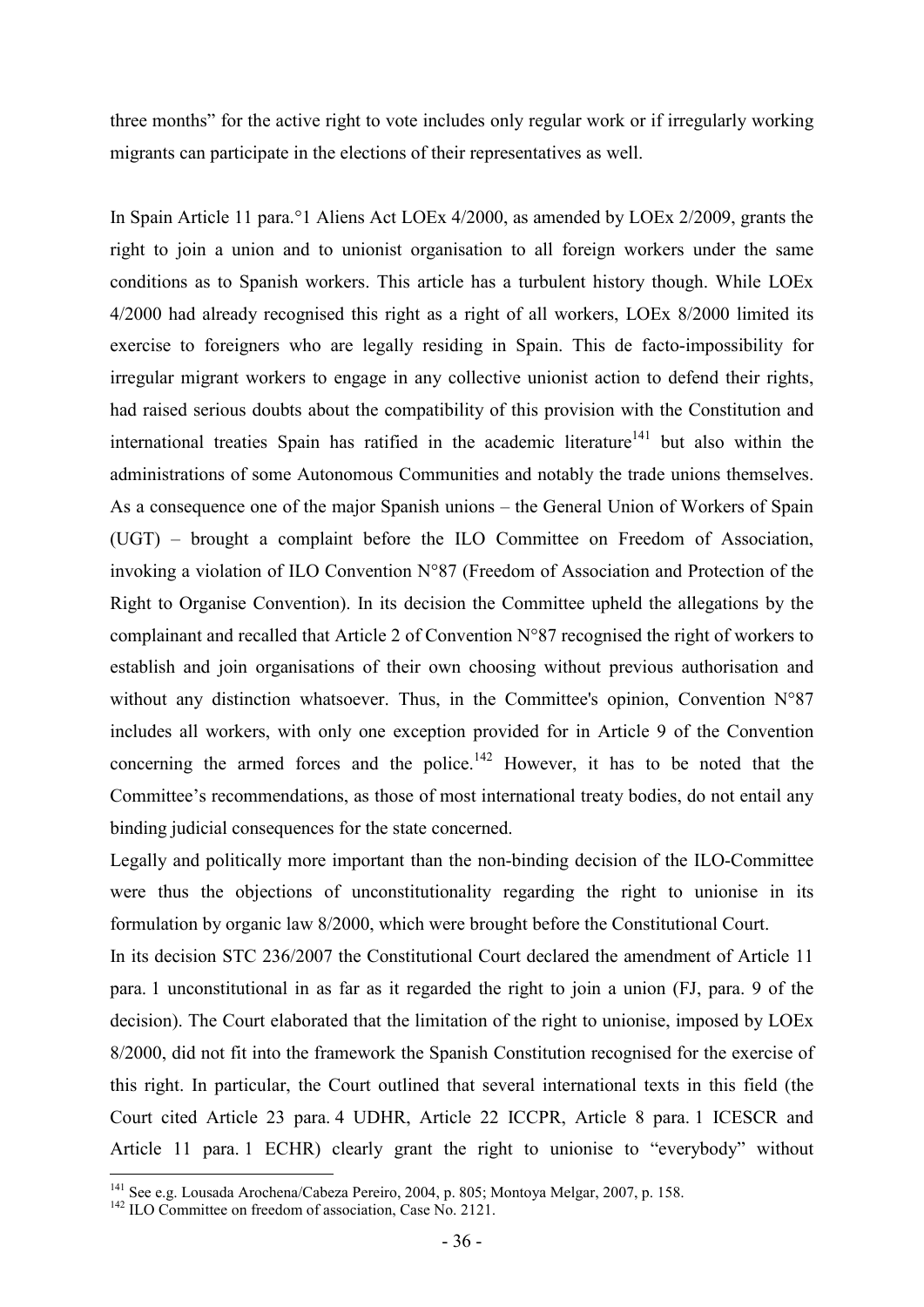foreseeing any restrictions with regard to nationality or administrative status. Thus, while the Court admitted, that certain (concrete) exceptions or limitations on the exercise of the right to unionise are permissible (as long as they remain within the general constitutional framework), the legislator is not allowed to completely exclude irregular migrant workers from the exercise of the right.<sup>143</sup>

The right to strike is not recognised as such in all European legal systems<sup>144</sup> and is usually seen either as a last resort in a labour dispute or as a more general mean to call public attention to current social problems – depending on different theoretical concepts and traditions of social relations in a country.<sup>145</sup>

In France the right to strike is recognised as a freedom of constitutional value but according to the Preamble of the Constitution 1946 it has to be exercised "within the legal framework regulating it"<sup>146</sup>. In being an individual freedom guaranteed by the Constitution, only a formal law can – in the opinion of the Supreme Court<sup>147</sup> – limit or regulate the exercise of the right. Nevertheless, the Labour Code does neither define, nor outline the contours of this freedom. This does, however, not mean that in return the right to strike is a completely unlimited right but it has to be balanced on an individual basis with other rights affected that might even be of constitutional value as well e.g. the right to work (including the right not to participate in a strike), the right to property and the equality between citizens, who could become victims of damages caused by others.<sup>148</sup> Neither the Constitution itself nor labour legislation has developed, however, any restrictions with regard to workers who do not dispose of a valid residence and/or work permit, for which reason it can be concluded that at this stage irregular migrant workers are in the same way as other employed workers free to exercise the right to strike in France.<sup>149</sup> Yet in practice the exercise of this right by irregular migrant workers poses a series of difficult legal questions. According to a well-established doctrine, the individual labour contracts are temporarily suspended during and are resumed after the end of the strike. In the case of irregular migrant workers the employer would not be allowed to readmit them to their posts though but would have to dismiss them because they are lacking the necessary

<sup>143</sup> Pérez Sola, 2008, p. 44.

 $144$  E.g. the Austrian legal system does not only not recognise a (constitutional) right to strike but also lacks any sort of regulation concerning the exercise of a strike. On the other hand a right to strike is explicitly recognised inter alia in Article 40 of the Italian Constitution ("*Il diritto di sciopero si esercita nell'ambito delle leggi che lo regolano*.") as well as the Constitutions of France and Spain (see below).

<sup>&</sup>lt;sup>145</sup> Mazeaud, 2008, p. 276.

<sup>&</sup>lt;sup>146</sup> Alinéa 7 of the Preamble.

<sup>147</sup> Cass.soc. 7 juin 1995, n° 93-46448 (*Droit social* 1995, p. 835, observations J.-E. Ray).

<sup>&</sup>lt;sup>148</sup> Mazeaud, 2008, p. 275.

<sup>149</sup> Leclerc/Wolmark, 2009, p. 177.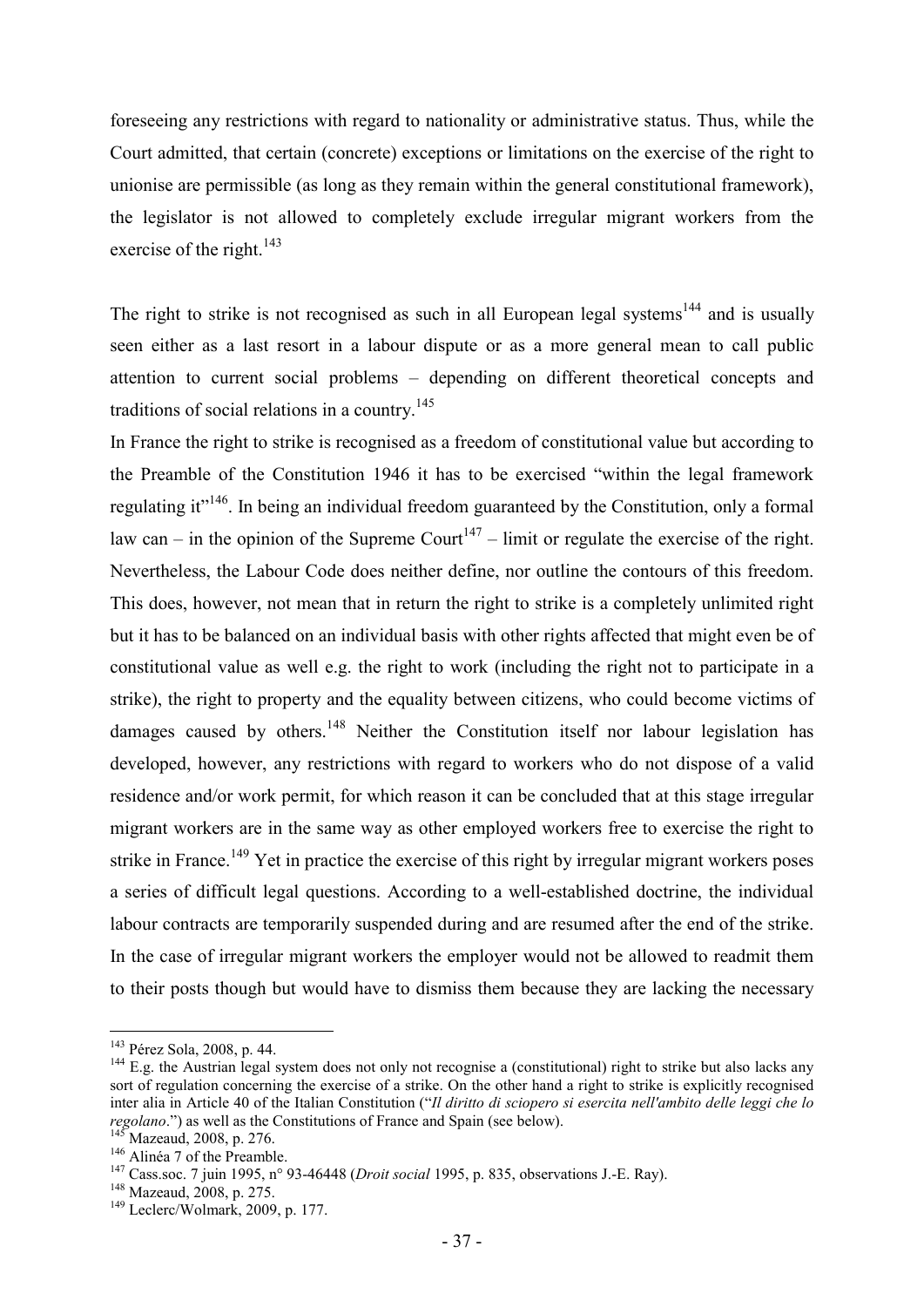authorisation to work.<sup>150</sup> Even though such a dismissal can be legally justified by the lack of a work permit this consequence is contradicting the protection labour law offers to workers on strike. Article L. 2511-1 Labour Code explicitly prohibits – except for a serious failure on the part of the employee – a dismissal on the sole ground of having participated in a strike. The fact that irregular migrant workers cannot profit from this protection because their dismissal could always be justified by the legal impossibility to reemploy them is thus likely to seriously discourage them from exercising in practice their right to strike. Even more so as they do not even profit from the general labour law regime concerning the dismissal of employees (Articles L. 1232-2 to L. 1232-14 Labour Code).

Similar to the right to unionise, the reformed Spanish Aliens Act now re-recognises the right to exercise a strike to all workers, a right that organic law 8/2000 had previously limited only to persons "who are authorised to work" (Article 11 para. 2). The unconstitutionality of this paragraph had been invoked by all objections brought before the Constitutional Court cited above, with the exception of the objection raised by the Parliament of Navarra (STC 236/2007). Thus, the leading case concerning the right to strike is the decision of the Constitutional Court STC 259/2007 from 19 December 2007 over the objection raised by the Government of Andalusia.

In its conclusions the Court recalled its previous jurisprudence in which it already pronounced that the right to strike was an inherent right of all workers based on the idea of a "social and democratic state, subject to the rule of law" (STC  $11/1981$ )<sup>151</sup> and thus even though its concrete exercise might have to be balanced with other rights, its essential content must not be misjudged (STC 123/1992, FJ para. 4). It is important to note that the Constitution itself (see Article 28 para. 2 CE) does not pose any limits on the entitlement of the right to strike but only allows the legislator to introduce regulations in order to guarantee minimum public services during a strike. Additionally the Court stressed the importance of the right to strike not only for individuals but also as one of the most effective collective means of action of which trade unions possess, thus linking the right to strike closely to the right to unionise.<sup>152</sup> In the light of this contextual background the Court finally concluded that given the character of the right the legislator was not allowed to pose any restrictions on the enjoyment of the right by foreigners. Consequently the Court declared Article 11 para. 2 unconstitutional and

<sup>&</sup>lt;u>.</u> <sup>150</sup> See for a detailed discussion on these questions: Leclerc/Wolmark, 2009, p. 178-179.

<sup>&</sup>lt;sup>151</sup> This formulation "*Estado social y democrático de derecho*" is part of the preliminary title and thus a programmatic principle of the Spanish Constitution.

<sup>152</sup> Ramos Quintana, 2008, p. 66.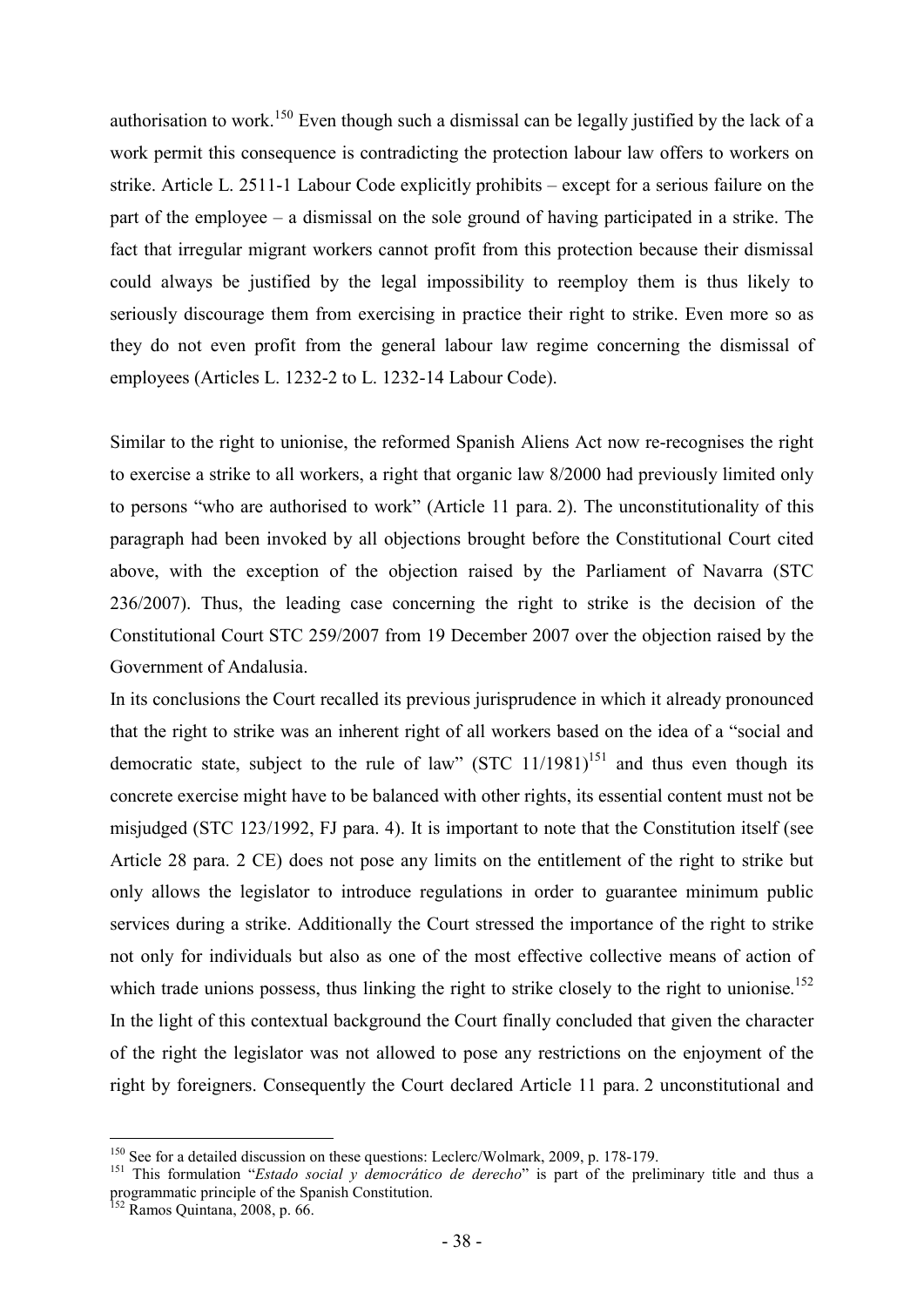void in its formulation "if they are authorised to work" as this provision was contrary to Article 28 para. 2 of the Constitution.

The reform of the Aliens Act (LOEx 2/2009) is thus reflecting the constitutional doctrine outlined by the Constitutional Court in the decisions SSTC 236/2007 and 259-265 in its amendment of Article 11 LOEx without using the margin of discretion to impose limits on the exercise of these rights conceded by the Court. Bearing in mind how difficult it is to elaborate a well-balanced formulation that does only limit the way rights can be exercised but not the right as such, the legislator most probably did not want to risk that the new provision could again be declared unconstitutional.<sup>153</sup>

### **Chapter 3: The access of irregular migrant workers to health care independent of an employment relationship**

The access to health care is a key right in order to be able to enjoy other rights, including ultimately the protection of the right to life. For this reason the right to health (and the corresponding access to health care) is recognised in several international human rights documents. In awareness of this importance the United Nations Committee on Economic, Social and Cultural Rights – as has already been mentioned in Part I Chapter 1.1. above – has stressed in its General Comment No. 14 on the application of the ICESCR that states have to respect the right to health of everybody "*by, inter alia, refraining from denying or limiting equal access for all persons, including prisoners or detainees, minorities, asylum seekers and illegal immigrants*".<sup>154</sup> Nevertheless, the question on how far national health care systems should be opened for irregularly residing foreigners is disputed across Europe, especially since such benefits might involve considerable financial costs.<sup>155</sup> In most of the countries the minimum level of access to social benefits for irregular migrants is emergency care but the way in which this health care is organised and how "urgent" needs are defined, differs from country to country.<sup>156</sup>

In France, the idea of introducing a health insurance system to guarantee effective medical aid for everybody dates back to the end of the  $19<sup>th</sup>$  century.<sup>157</sup> Those who were not themselves

<sup>153</sup> Moya, 2009, pp. 6-7.

<sup>&</sup>lt;sup>154</sup> Committee on Economic, Social and Cultural Rights, General Comment No. 14, 2000, para. 34.

<sup>155</sup> Da Lomba, 2004, pp. 364-365.

<sup>&</sup>lt;sup>156</sup> Schoukens/Pieters, 2004, p. 241.

<sup>157</sup> Cournil, 2007, p. 1019.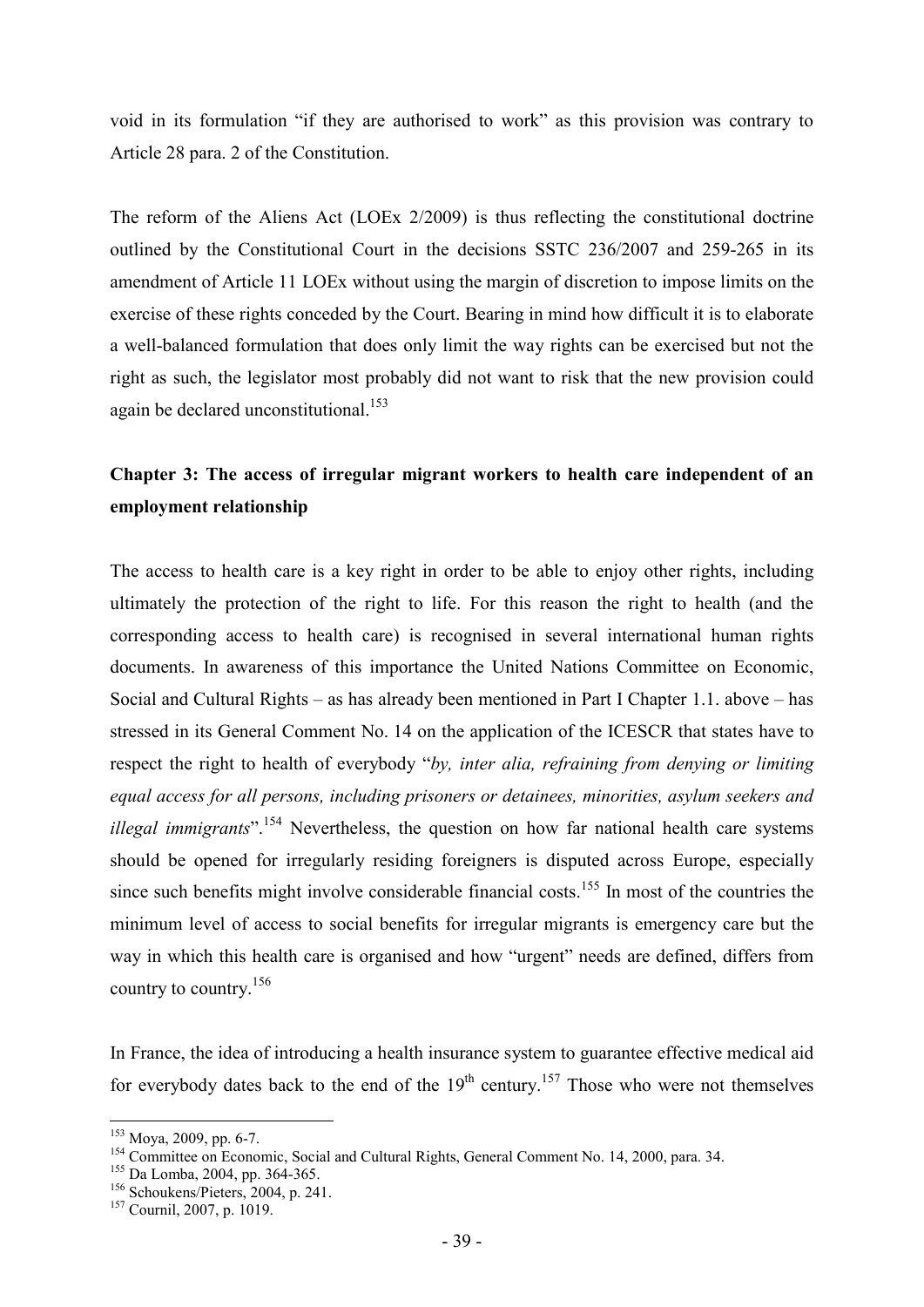insured in a social security system or beneficiaries of an insured person could resort to state medical aide provided either on the national, regional (departmental) or the communal level. While the "Law Pasqua" in  $1993^{158}$  introduced the requirement of regular residence as a requirement for being able to get insured against health risks (as well as in other social security insurances), irregular migrants could still access publicly-funded health care (*Aide medicale d'État*, AME) under the same conditions as uninsured French citizens that lacked the necessary financial resources to pay for medical treatments.<sup>159</sup>

In 1999, however, a law was passed that profoundly changed the French health care system.<sup>160</sup> The reform aimed to introduce a new "universal" system that should in fact facilitate the access to health care by obliging all public health care entities to cover the costs for medical treatment a patient is claiming if they cannot prove that the person concerned is insured with any other entity, thus ensuring that economically deprived persons had equal access to health care.<sup>161</sup> Despite its name, the new *Couverture Maladie Universelle* (Universal Health Coverage; CMU) did not include all persons living in France but connected the access to the system expressly to the condition of "steady and regular" residence.<sup>162</sup> In the political discussions that preceded the enactment of the law it was argued that irregular migrants cannot be integrated into the CMU because the possibility of free medical aid would attract poor foreigners to come to France solely for the purpose of receiving good medical treatment free of charge (referred to as an "*appel d'air*").<sup>163</sup> As a consequence of this reform the AME as such was de facto abolished leaving in place only a reformed – and reduced – model for irregular (adult) migrants, which is financed by the state in the name of "national solidarity".<sup>164</sup> This reformed system gave irregular migrants access to free medical consultations at hospitals, but required proof of at least three years residence in France to be allowed free visits to private doctor's offices.<sup>165</sup> While this regime thus still guaranteed basic health care through a relatively easily accessible system<sup>166</sup>, further reforms in 2002 and 2003, however, significantly exacerbated the access of irregular migrants to health care.

<sup>-</sup><sup>158</sup> Loi n°93-1027 du 24 août 1993 relative à la maîtrise de l'immigration et aux conditions d'entrée, d'accueil et de séjour des étrangers en France. See also above the introduction to the French system (Part II, Chapter 1.1.) and the elaborations on the social security benefits (Chapter 2.2.).

<sup>&</sup>lt;sup>159</sup> Maille/Toullier/Volovitch, 2005, p. 543.

<sup>160</sup> Loi no 99-641 du 27 juillet 1999 portant création d'une couverture maladie universelle.

<sup>161</sup> Da Lomba, 2004, p. 368; Devys, 2006, p. 1037.

<sup>&</sup>lt;sup>162</sup> Article L 380-1 Code de la sécurité sociale (as modified by the Law n° 99-641).

<sup>&</sup>lt;sup>163</sup> Maille/Toullier/Volovitch, 2005, p. 544.

<sup>164</sup> Cournil, 2007, p. 1037.

<sup>&</sup>lt;sup>165</sup> For the detailes on the coverage see: Article L. 251-2-1 Code de l'action sociale et des familles in combination with Article L. 321-1 Code de la sécurité sociale.

<sup>&</sup>lt;sup>166</sup> Applications had to be filed with one of the authorised local entities which had to transfer it to the competent health care insurance agency (*caisse d'assurance maladie*). Once this registration was successful the person concerned could access all benefits provided by the AME regime.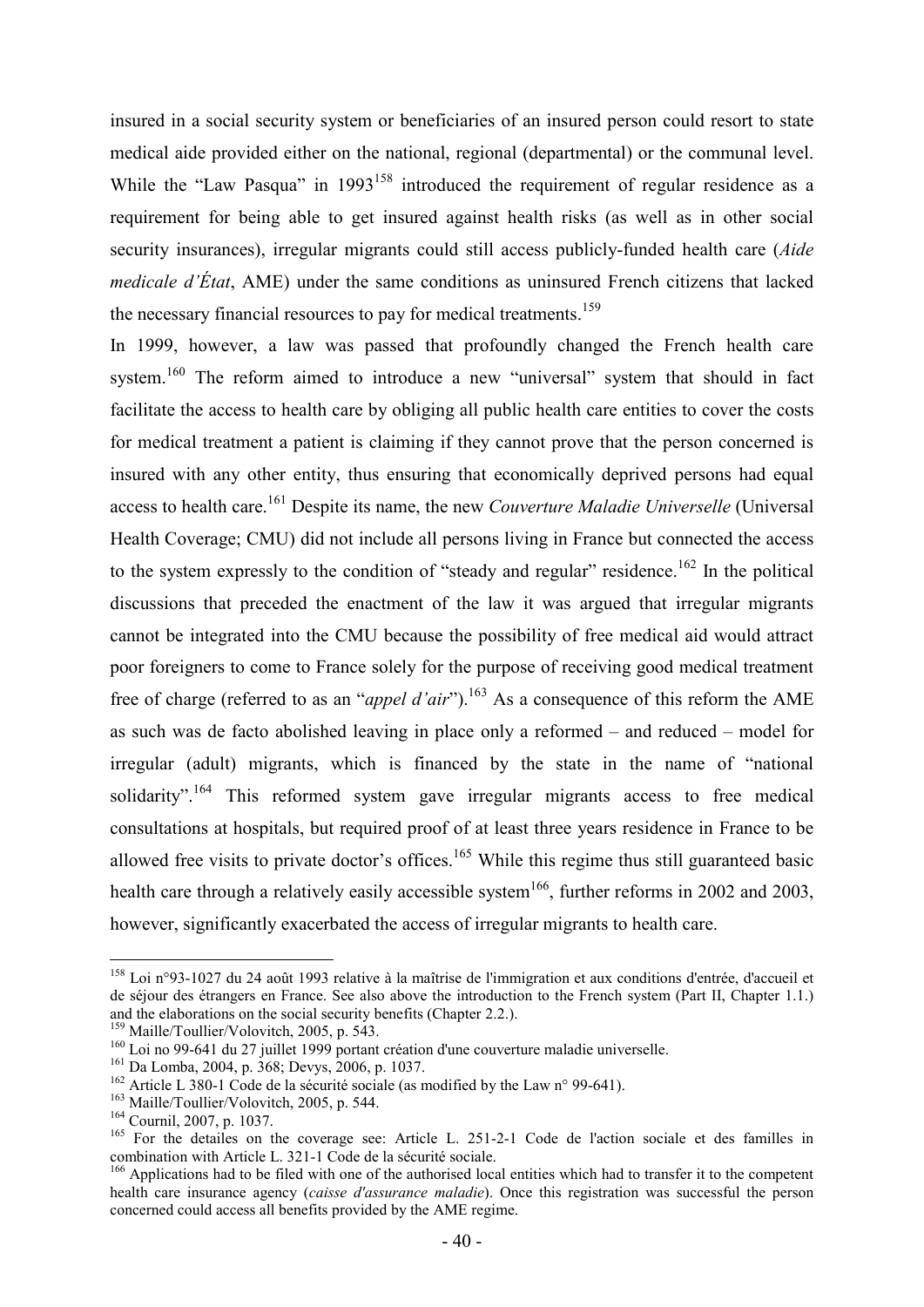In the context of the law on the supplementary budget (*Loi de finances rectificative*) <sup>167</sup>, the parliament changed in December 2002 the conditions for the access to AME. First of all, it abolished the access of irregular minors to the CMU, one of the few exceptions that still existed until this point. This reform was heavily criticised by civil society organisations pointing out that the free access to full health care for minors was guaranteed under the Convention on the Rights of the Child, which France has ratified, and formed the basis for the later complaint of a NGO to the European Committee of Social Rights (see below).<sup>168</sup>

Secondly, a deductible ("*ticket modérateur*") was introduced, imposing on beneficiaries of the AME to pay a certain percentage of the costs of the medical treatment themselves, from which only minors were excluded. This provision was equally criticised since obliging people with poor financial resources to pay a part of their health care costs could mean a veritable exclusion of these persons from health care.<sup>169</sup> As a result of this criticism the government announced in March 2003 that it would not issue the necessary decrees to put the law in place but that in lieu of thereof the fight against abuse and fraud would be intensified.<sup>170</sup>

The only positive point of this reform for irregular migrants was the abolishment of the condition of at least three years residence in order to get the costs of medical consultations with doctors in private offices refunded.

One year later, it was again in the context of the supplementary budget law<sup>171</sup> that the conditions for the access to AME were further restricted by introducing a minimum duration of residence (which could also be irregular) of at least three months.<sup>172</sup> As a consequence irregular migrants need to prove e.g. with an expired entrance visa or electricity bills that they were already staying three months on French territory prior to their application for  $AME$ <sup> $173$ </sup> For those not fulfilling the requirement of the minimum duration (or cannot prove it) Article L. 254-1 Code de l'action sociale et des familles only provides the coverage of the costs by the state in the case of vital medical treatment in hospitals. The responsibility to decide whether a treatment is absolutely necessary because of a patient's life-threatening state of health lies upon the medical personnel of the hospital in charge but the national health care

<sup>&</sup>lt;sup>167</sup> Loi n°2002-1576 du 30 décembre 2002 de finances rectificative pour 2002 (JORF du 31 décembre 2002, page 22070, texte n° 2).

<sup>168</sup> Daugareilh, 2008, p. 72.

<sup>169</sup> See e.g. Cournil, 2007, p. 1039; Maille/Toullier/Volovitch, 2005, p. 545.

<sup>&</sup>lt;sup>170</sup> Maille/Toullier/Volovitch, 2005, p. 545.

<sup>171</sup> Loi n°2003-1312 du 30 décembre 2003 de Finances rectificative pour 2003 (JORF n°302 du 31 décembre 2003, page 22594, texte n° 2).

<sup>&</sup>lt;sup>172</sup> See Article L. 251-1 Code de l'action sociale et des familles.

<sup>&</sup>lt;sup>173</sup> Maille/Toullier/Volovitch, 2005, p. 547.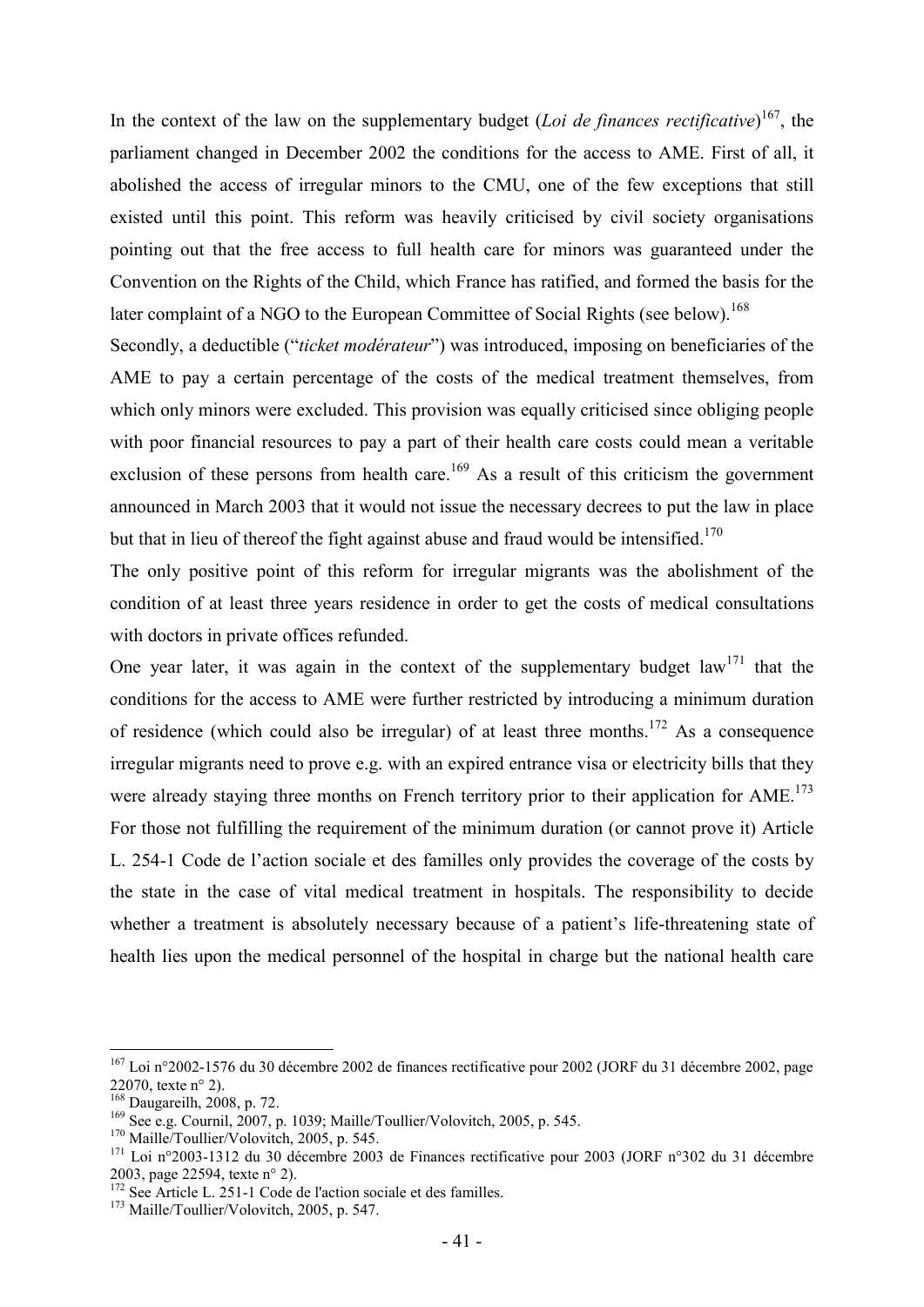entity can control, and at most, decide that the treatment was not "vital". In this case the patient has to bear the costs themselves.<sup>174</sup>

The Constitutional Council, however, considered these provisions in a preliminary ruling on the law in December 2003 as in conformity with constitutional principles, in particular also with the right to health guaranteed to citizens and foreigners in Alinéa 11 of the Preamble of the Constitution of  $1946$ <sup>175</sup>

Nevertheless, in 2003 the NGO *Fédération internationale des ligues des droits de l'homme* (FIDH), filed a complaint before the European Committee of Social Rights, invoking that the restrictions on the access to health care for irregular migrants established in the supplementary budget laws 2002 and 2003 violated the Articles 13 (right to social and medical assistance) and 17 (special protection for children) combined with the Articles E (Non-discrimination) and G (Restrictions) of the revised European Social Charter, which France had ratified in 1999.<sup>176</sup> The French government on the other side was arguing that the Articles invoked – as well as the Charter as a whole – were only applicable to nationals and legally residing citizens of other contracting parties.<sup>177</sup>

The Committee considered the complaint admissible in March 2003 and decided on the merits in its meeting on 8 September 2004. First of all, the Committee underlined, that a legislation or practice which entirely denies the entitlement to medical assistance of foreigners staying within the territory of a State Party, is contrary to the Charter, even if they are residing illegally.<sup>178</sup> This first clarification is extremely important since the European Social Charter itself reserves in its Annex the rights enshrined expressly only to citizens and nationals of other contracting parties. The Committee, however, took the opportunity of this complaint to develop a more generous general interpretation of the Charter, referring to Article 13 para. 1 of the Vienna Convention on the Law of Treaties 1969 ("*A treaty shall be interpreted in good faith in accordance with the ordinary meaning to be given to the terms of the treaty in their context and in the light of its object and purpose*."). In this sense the Committee stressed the complementary character the Charter has with regard to the ECHR, which entails that its provisions have to be equally effective. Additionally it underlined, that the ESC (like the ECHR) has to be understood as a vivid instrument whose area of application widens over

<sup>174</sup> Daugareilh, 2008, p. 70.

<sup>&</sup>lt;sup>175</sup> Décision n° 2003-488 DC du 29 décembre 2003, Loi de finances rectificative pour 2003 (Journal officiel du 31 décembre 2003, p. 22652).

<sup>&</sup>lt;sup>176</sup> The collective complaint procedure of the ECSR, which is only open for registered NGOs, was described above under Part I, Chapter 2.1.

<sup>177</sup> Daugareilh, 2005, p. 560.

<sup>178</sup> ECSR, *Collective Complaint No. 14/2003 from the International Federation of Human Rights Leagues (FIDH) v. France*, para. 32.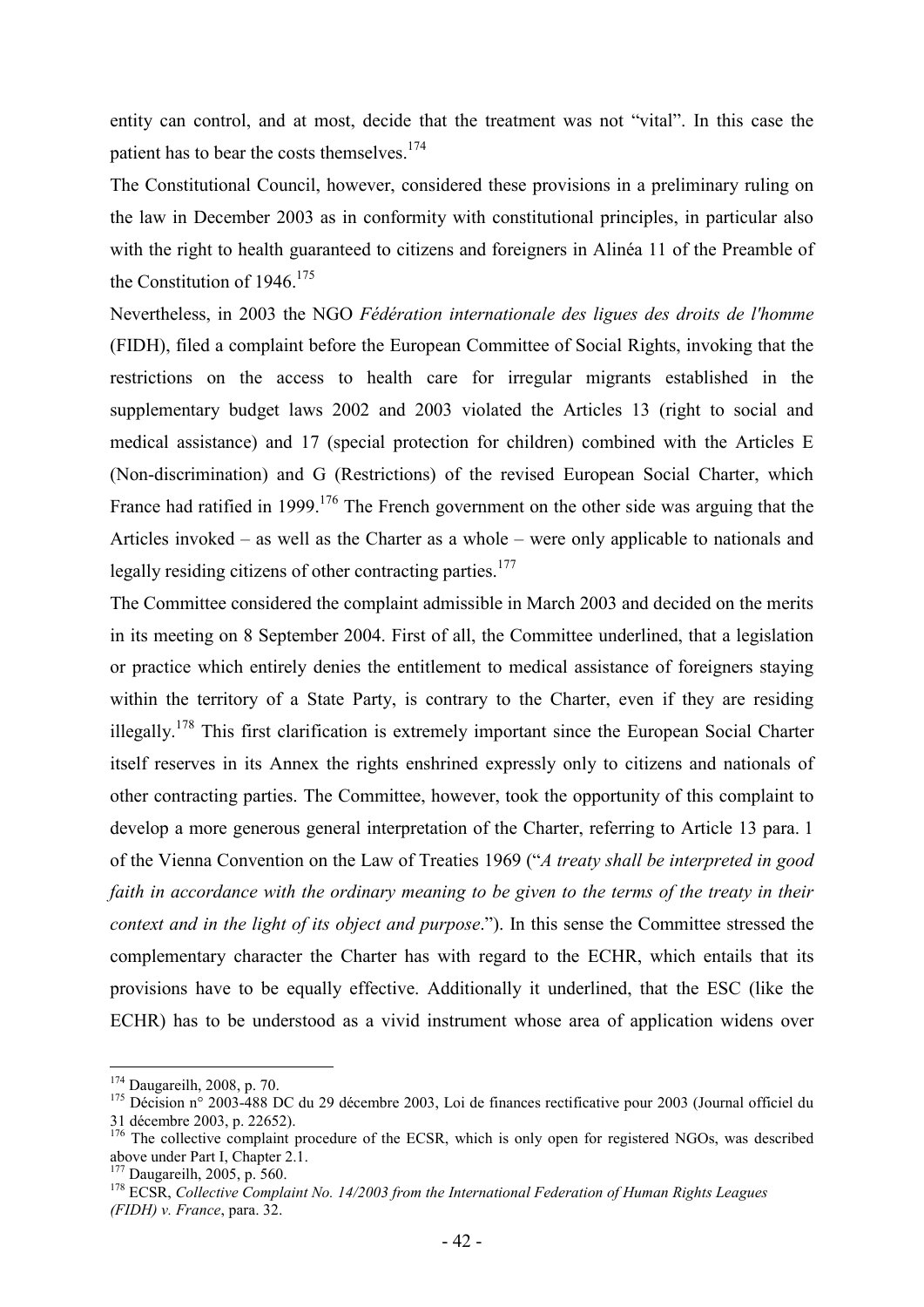time. Therefore it concludes, that the restrictions imposed in the Annex of the Charter with regard to (regularly or irregularly residing) nationals of third countries, are not globally applicable but it has to be evaluated in every single case whether the strong link of a certain right with the human dignity does entail its universal applicability.<sup>179</sup>

In the concrete case of the invoked articles 13 and 17 ESC the Committee decided that the question of access to health care, as ultimately concerning the right to life, was undoubtedly strongly linked to human dignity (para. 30 of the decision). Nevertheless, it only partly condemned France for violating the Charter. With regard to Article 13 the Committee did "in doubt" not decide on a violation because irregular migrants were not completely excluded from health care (especially those who can prove that they were residing already for at least three months), even though it criticised that the concept of emergencies and life threatening conditions was only very vaguely defined and thus left lots of uncertainties (para. 34 of the decision). On the contrary, the Committee found a violation of Article 17, by concluding that this article was directly inspired by the UN Convention on the Rights of the Child which guarantees the free access to health care for all minors without any further condition (para. 36 of the decision).

As a reaction to this decision the French government passed a circular decree<sup>180</sup> specifying that providing health care to minors (who are not beneficiaries of the AME) always constituted an "urgent measure". In this way the government decided to leave the contested provisions of the law unchanged and to regulate only its application to minors.

Furthermore, in July 2005 the Council of Ministers passed the necessary decrees to enact the provisions of the supplementary budget law 2003 e.g. concerning the three-month minimum residence for being able to access the AME. With this step the reform of 2003 was completed and received immediate harsh criticism by civil society organisations but also by the national employees' health insurance (*Caisse Nationale d'Assurance Maladie des Travailleurs Salariés*) which had already given a negative opinion on the envisaged reforms in February 2004.<sup>181</sup> Four NGOs, specialised on supporting migrants, brought a claim before the Council of State, arguing that the provisions changed by supplementary budget law 2003 and enacted by the decrees in 2005, violated a series of international treaties France has ratified, among others the European Social Charter and the ILO Conventions N°97 and 118. In its decision

<sup>179</sup> Daugareilh, 2005, p. 562.

<sup>&</sup>lt;sup>180</sup> Circulaire DHOS/DSS/DGAS no 2005-141 du 16 mars 2005 relative à la prise en charge des soins urgents délivrés à des étrangers résidant en France de manière irrégulière et non bénéficiaires de l'aide médicale de l'Etat.

<sup>181</sup> Devys, 2006, p. 1038.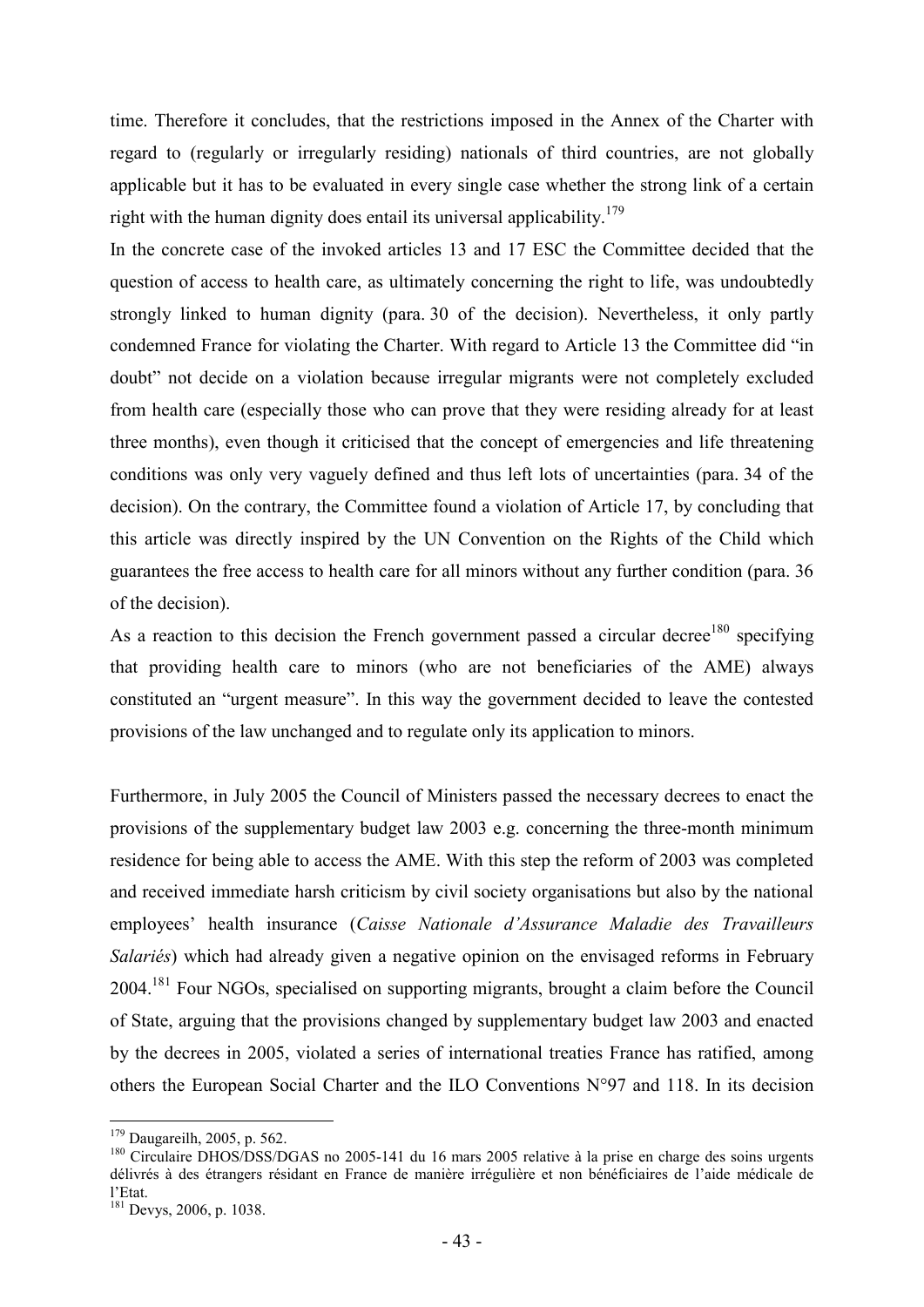from 7 June  $2006^{182}$  the Council of State concluded that in principle the distinction between the CMU and the AME regime was based on a factual difference (regular respectively irregular residence) and coherent with the aim of the law.<sup>183</sup> On the contrary the Council found that the provisions introduced by the supplementary budget law 2003 were incompatible with the standards of Article 3 para. 1 of the Convention on the Rights of the Child (principle of the "best interest of the child") and that these shortcomings of the law cannot be simply "repaired" by a circular decree regulating its interpretation. Thus the Council of State (as opposed to the Constitutional Council: see above the decision n° 2003- 488 DC of 29 December 2003) concluded that the only assumption of costs for vital medical treatment in hospital can seriously affect the substantial right to health protection and medical assistance for migrant minors.<sup>184</sup>

Nevertheless this decision also implicates that the contested new health care regime for irregular adult migrants, introduced in 1999 and further restricted by the reforms in 2002 and 2003, remains as such in force. Even though a state can invoke legitimate reasons to differ between those foreigners who are residing with or without its official permission on its territory and furthermore France guarantees at least a very basic protection to every person irrespective of their status, the details of the regime are criticisable. On the one hand, the numerous administrative requirements (notably the requirement of the proof of identity and residence with official documents) render the effective access of irregular migrants very difficult.<sup>185</sup> On the other hand the complicated system is also causing more administrative hurdles as now – contrary to the intentions of creating a system of universal health coverage – the entitlement of a person for CMU has to be accurately examined before granting benefits.<sup>186</sup>

Complementary to the right to life and the right to physical integrity, the Spanish Constitution recognises in its Article 43 in very general terms the right to health care as well as the obligation of the authorities to protect the public health by organising a system of necessary health care services and promoting preventive measures. On the basis of these constitutional provisions the General Health Act (*Ley General de Sanidad*) regulates the national health care

<sup>182</sup> Conseil d'État, 7 juin 2006, *Association aides et autres*, req. n° 285576, A.J.D.A., p. 1189. See the conclusions by Devys, 2006.

<sup>&</sup>lt;sup>183</sup> See in this sense already the previous decisions of the Council: C.E., 18 juillet 2006, *GISTI*, req. n° 274664 and C.E., 18 juillet 2006, *Majha Waly A*, req. n° 286122.

<sup>184</sup> Cournil, 2007, p. 1044.

 $185$  See e.g. the studies cited by Daugareilh, 2008, p. 71.

<sup>&</sup>lt;sup>186</sup> Maille/Toullier, 2009, pp. 28-31.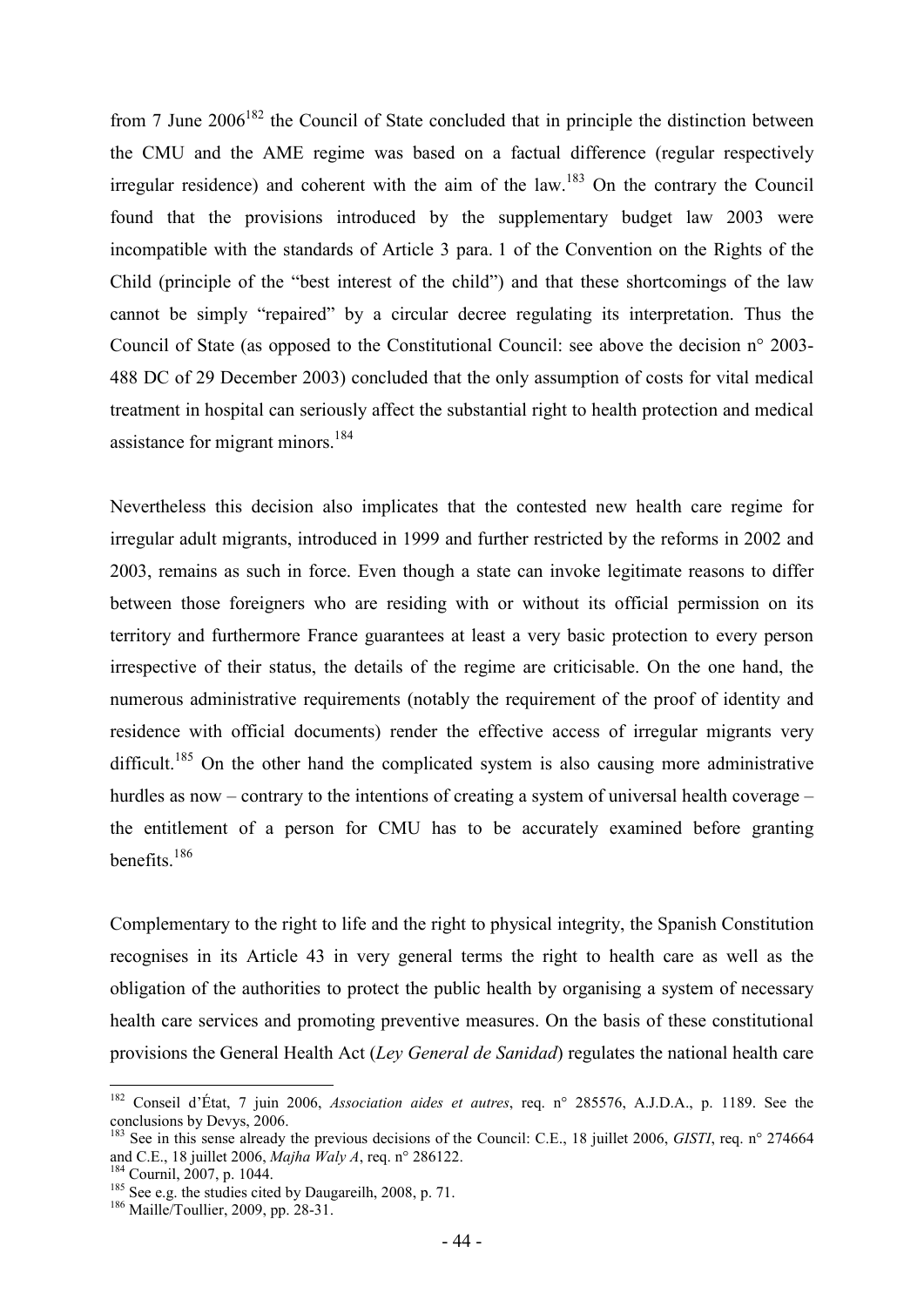system as a decentralised system based on the principle of universal coverage with overall control by the state. Thus, the law establishes the competence of the state among others for the framework legislation and the coordination of health care systems, while the Autonomous Communities are responsible for the executing legislation and the organising of health care services on the regional level (Articles 38-41 leg cit). Therefore we have to analyse the national legal framework in order to find out to which health care benefits irregular migrants are entitled, while the concrete services are established by the law of the Autonomous **Communities** 

Before the LOEx 4/2000 only regular migrants were included into health care assistance while irregular migrant workers could only profit from social security benefits in the case of an accident at work (see above Chapter 2.2.) or maternity. For all other health care services they were making use of, they were considered as private patients and thus had to pay for the costs themselves.<sup>187</sup>

The Aliens Act LOEx 4/2000 brought an important innovation for irregular migrants since it established in its Article 12 a right to health care assistance for foreigners, which is guaranteed to everybody who is registered in the local civil registry office (*padrón municipal*) under the same conditions as for Spanish nationals<sup>188</sup>. Unlike most of the other rights guaranteed by the LOEx 4/2000, the text of this provision has not been modified by the subsequent amendments of LOEx 8/2000 and 14/2003. In order to be able to access free health care services it is further necessary to apply for a health care card *(tarjeta sanitaria*), proofing precisely the fact of the registration in the *padrón* and presenting an identity card as well as a declaration on the insufficiency of own financial means.<sup>189</sup>

In principle the registration should not pose specific problems for the access of irregular migrants to health care services since every foreigner who is residing on Spanish territory has the possibility (and even legal duty) to register with the local authorities. The civil registry is designed as an administrative "database" for the authorities in order to know how many people and under which conditions are living in a certain area in order to be better able to plan communal policies and services.<sup>190</sup> Other public authorities thus have normally no access to the data of the civil registry; however, this principle has been weakened by the reform of

-

<sup>189</sup> Ferandez Collados, 2007, p. 188.

<sup>&</sup>lt;sup>187</sup> Fernandez Collados, 2007, p. 183.

<sup>&</sup>lt;sup>188</sup> Most importantly, that a person has no other access to health care assistance (e.g. through health insurance for employed workers) and is lacking sufficient financial means as specified by RD 1088/1989 (*Real Decreto 1088/1989, de 8 de septiembre, por el que se extiende la cobertura de la asistencia sanitaria de la Seguridad Social a las personas sin recursos económicos suficientes*).

<sup>&</sup>lt;sup>190</sup> Its legal bases can be found in *Resolución del 4 de Julio de 1997 sobre el nuevo sistema de gestión del Padrón Municipal – Ley de 10 de enero* and *Real Decreto 2612 de 20 enero de 1996*.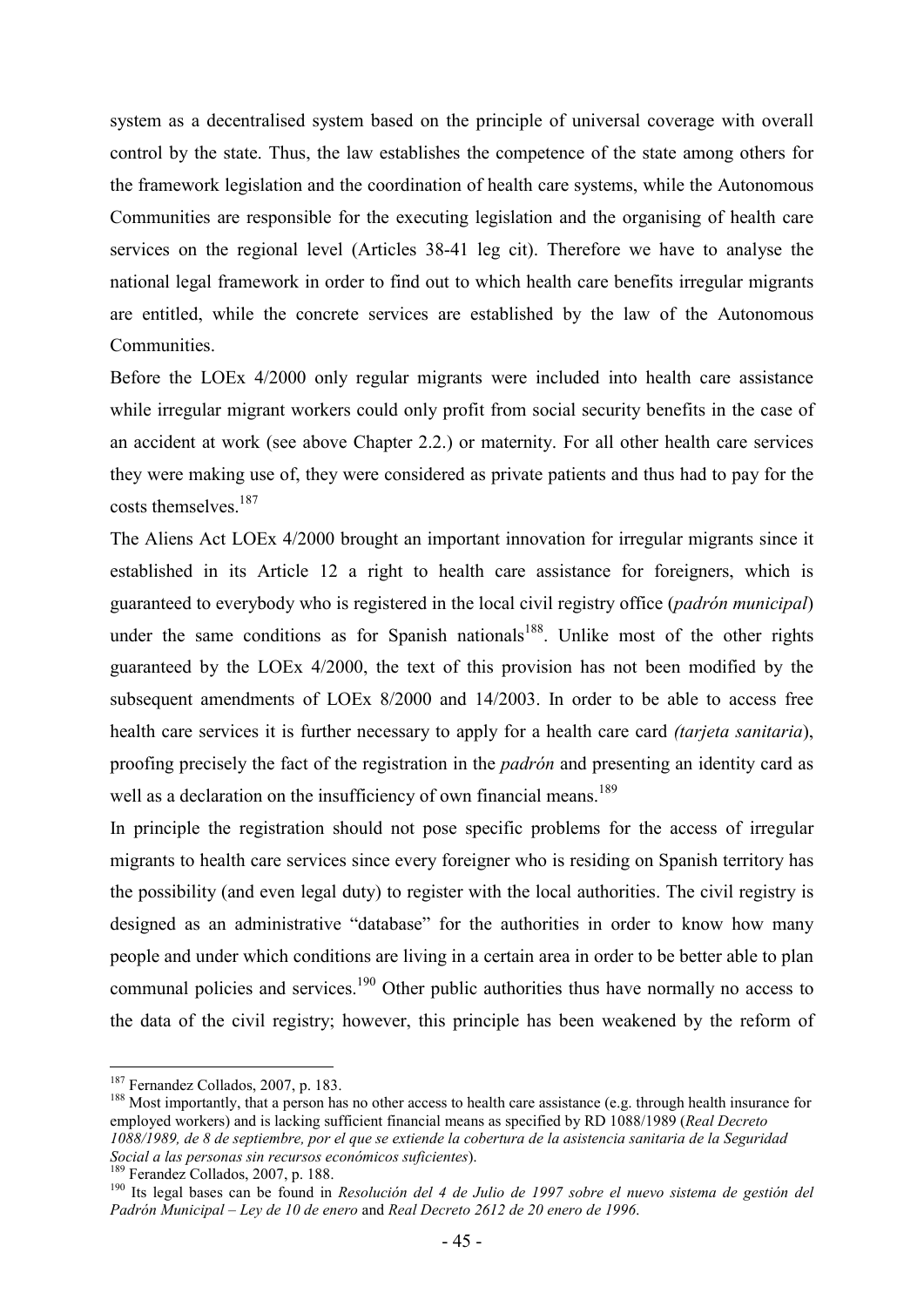LOEx 14/2003. The head office of the police is now allowed to access the data – without the consent of the person concerned – "exclusively for the fulfilment of their competences" in the matters established by the Aliens Act and the control of the residence of foreigners in Spain.<sup>191</sup> Due to the imprecise wording of this provision, the reach of these possibilities is not completely clear. Even though the law does not allow the police to search actively for all irregular migrants in a certain area, the data of the registry can be used when a certain person is already looked for. In fact, already before the reform some irregular migrants did not register with the local authorities because they were afraid that the revelation of their irregular status would entail negative consequences for them and the disclosure of their data (e.g. date of birth and current address) would facilitate repressive measures. The vague formulation of the law might have further increased the scepticism in this regard.<sup>192</sup>

Apart from these legal ambiguities irregular migrants are also confronted with practical problems when they want to register in the *padrón* e.g. that they lack the necessary papers to proof their identity, linguistic difficulties, or simply a lack of information about their duty to register as well as the rights that come along with it.<sup>193</sup>

Those irregular migrants who are not registered in the local civil registry – and thus do not dispose of a sanitary card – are excluded from normal health care assistance but they have access to free emergency health care in case of an accident or a serious sickness.<sup>194</sup> The law does not provide any clarification of what is understood by an "accident" or a "serious sickness", thus rendering this provision (just like the corresponding French provision) very vague, leaving a wide margin of discretion for the medical personnel deciding in individual cases. It is, however, remarkable that the wording of the provision is corresponding nearly literally to Article 28 ICRMW guaranteeing for migrant workers and their families the "right to receive any medical care that is urgently required for the preservation of their life or the avoidance of irreparable harm to their health on the basis of equality of treatment with nationals of the State concerned".

In any case though, minors under the age of 18 and pregnant women are excluded from the requirement of registration for the access to free medical assistance (Article 12 para. 3 and 4 LOEx). Thus, women can benefit from gratuitous medical treatment – which does not necessarily have to be linked to the pregnancy itself – during the pregnancy, when giving birth and six weeks after the birth of the child (a period which corresponds to the absolute

<sup>&</sup>lt;sup>191</sup> See the addititional provision VII of Law 7/1985 Reguladora de las Bases del Régimen Local, which was introduced by LOEx 14/2003.

<sup>&</sup>lt;sup>192</sup> Arbeláez Rudas, 2006, 479.

<sup>&</sup>lt;sup>193</sup> Arbeláez Rudas, 2006, p. 480-481.

<sup>&</sup>lt;sup>194</sup> See Article 12 para. 2 LOEx.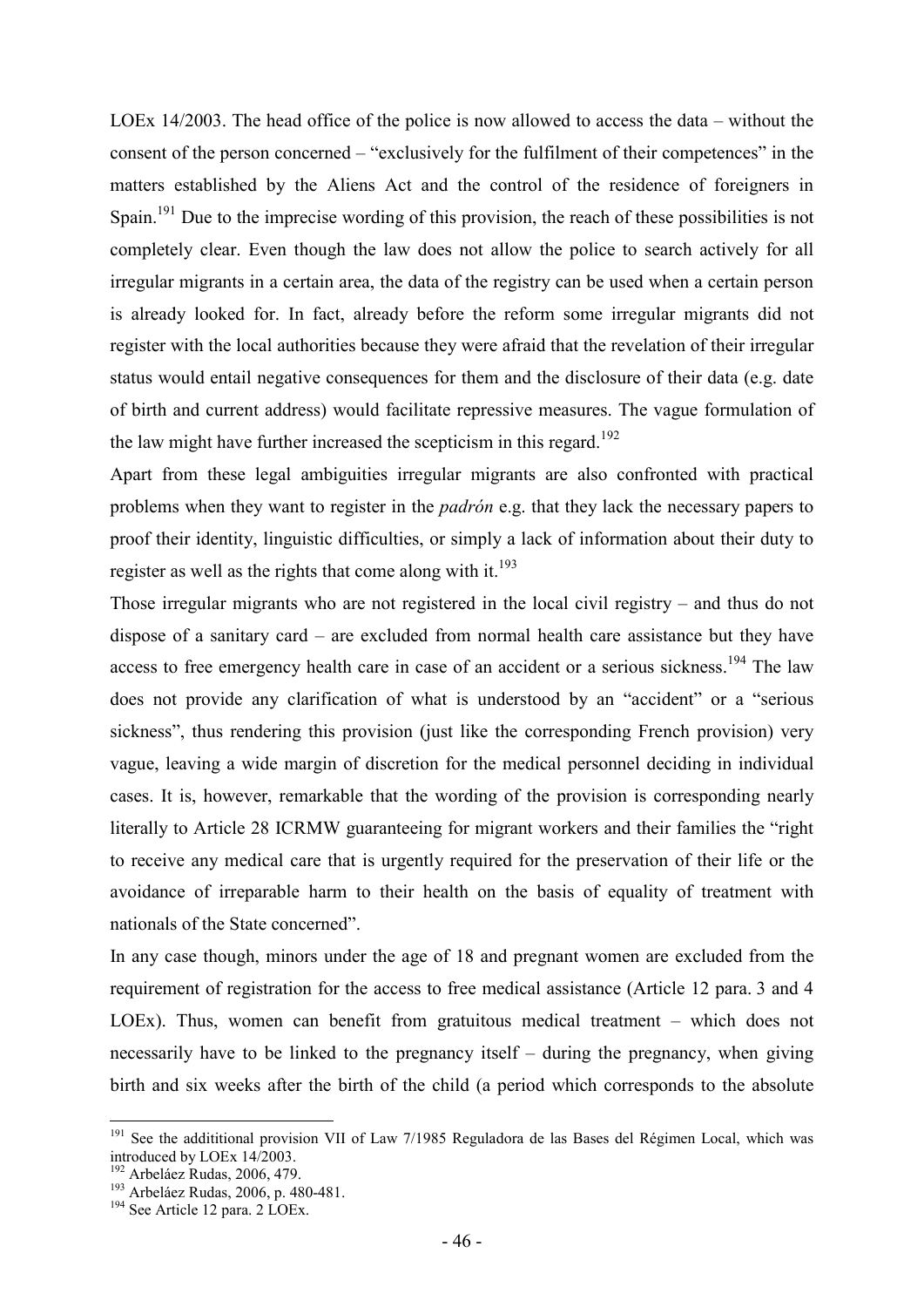protection of working mothers in Spanish labour law).<sup>195</sup> Equally, minors under the age of 18 are entitled to every medical treatment necessary, irrespective of whether they are registered in the civil registry or not. This special treatment of children and adolescents is directly resulting from Article 39 para. 4 of the Spanish Constitution, which provides that children shall enjoy all the rights guaranteed to them by international agreements, in this case particularly by the provisions of the United Nations Convention on the Rights of the Child.

While, at a first glance, the Spanish health care system thus seems to be easily accessible for irregular migrants, a deeper analysis reveals some problems that can effectively hamper a migrant's access to necessary health care. Research has shown that even though there are criteria for the issue of sanitary cards established by national law, the practice of the local authorities varies considerably between the different Autonomous Communities.<sup>196</sup> Another apparent problem is the unclear regulation of the access of the police and other public authorities to the civil registry of the municipality. While it is clear that the public security forces need to have access to the addresses of persons against whom measures of expulsion where already initiated, the possibility to look for a specific name on the mere suspicion of irregular residence, would contravene the original purpose of the civil registry as a solely statistic-administrative tool as well as the health care protection offered by Article 12 para. 1 LOEx. Thus, further clarifications from the legislator and consequently strictly applied rules on the protection of data recorded in the civil registry, would be highly desirable.

#### **Conclusions**

The aim of this paper was to analyse what protection is guaranteed to irregular migrant workers in Europe, even though none of the Member States of the European Union has ratified the main international agreements in this field, the ILO Convention  $N^{\circ}$  143 and the ICRMW. Putting into consideration especially the situation in two concrete countries, France and Spain, we can conclude that at present there exists a basic protection of irregular migrants in Europe but this protection is still insufficient.

First of all, it can be noticed, that even though international human rights instruments recognise a large part of its rights to every human being independent of their legal status, states are not always following this unconditional approach. Deciding in as far as limitations

<sup>&</sup>lt;sup>195</sup> Fernandez Collados, 2007, p. 192.

<sup>196</sup> Arbeláez Rudas, 2006, p. 482-493.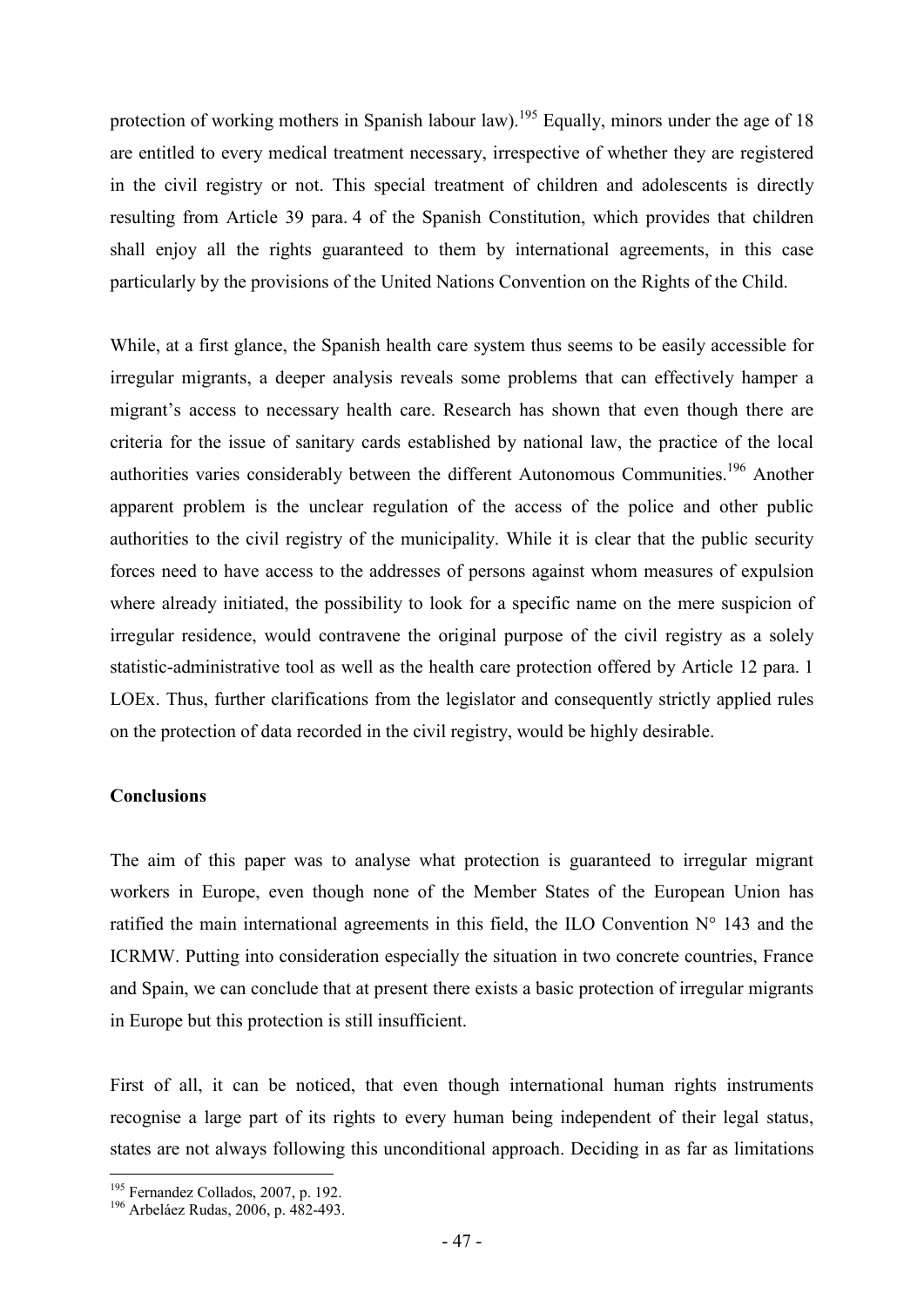of human rights for irregular migrant workers can be justified – and are legally permitted by the national constitutions – is a difficult balancing act. In this context, the introduction of a concept of rights "inherent to human nature" or "strongly linked to human dignity" is not only problematic because of its legal impreciseness but also from a theoretical point of view since it contradicts the indivisibility of human rights which are by definition all "rights inherent to the human nature". In order to determine whether restrictions on certain laws are permitted and to which extend, it would be thus better to analyse if a concrete restriction can be justified by objective reasons in a democratic state. Such a "balance of interests" is a familiar concept for human rights lawyers since it is largely applied for the rights guaranteed in the ECHR and in national constitutions and it could provide clearer orientations to what extent states are allowed to restrict rights with regard to persons residing irregularly on their territories.

In any case, the analysis demonstrates that states are often guaranteeing at least a "core minimum content" of rights they are conditioning to regular residence, also to irregular migrants. This is particularly obvious for the right to health care, where both France and Spain have put conditions on its access (even if differing in their severity) but still guarantee at least "urgent medical care" to everybody residing on their territory. The main weakness in this case lies, however, in the unclear definition of "urgent measures" in the respective laws, putting medical personnel in the difficult situation to decide the question. In particular this can be difficult if an illness is not immediately life-threatening but can cause serious risks if not treated in time. Equally, the respective provisions in the labour law of both countries that oblige employers to pay at least the remuneration for the time of the de facto-employment relationship with an irregular migrant worker (in Spain also all other rights that are legally resulting from a regular employment contract) as well as the obligation to respect basic working and safety conditions, can be seen as reflecting the principle of "core minimum rights". In this case, it has to be considered though, that these provisions also have a strong deterrent component addressed at potential employers.

To a certain extent the principle of basic protection can also be observed in the social security systems, where irregular migrant workers are at least always considered as insured against accidents at work and occupational diseases. While ILO Convention  $N^{\circ}$  19 would foresee this guarantee of equal treatment in case of an accident at work only on the basis of reciprocity for nationals of other contracting parties, the jurisdictions of both France and Spain have extended this right to all migrant workers. From a theoretical point of view it is, however, hardly understandable why this inclusion into social security systems is permitted for accidents at work and not for e.g. health insurance or maternity protection. This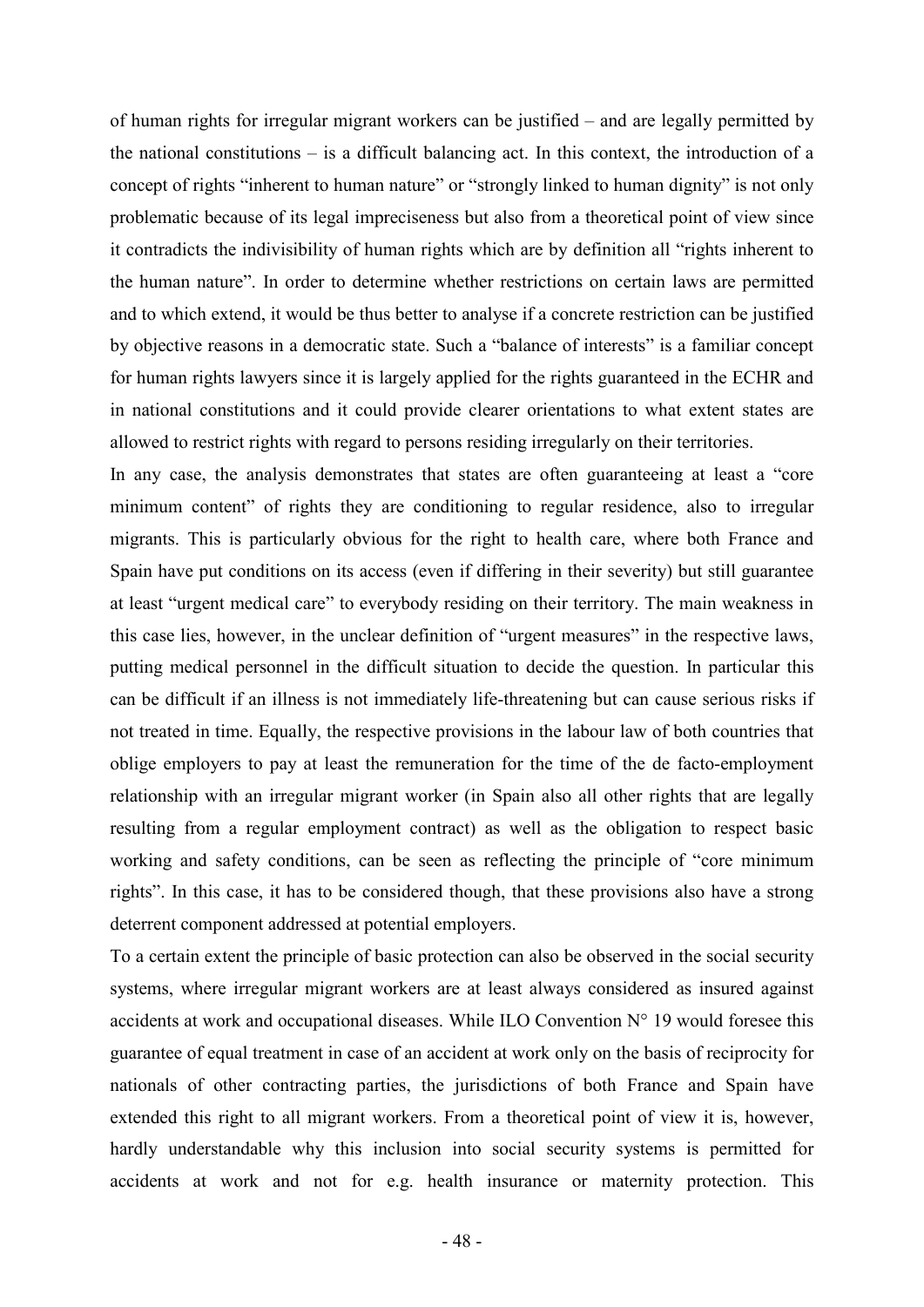differentiation can only be weakly argued with the factual difference that in the case of an accident at work necessarily the work itself causes the sickness (or even disability) which is normally not the case with a "normal" illness. Nevertheless, the inclusion into regular social security systems would be an important measure both to combat exploitative working conditions and to guarantee basic health care to irregular migrant workers because otherwise employers can easily dismiss workers when they get ill or pregnant leaving them without any protection aside from the "urgent medical care" described above.

This concept of minimum rights has emerged as the clearest protection principle for irregular migrant workers on an international level in recent years. As it became obvious that the ICRMW will not be able to serve as a commonly shared standard any soon, referring to "core minimum rights" as basic protection became more and more widespread. Apart from the treaty bodies of the ICCPR and the ICESCR in their general comments it was most notably the Council of Europe that has stressed the minimum obligations of states with regard to irregular migrants at several occasions in recent years.<sup>197</sup> Even though the recognition that irregular migrant workers (or irregular migrants in general) cannot be deprived of their basic human rights is an important step, the main weakness of this concept lies in its impreciseness. While the ICRMW guarantees concrete rights to irregular migrant workers – still often leaving a wide margin of discretion to the states – "minimum rights" are exclusively defined by states; resulting, as we have seen, often in unclear schemes of protection.

With regard to the classic differentiation between civil and political rights and social, economic and cultural rights, the two states analysed in the case study do not present uniform concepts. While France puts hardly any restrictions on the exercise of classic "civil and political rights", including union's rights, Spain has attempted to completely exclude irregular migrant workers from the right to join a union or to go on strike but also limited the freedom of association and the freedom of assembly (see the amendments by LOEx 8/2000). However, it has to be noted that these restrictions where considered unconstitutional by the Spanish Constitutional Court in 2007 and that in the amended Aliens Act (LOEx 2/2009) they were, consequently, eliminated. On the other hand, Spain has facilitated in recent years the access of irregular migrants to health care and social security (see the LOEx 4/2000 and LOEx 14/2003), while France has – since the "Law Pasqua" in 1993 and the introduction of the CMU in 1999 – constantly rendered the access more difficult. Therefore it is not possible to generalise whether states are rather willing to grant "civil and political" or "social, economic

 $197$  See in particular Resolution 1509 (2006) "Human rights of irregular migrants" and a study on access to minimum rights for irregular migrants in Europe (Cholewinski: 2005), outlined above.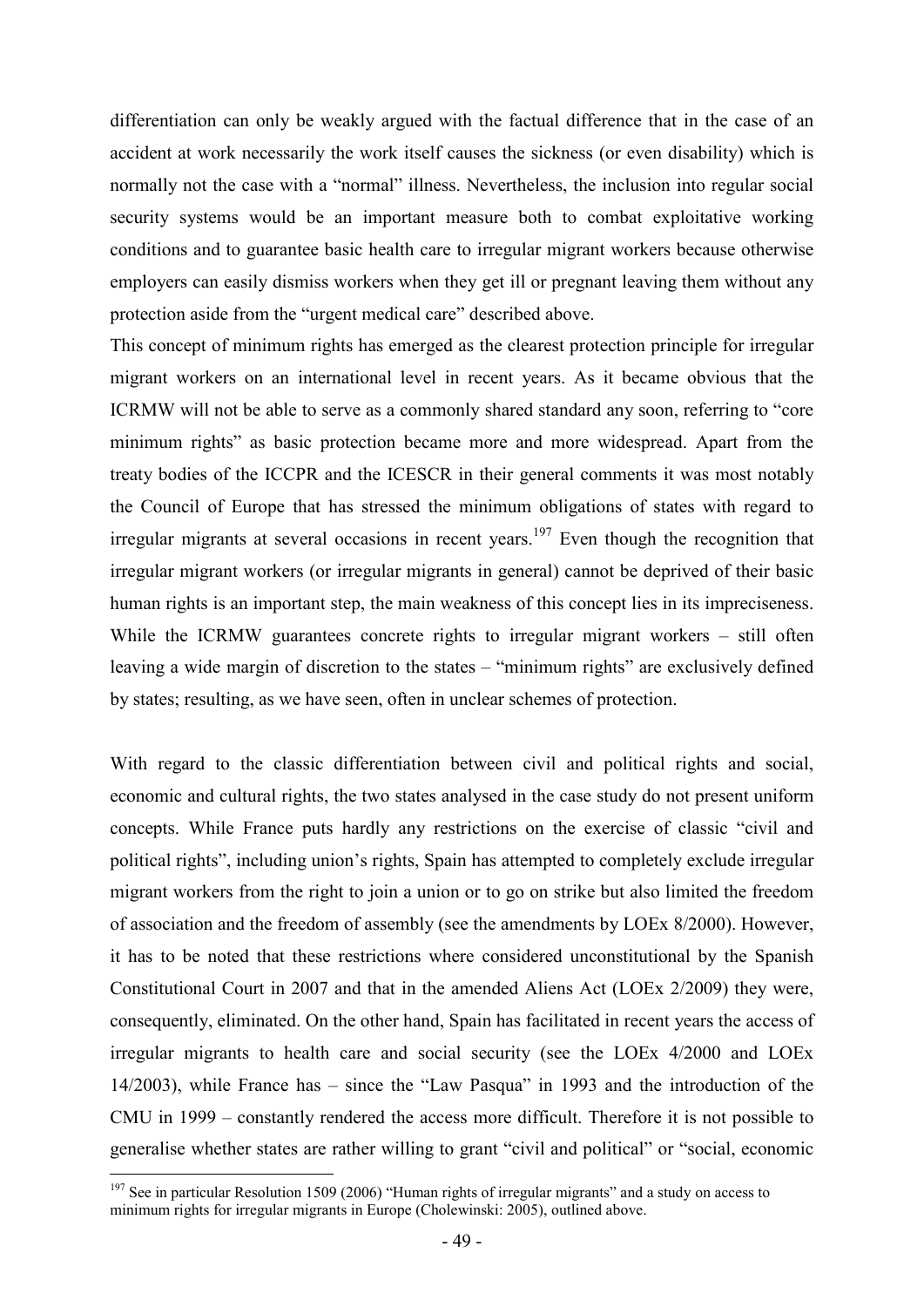and cultural" rights to irregular migrant workers. In fact, the decision of guaranteeing certain rights and limiting others rather seems to be influenced by national legal traditions and current political debates.

Finally it can be concluded that from a legal point of view, the obstacles to ratify the ICRMW would not seem insurmountable in the two countries analysed. Particularly with regard to irregular migrant workers the implementation of the rights guaranteed in the ICRMW would primarily entail a specification of already existing rights that would put irregular migrant workers in a stronger position to invoke those rights. The Convention could especially provide clearer rules in areas where the protection is still partly insufficient e.g. concerning health care and social security systems but also how irregular migrant workers are protected by national labour law. Given the strong cooperation in the field of immigration inside the European Union, the Community must develop policies that put a stronger focus on protecting irregular migrant workers, in particular by developing common minimum standards that are geared to international human rights instruments. If not, the Community risks completely losing the "holistic approach" in migration policies it still invokes in programmatic documents. An organisation that increasingly stresses its character as a political union and its respect for fundamental rights and freedoms cannot neglect – without losing its credibility – the particular need for protecting vulnerable groups on the fringes of society. It should be noted in this context that Article 63 para. 3 (b) TEC, which serves as legal basis for common measures in the field of irregular immigration and residence, is in no way limited to the fight against illegal migration.

The most important task is, however,  $-$  and this is primarily a task of every state  $-$  to make irregular migrant workers aware of their rights and to ensure that they can effectively enjoy them. Even the highest standard of human rights protection is useless if persons cannot enjoy it due their special social or economic situation.

#### **Bibliography**

Agbetse, Yao, 'La Convention sur les droits des travailleurs migrants: un nouvel instrument pour quelle protection?', pp. 47-66, in *Droits fondamentaux*, n° 4, 2004.

Aja, Eliseo/Arango, Joaquín/Alonso, Josep Oliver (eds.), *La inmigración en la encrucijada. Anuario de la inmigración en España, edición 2008*. Barcelona, Edicions Bellaterra, 2008.

Aja, Eliseo/Montilla Martos, José Antonio/Roig, Eduard (eds.), *Las Comunidades Autónomas y la inmigración*. Valencia, Tirant lo Blanch, 2006.

Apap, Joanna, 'Shaping Europe's migration policy', pp. 151-157 in *ERA-Forum*, Volume 3, 2002.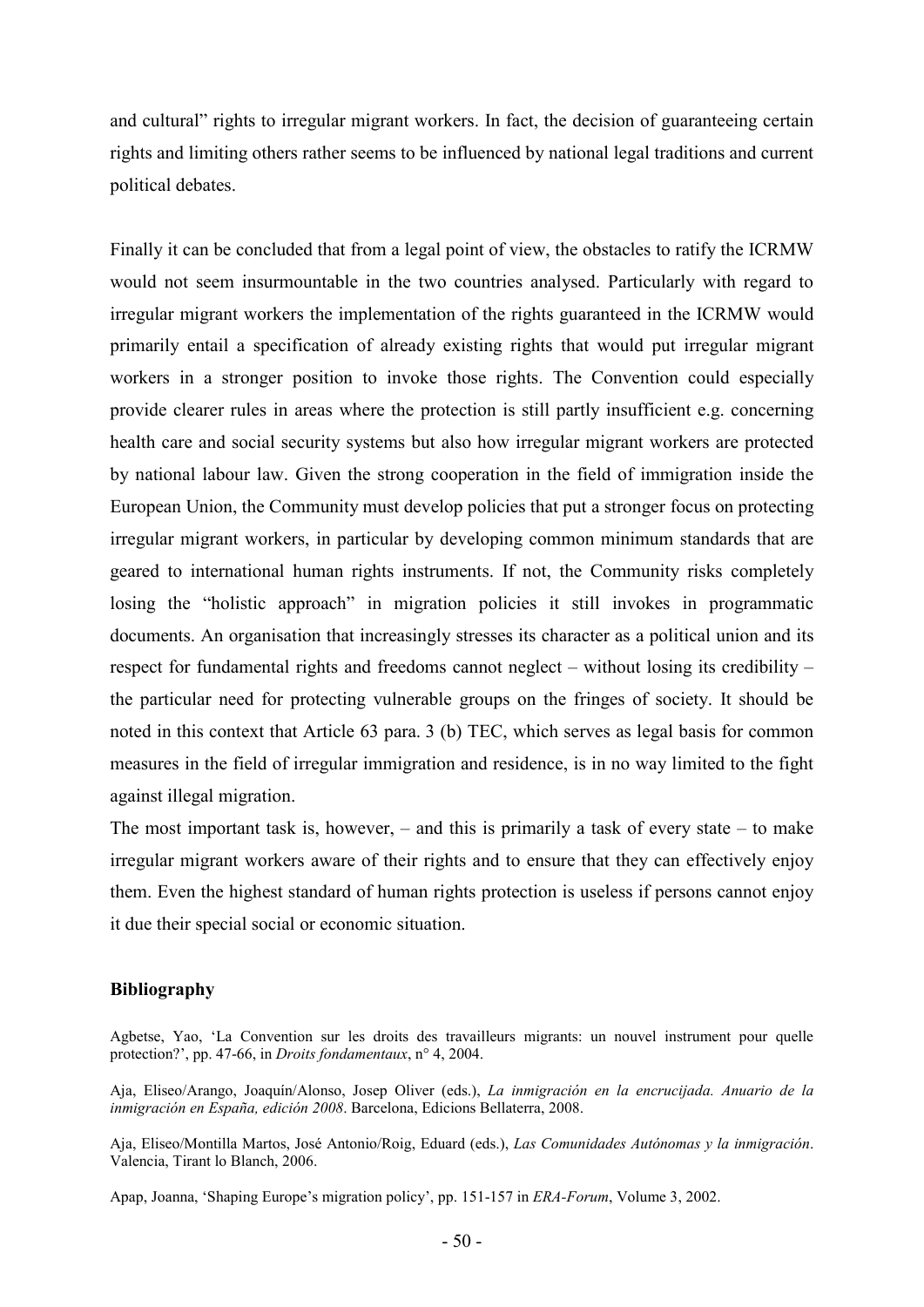Arango, Joaquín/Jachimowicz, Maja, *Regularizing Immigrants in Spain: A New Approach*, document available online: http://www.migrationinformation.org/Feature/print.cfm?ID=331 (consulted on 25 February 2009).

Arbeláez, Mónica, 'Los derechos sanitarios de los inmigrantes', pp. 473-506, in Aja, Eliseo/Montilla Martos, José Antonio/Roig, Eduard (eds.), *Las Comunidades Autónomas y la inmigración*. Valencia, Tirant lo blanch, 2006.

Battista, Graziano, 'La naissance d'une Convention. Les difficiles relations entre migrations et droits de l'homme', pp. 20-30, in *Hommes & Migrations*, N° 1271, 2008.

Bogusz, Barbara / Cholewinski, Ryszard / Cygan, Adam / Szyszczak, Erika (eds.), *Irregular Migration and Human Rights: Theoretical, European and International Perspectives*. The Hague: Martinus Nijhoff Publishers, 2004.

Bundesministerium des Innern, *Illegal aufhältige Migranten in Deutschland. Datenlage, Rechtslage, Handlungsoptionen*. *Bericht des Bundesministeriums des Innern zum Prüfauftrag "Illegalität" aus der Koalitionsvereinbarung vom 11. November 2005, Kapitel VIII 1.2*. Berlin: Bundesministerium des Innern, 2007. Available online:

http://www.emhosting.de/kunden/fluechtlingsrat-nrw.de/system/upload/download\_1232.pdf (consulted on 25 May 2009).

Carlier, Jean-Yves/De Bruycker, Philippe (eds.), *Immigration and Asylum Law of the EU : Current Debates / Actualité du droit européen de l'immigration et de l'asile*. Bruxelles: Bruylant, 2005.

Canetta, Emanuela, 'The EU Policy on Return of Illegally Staying Third-Country Nationals', pp. 435–450, in *European Journal of Migration and Law*, Volume 9, 2007.

Cavallini, Michela, 'La tutela dei diritti previdenziali dei lavoratori non comunitari tra diritto comunitario, Convenzione europea per la salvaguardia dei diritti dell'uomo e delle libertà fondamentali e ordinamento italiano', pp. 57-79, in *Pace diritti umani*, n. 1, 2008.

Chemillier-Gendreau, Monique, 'Un régime juridique pour l'immigration clandestine', pp. 319-341, in Carlier, Jean-Yves/De Bruycker, Philippe (eds.), *Immigration and Asylum Law of the EU: Current Debates / Actualité du droit européen de l'immigration et de l'asile*, Bruxelles: Bruylant, 2005.

Cholewinski, Ryszard, 'European Union Policy on Irregular Migration: Human Rights Lost?', pp. 159-192, in Bogusz, Barbara/Cholewinski, Ryszard/Cygan, Adam/Szyszczak, Erika (eds.), *Irregular Migration and Human Rights: Theoretical, European and International Perspectives*. The Hague: Martinus Nijhoff Publishers, 2004.

Cholewinski, Ryszard, *Study on obstacles to effective access of irregular migrants to minimum social rights*. Council of Europe Publishing, 2005. Available online: http://www.coe.int/t/dg3/migration/Documentation/Legal\_texts/5879-7- Effective%20access%20of%20irregular%20migrants%20to%20minimum%20social%20rights\_en.pdf (consulted on 18 February 2009).

Cholewinski, Ryszard, 'Control of Irregular Migration and EU Law and Policy: A Human Rights Deficit', pp. 889-941, in Peers, Steve/Rogers, Nicola (eds.), *EU Immigration and Asylum Law. Text and Commentary*. Leiden/Boston: Martinus Nijhoff Publishers, 2006.

Cholewinski, Ryszard/De Guchteneire, Paul/Pécoud, Antoine (eds.), *Migration and Human Rights. The United Nations Convention on Migrant Workers' Rights*. Cambridge/Paris: Cambridge University Press & UNESCO Publishing, 2009.

Clavel-Fauquenot, Marie-Françoise/Marignier, Natacha, *Le droit syndical*. Paris: Editions Liaisons, 1999.

Cournil, Christel, 'Quand les politiques migratoires françaises "contaminent" l'accueil sanitaire et l'accès aux soins des étrangers', pp. 1017-1049, in *Revue trimestrielle des droits de l'homme*, N° 17, 2007.

Daugareilh, Isabelle, 'L'audace retenue du Comité européen des droits sociaux. A propos de la décision FIDH c/ France réclamation n° 14/2003', pp. 555-564, in *Revue de droit sanitaire et social*, N°4, 2005.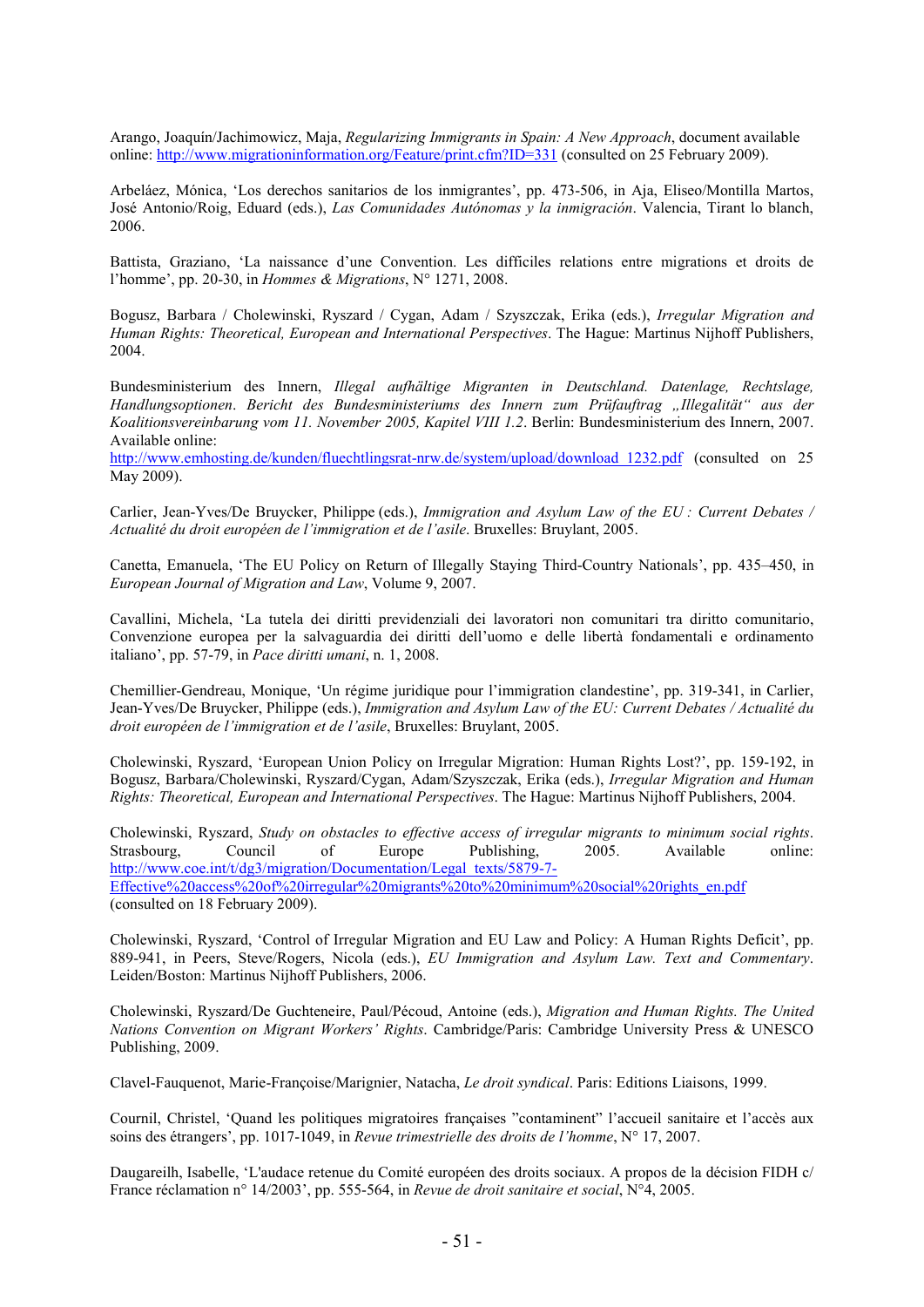Daugareilh, Isabelle, 'Social rights of non-European illegal immigrants in France', pp. 61-74, in *European Journal of Social Security*, Volume 10, No. 1, 2008.

De Búrca, Gráinne/ De Witte, Bruno (eds.), *Social Rights in Europe*. New York: Oxford University Press, 2005.

De Bruycker, Philippe (ed.), *The emergence of a European Immigration Policy / L'émergence d'une politique européenne d'immigration*, Bruxelles: Bruylant, 2003.

De Guchteneire, Paul/Pécoud, Antoine, 'La Convention des Nations unies sur les droits des travailleurs migrants', pp. 6-19, in *Hommes & Migrations*, N° 1271, 2008.

De Schutter, Olivier, 'La contribution de la Charte des droits fondamentaux de l'Union européenne à la garantie des droits sociaux dans l'ordre juridique communautaire', pp. 33-47, in *Revue universelle des droits de l'homme*, Vol. 12, N°1-2, 2000.

Devys, Christophe, 'La réforme de l'aide médicale d'État censurée par le Conseil d'État. Conseil d'État, 7 juin 2006 Association Aides et autres', pp. 1037-1041, in *Droit Social*, N° 11, 2006.

De Witte, Bruno, 'The Trajectory of Fundamental Social Rights in the European Union', pp. 153-168, in De Búrca, Gráinne/ De Witte, Bruno (eds.), *Social Rights in Europe*. New York: Oxford University Press, 2005.

Dupeyroux, Jean-Jacques/Prétot, Xavier, 'Le droit de l'étranger à la protection sociale', pp. 69-74, in *Droit social*, N°1, 1994.

Dupeyroux, Jean-Jacques/Borgetto, Michel/Lafore, Robert, *Droit de la sécurité sociale*. Paris: Éditions Dalloz,  $2008(16<sup>th</sup>$  edition).

European Platform for Migrant Workers' Rights, *The Rights of Migrant Workers in the European Union 2006. Shadow Reports for Estonia, France, Ireland and the United Kingdom*. Brussels, 2007. Available, online: http://www.december18.net/web/docpapers/doc5097.pdf (consulted on: 20 March 2009).

European Platform for Migrant Workers' Rights, *The U.N. Migrant Workers Convention. Steps Towards Ratification in Europe. Positions of Civil Society Actors, Government Agencies and Policy Makers in the EU Member States*. Brussels, 2007. Available online: http://www.december18.net/web/docpapers/doc5096.pdf (consulted on 20 October 2008).

Fassin, Didier/Morice, Alain/Quiminal, Catherine (eds.) *Les lois de l'inhospitalité. Les politiques de l'immigration à l'épreuve des sans-papiers*. Paris: Éditions La Découverte et Syros, 1997.

Fernández Bessa, Cristina/ Ortuño Aix, José María, *Spanish Immigration Policies and Legislative Evolution in that Field as a New Exceptional Framework*. Challenge Liberty&Security, Working Paper 9: Exceptionalism and its impact on the Euro-Mediterranean relations, 2006. Available online: http://www.libertysecurity.org/IMG/pdf/WP9-The\_reforms\_of\_the\_Immigration\_.pdf (consulted on 10 May 2009).

Fernández Collados, María Belén, *El estatuto jurídico del trabajador extracomunitario en España*. Murcia: Ediciones Laborum, 2007.

Fredman, Sandra, 'Transformation or Dilution: Fundamental Rights in the EU Social Space', pp. 41-60, in *European Law Journal*, Vol. 12, No. 1, 2006.

Guild, Elspeth/Staples, Helen, 'Labour Migration in the European Union', pp. 171-248, in De Bruycker, Philippe (ed.), *The emergence of a European Immigration Policy / L'émergence d'une politique européenne d'immigration*, Bruxelles: Bruylant, 2003.

Guild, Elspeth, 'Who Is An Irregular Migrant?', pp. 3-28, in Bogusz, Barbara / Cholewinski, Ryszard / Cygan, Adam / Szyszczak, Erika (eds.), *Irregular Migration and Human Rights: Theoretical, European and International Perspectives*. The Hague: Martinus Nijhoff Publishers, 2004.

Hervieu, Nicolas, 'La Cour européen des droits de l'homme, alchimiste de la liberté syndicale', pp. 288-293, in *Revue de droit du travail*, N° 5, 2009.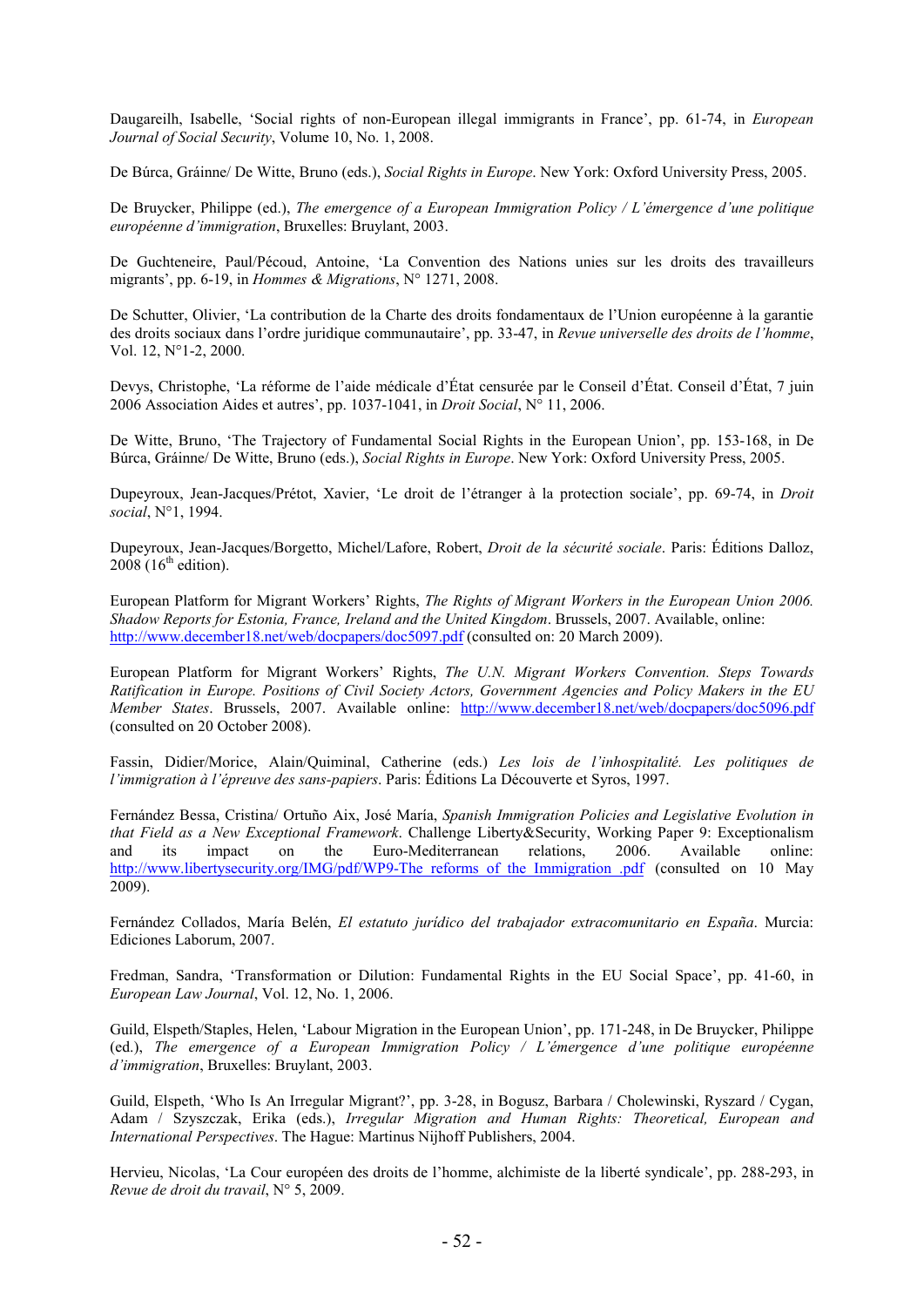Julien-Laferrière, François, *Droit des étrangers*. Paris: Presses Universitaires de France, 2000.

Kauff-Gazin, Fabienne, 'La directive "retour": une victoire du réalisme ou du tout-répressif?', pp. 3-6, in *Europe*, N°2, 2009.

Kupiszewski, Marek/Mattila, Heikki (eds.), *Addressing the irregular employment of Immigrants in the European Union: Between sanctions and rights*. Budapest: International Organization for Migration Regional Mission for Central and South Eastern Europe, 2008. Available online: http://www.iom.hu/PDFs/Addressing%20the%20Irregular%20Employment%20of%20Immigrants%20in%20the %20European%20Union\_Between%20Sanctions%20and%20Rights.pdf (consulted on 20 February 2009).

Leclerc, Olivier/Wolmark, Cyril, 'La grève des salariés sans-papiers: aspects juridiques', pp. 177-179, in *Revue de Droit du Travail*, N°3, 2009.

Lochak, Danièle, 'Les politiques de l'immigration au prisme de la législation sur les étrangers', pp. 29-45 in Fassin, Didier/Morice, Alain/Quiminal, Catherine (eds.) *Les lois de l'inhospitalité. Les politiques de l'immigration à l'épreuve des sans-papiers*. Paris: Éditions La Découverte et Syros, 1997.

Lousado Arochena, José Fernando/Cabeza Pereiro, Jaime, 'Los Derechos de los trabajadores extranjeros irregulares', pp. 799-813, in *Aranzadi social IV*, 2004.

MacDonald, Euan/Cholwinski, Ryszard, *The Migrant Workers Convention in Europe. Obstacles to the Ratification of the International Convention on the Protection of the Rights of All Migrant Workers and Members of their Families: EU/EEA Perspectives*. Paris: United Nations Educational, Scientific and Cultural Organization, 2007. Available online: http://unesdoc.unesco.org/images/0015/001525/152537E.pdf (consulted on 20 October 2008).

MacDonald, Euan/Cholewinski, Ryszard, 'L'Union européenne face à la Convention sur les travailleurs migrants', pp. 54-65, in *Hommes & Migrations*, N° 1271, 2008.

MacDonald, Euan/Cholewinski, Ryszard, 'The ICRMW and the European Union', pp. 360-392, in Cholewinski, Ryszard/De Guchteneire, Paul/Pécoud, Antoine (eds.), *Migration and Human Rights. The United Nations Convention on Migrant Workers' Rights*. Cambridge/Paris: Cambridge University Press & UNESCO Publishing, 2009.

Maille, Didier/Toullier, Adeline/Volovitch, Pierre, 'L'aide médicale d'Etat : Comment un droit se vide de son sens faute d'être réellement universel', pp. 543-554, in *Revue de droit sanitaire et social*, N° 4, 2005.

Maille, Didier/Toullier, Adeline, 'Les dix ans de la CMU. Un bilan contrasté par l'accès aux soins de migrants', pp. 24-33, in *Hommes & Migrations*, N° 1282, 2009.

Mazeaud, Antoine, *Droit du travail*. Paris: Editions Montchrestien, 2008 (6th edition).

Michelet, Karine, *Les droits sociaux des étrangers*. Paris: L'Harmattan, 2002.

Milza, Pierre, 'Une immigration ancienne et structurelle', pp. 13-16, in *Problèmes politiques et sociaux*, N° 916, 2005.

Mitsilegas, Valsamis, 'Measuring Irregular Migration. Implications for Law, Policy and Human Rights', pp. 29- 40, in Bogusz, Barbara/Cholewinski, Ryszard/Cygan, Adam/Szyszczak, Erika (eds.), *Irregular Migration and Human Rights: Theoretical, European and International Perspectives*. The Hague: Martinus Nijhoff Publishers, 2004.

Montoya Melgar, Alfredo, *El empleo illegal de inmigrantes*. Cizur Menor: Editorial Aranzadi, 2007.

Moreno Fuentes, Francisco Javier/Arriba González de Durana, Ana/Moreno Fernández, Luis, 'Inmigración, Diversidad y Protección Social en España', pp. 53-98, in *Revista española del tercer sector*, Nº. 4, 2006.

Moya, David, *La reforma de la Ley de Extranjería*. Madrid: Real Instituto Elcano, 2009. Working Paper, available online:

http://www.realinstitutoelcano.org/wps/portal/rielcano/contenido?WCM\_GLOBAL\_CONTEXT=/Elcano\_es/Zo nas\_es/Demografia+y+Poblacion/DT20-2009 (consulted on 29 April 2009).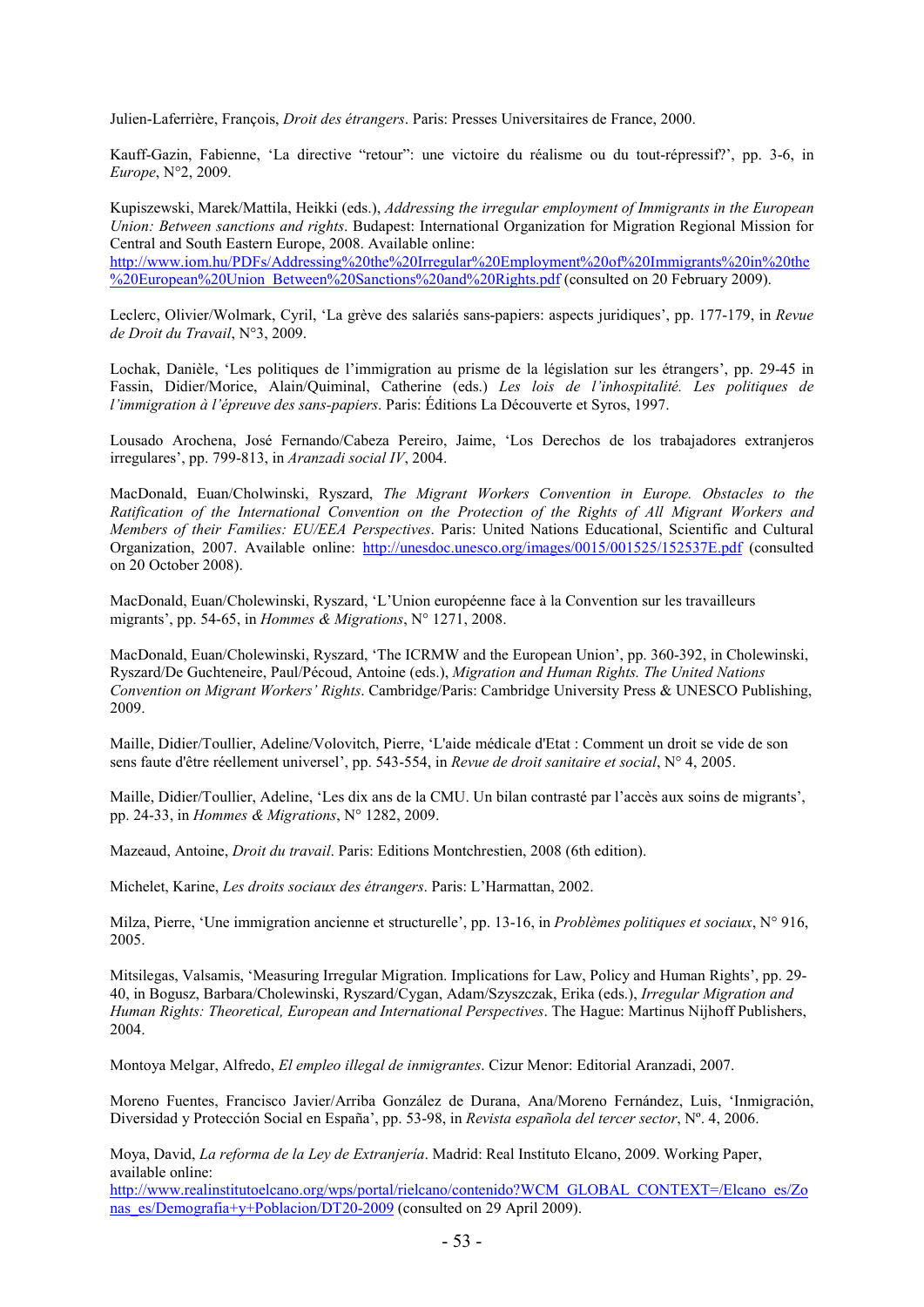Oberoi, Pia, 'Defending the Weakest: The Role of International Human Rights Mechanisms in Protecting the Economic, Social and Cultural Rights of Migrants', pp. 19-35, in *International Journal on Multicultural Societies (IJMS)* Vol. 11, No. 1, 2009. Available online: http://unesdoc.unesco.org/images/0018/001838/183859m.pdf (consulted on 01 February 2010).

Oger, Hélène, 'Les obstacles à la ratification de la Convention en France. Un refus politique au nom de l'Europe', pp. 42-52, in *Hommes & Migrations*, N° 1271, 2008.

Pajares, Miguel, *Inmigración y mercado de trabajo. Informe 2008*. Madrid: Ministerio de Trabajo e Inmigración, 2008. Available online:

http://extranjeros.mtin.es/es/ObservatorioPermanenteInmigracion/Publicaciones/archivos/Inmigracixn\_y\_Merca do de trabajo. Informe 2008.pdf (consulted on 29 April 2009).

Pécoud, Antoine /De Guchteneire, Paul, 'Migration, human rights and the United Nations: an investigation into the low ratification record of the UN Migrant Workers Convention', Global Migration Perspectives N°3, Global Commission on International Migration, 2004, available online: http://www.gcim.org/gmp/Global%20Migration%20Perspectives%20No%203.pdf (consulted on 25 February 2009).

Peers, Steve/Rogers, Nicola (eds.), *EU Immigration and Asylum Law. Text and Commentary*. Leiden/Boston: Martinus Nijhoff Publishers, 2006.

Pérez Infante, José Ignacio, 'La inmigración y el empleo de los extranjeros en España', pp. 96-119, in Aja, Eliseo/Arango, Joaquín/Alonso, Josep Oliver (eds.), *La inmigración en la encrucijada. Anuario de la inmigración en España, edición 2008*. Barcelona, Edicions Bellaterra, 2008.

Perez Sola, Nicolás, 'La reciente jurisprudencia constitucional en materia de extranjería: comentario a las sentencias del Tribunal Constitucional relativas a la inconstitucionalidad de la Ley Orgánica 8/2000', pp. 33-57, in *Revista de Derecho Migratorio y Extranjería*, No. 17, 2008.

Picheral, Caroline (ed.), *Les standards du droit communautaire des étrangers*. Montpellier: Université de Montpellier, Les cahiers de l'IDEDH N° 12, 2008.

Ramos Quintana, Margarita Isabel, 'Extranjeros en situación irregular en España: derechos atribuidos, limitaciones a la libertad y medidas de carácter sancionador: la jurisprudencia del Tribunal Constitucional', pp. 47-80, in *Revista de Derecho Migratorio y Extranjería*, No. 19, 2008.

Revenga Sánchez, Miguel (ed.), *Problemas constitucionales de la inmigración : Una visión desde Italia y España. II Jornadas Italo-españolas de Justicia Constitucional*. Valencia: Tirant lo Blanch, 2005.

Roig, Annabelle/Huddleston, Thomas, 'EC Readmission Agreements: A Re-evaluation of the Political Impasse', pp. 363–387, in *European Journal of Migration and Law*, Volume 9, 2007.

Roig Molés, Eduardo, 'Los derechos de los extranjeros: titularidad y limitación', pp. 587-631, in Revenga Sánchez, Miguel (ed.), *Problemas constitucionales de la inmigración : Una visión desde Italia y España. II Jornadas Italo-españolas de Justicia Constitucional*. Valencia: Tirant lo Blanch, 2005.

Roqueta Buj, Remedios, 'Las condiciones de trabajo y de Seguridad Social de los extranjeros en España', pp. 67- 84, in *Revista de Derecho Migratorio y Extranjería*, No. 10, 2005.

Salt, John/Clarke, James/Wanner, Philippe, *International Labour Migration*. Strasbourg: Council of Europe Publishing, Population studies N°44, 2004. Available online: http://www.coe.int/t/e/social\_cohesion/population/N%C2%B044%20International%20Labour%20Migration.pdf (consulted on 18 February 2009).

Samers, Michael, 'An Emerging Geopolitics of 'Illegal' Immigration in the European Union', pp. 27-45, in *European Journal of Migration and Law*, Volume 6, 2004.

Slinckx, Isabelle, 'Migrants' rights in United Nations human rights conventions', pp. 122-149, in Cholewinski, Ryszard/De Guchteneire, Paul/Pécoud, Antoine (eds.), *Migration and Human Rights. The United Nations*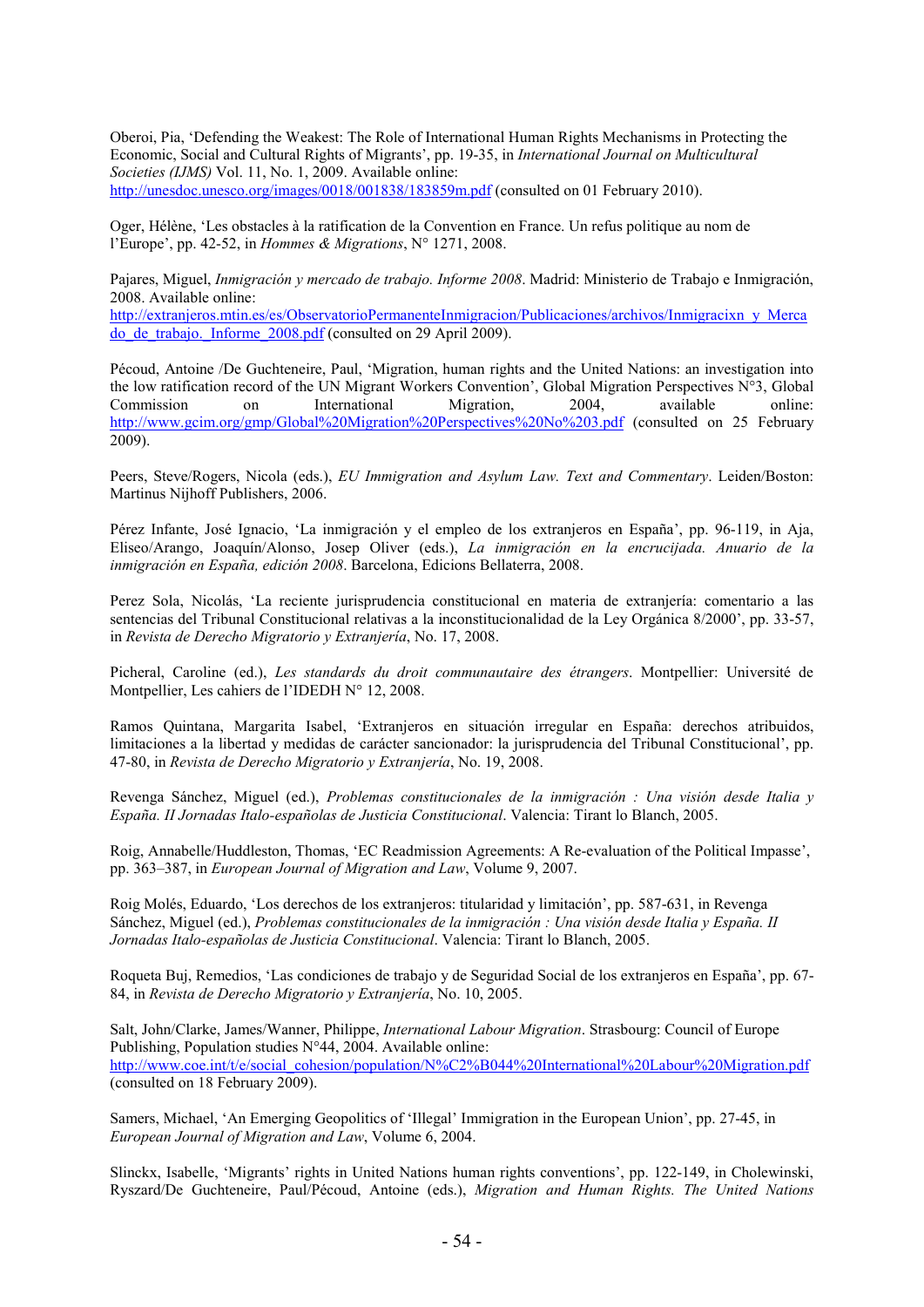*Convention on Migrant Workers' Rights*. Cambridge/Paris: Cambridge University Press & UNESCO Publishing, 2009.

Schor, Ralph, *Histoire de l'immigration en France de la fin du XIX<sup>e</sup> siècle à nos jours*. Paris: Armand Colin/Masson 1996.

Schoukens, Paul/Pieters, Danny, 'Illegal labour migrants and their access to social protection', pp. 229-254, in *European Journal of Social Security*, Volume 6, No. 3, 2004.

Sempere Souvannavong, Juan David, 'Évolution de la situation migratoire de l'Espagne de 1991 à nos jours', pp. 49-70, in *Migrations Societé*, Vol. 21, n°125, 2009.

Stobbe, Holk, *Undokumentierte Migration in Deutschland und den Vereinigten Staaten. Interne Migrationskontrollen und die Handlungsspielräume von Sans Papiers*. Göttingen: Universitätsverlag Göttingen, 2004.

Sudre, Frédéric, *Droit européen et international des droits de l'homme*. Paris: Presses Universitaires de France,  $2008 (9<sup>th</sup> edition).$ 

Taran, Patrick A., 'Status and Prospects for the UN Convention on Migrants' Rights', pp. 85-100, in *European Journal of Migration and Law*, N°2, 2000.

Taran, Patrick A., 'Clashing Worlds. Imperative for a Rights-Based Approach to Labour Migration in the Age of Globalization', pp. 403-433, in Carlier, Jean-Yves/De Bruycker, Philippe (eds.), '*Immigration and Asylum Law of the EU: Current Debates / Actualité du droit européen de l'immigration et de l'asile*', Bruxelles: Bruylant, 2005.

Taran, Patrick A., 'La Convention. Symbole d'une approche alternative des migrations internationales', pp. 32- 41, in *Hommes & Migrations*, N° 1271, 2008.

Tchen, Vincent, *Droit des étrangers*. Paris: Ellipses, 2006.

Terrádez Salom, Daría, 'La evolución de la política comunitaria en materia de inmigración a través de los Consejos Europeos', pp. 73-88, in *Revista de Derecho Migratorio y Extranjería*, No. 16, 2008.

Tonelli, Simon, 'Irregular Migration and Human Rights: A Council of Europe Perspective', pp. 301-309, in Bogusz, Barbara / Cholewinski, Ryszard / Cygan, Adam / Szyszczak, Erika (eds.), *Irregular Migration and Human Rights: Theoretical, European and International Perspectives*. The Hague: Martinus Nijhoff Publishers, 2004.

Trinidad García, María Luisa/Martín Martín, Jaime, *Una forma nueva de ordenar la inmigración en España*. *Estudio de la Ley Orgánica 14/2003 y su reglamento de desarollo*. Valladolid: Lex Nova, 2005.

Verkindt, Pierre-Yves, 'À propos de la rupture du contrat de travail d'un salarié étranger irrégulièrement employé', pp. 40-41 in *La Semaine Juridique Social*, N° 8-9, 2009.

Vial, Claire, 'Une lutte prioritaire contre l'immigration irrégulière', pp. 272-293 in Picheral, Caroline (ed.), *Les standards du droit communautaire des étrangers*. Montpellier: Université de Montpellier, Les cahiers de l'IDEDH N° 12, 2008.

Vidal Fueyo, Maria del Camino, *Constitución y extranjeria. Los derechos fundamentales de los extranjeros en España*. Madrid: Centro de Estudios Políticos y Constitucionales, 2002.

#### Documents and jurisprudence

Cour des Comptes, *L'accueil des immigrants et l'intégration des populations issues de l'immigration, Rapport public particulier*, Novembre 2004, available online: http://www.epim.info/docs/documents/Cour%20des%20Comptes%20-%20migrant%20integration.pdf (consulted on 03 June 2009).